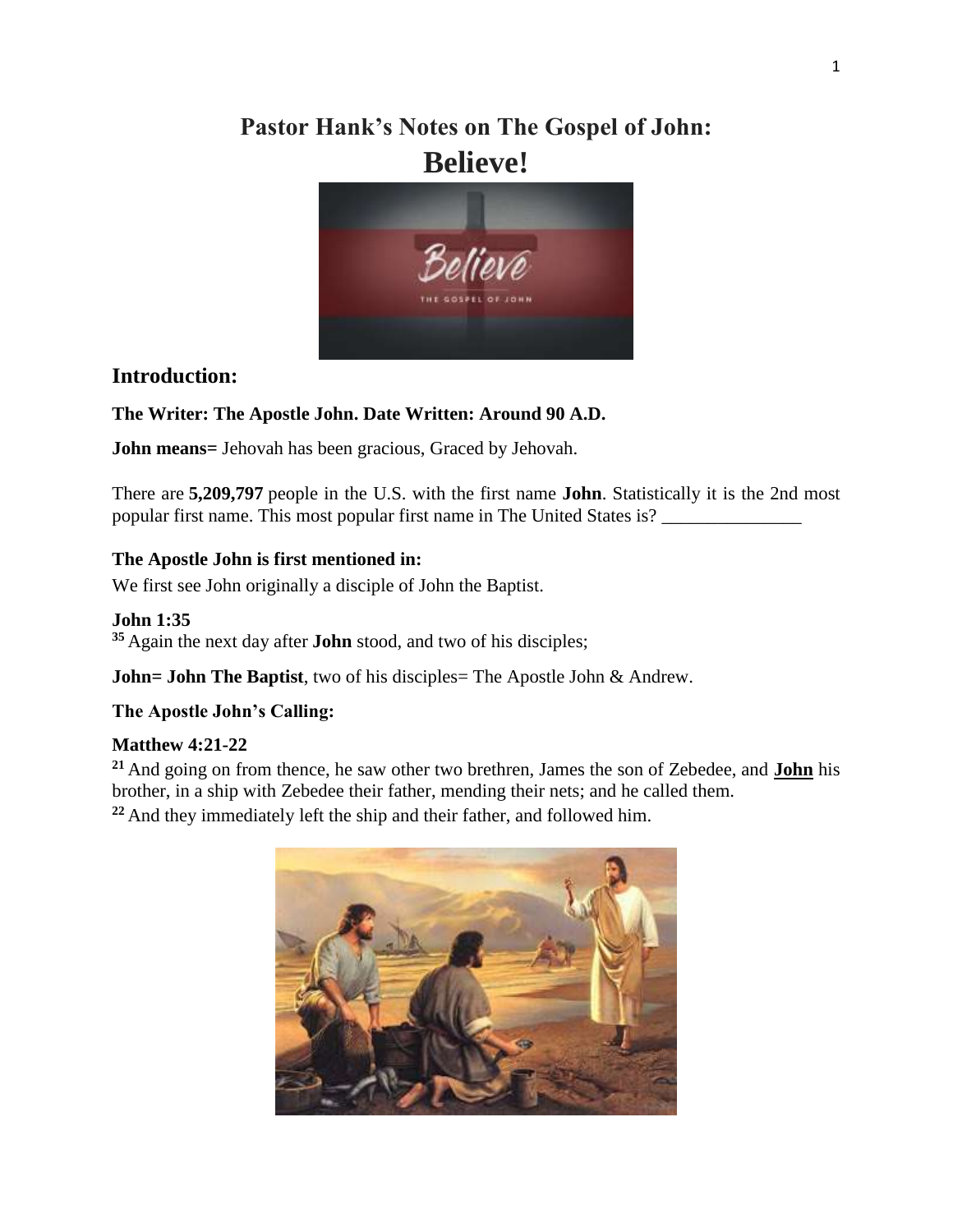#### **John's Family Tree:**

Father: Zebedee

Mother: Salome

Brother: James, The Apostle.

John and his Brother James **Nickname** as given by The Lord Jesus: "**The sons of Thunder"**

## **Mark 3:17**

<sup>17</sup> And James the son of Zebedee, and John the brother of James; and he surnamed them Boanerges, which is, **The sons of thunder**:

Both John and his brother earned the nickname "The sons of thunder" when a village of the Samaritans rejected Jesus. John and James asked for fire from heaven to be sent on the village (Luke 9:51-54; Mark 3:17). Jesus declined, but did give them the nickname. Sons of Thunder could be looked at the fact of The Lord Jesus rebuking them for wanting to destroy the villages or could be looked upon at their earnestness, zeal, and enthusiasm.

### **Occupation:**

Fisherman, Apostle and Writer.

### **John was part of Jesus's "Inner Circle": Peter, James, and John: "Pillars of The Church".**

#### **Galatians 2:9**

**<sup>9</sup>** And when James, Cephas, and **John**, who seemed to be pillars, perceived the grace that was given unto me, they gave to me and Barnabas the right hands of fellowship; that we should go unto the heathen, and they unto the circumcision.

Peter, James, and John were the only ones permitted to follow Jesus when Jesus raised the daughter of Jairus from the dead. [\(Mark 5:37-43\)](http://www.guidedbiblestudies.com/41_005.htm)

Peter, James, and John were present at the Transfiguration of Jesus. (Matthew 17:1)

Peter, James, and John followed Jesus to the Garden of Gethsemane. [\(Mark 14:33\)](http://www.guidedbiblestudies.com/41_014.htm)

#### **John: The Disciple whom Jesus Loved:**

#### **John 21:7**

**<sup>7</sup> Therefore that disciple whom Jesus loved** saith unto Peter, It is the Lord. Now when Simon Peter heard that it was the Lord, he girt his fisher's coat unto him, (for he was naked,) and did cast himself into the sea.

Jesus committed His mother to the disciple He loved, John, when He was on the cross:

#### **John 19:26-27**

**<sup>26</sup>** When Jesus therefore saw his mother, and the disciple standing by, whom he loved, he saith unto his mother, Woman, behold thy son!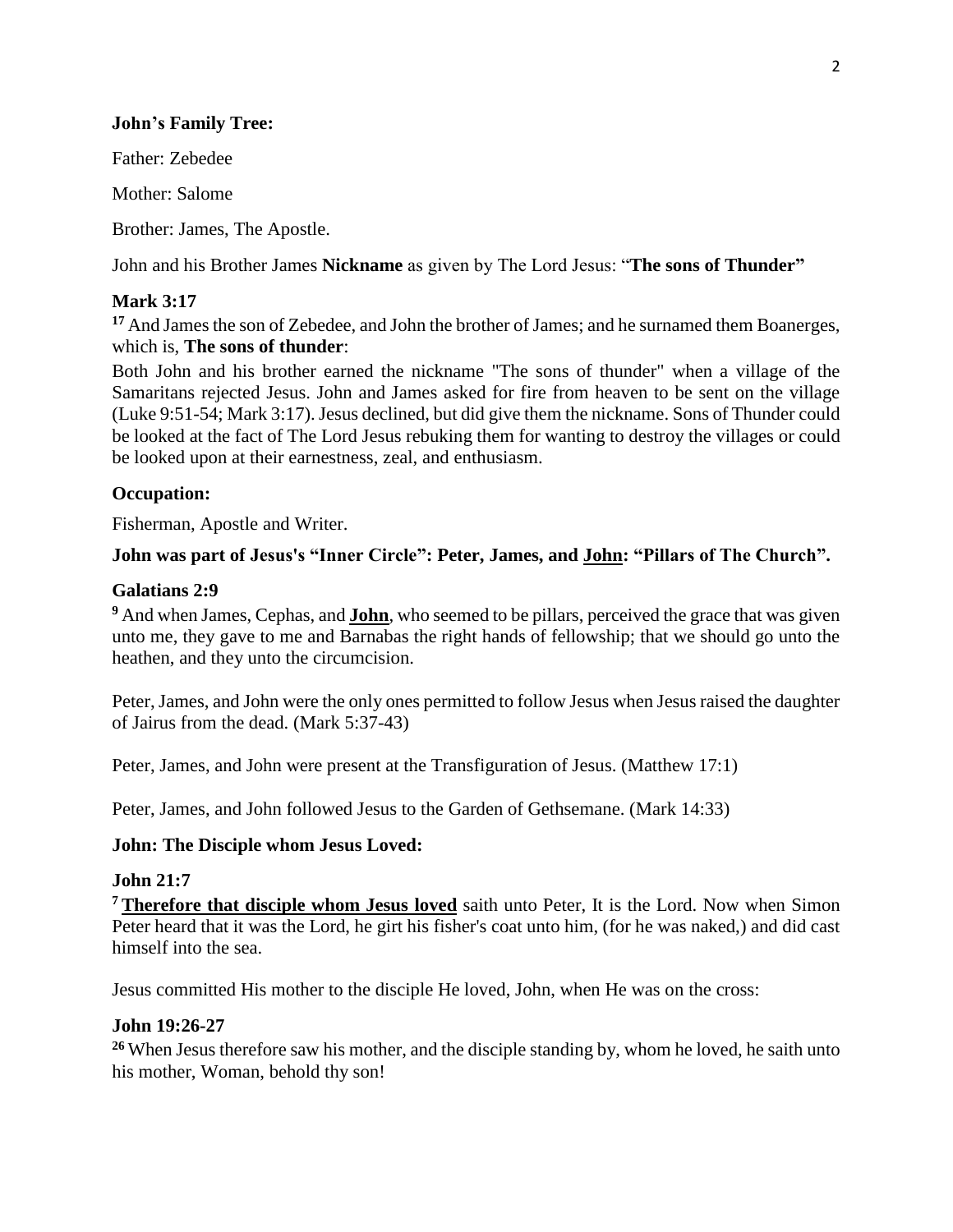<sup>27</sup> Then saith he to the disciple, Behold thy mother! And from that hour that disciple took her unto his own home.

John affectionately leaned on the Lord's breast at The Last Supper:

# **John 13:23**

**<sup>23</sup>** Now there was leaning on Jesus' bosom one of his disciples, whom Jesus loved. John witnessed The Crucifixion of Jesus. (John 19:26-27)

John was the first Apostle to witness The Empty Tomb of Jesus:

# **John 20**

**1** The first day of the week cometh Mary Magdalene early, when it was yet dark, unto the sepulchre, and seeth the stone taken away from the sepulchre.

**<sup>2</sup>** Then she runneth, and cometh to Simon Peter, and to the other disciple, whom Jesus loved, and saith unto them, They have taken away the LORD out of the sepulchre, and we know not where they have laid him.

**<sup>3</sup>** Peter therefore went forth, and that other disciple, and came to the sepulchre.

**<sup>4</sup>** So they ran both together: and the other disciple did outrun Peter, and came first to the sepulchre. John witnessed the Ascension of Jesus. [\(Acts 1:9-13\)](http://www.guidedbiblestudies.com/44_001.htm)

John suffered persecution and imprisonment due to the truth he preached. (Acts 4:3; 5:17-42; Revelation 1:9)

John served as an Elder in the body of Christ (II John 1; III John 1)

John speaks about his exile/banishment to the island of Patmos:

# **Revelation 1:9**

**9** I **John**, who also am your brother, and companion in tribulation, and in the kingdom and patience of Jesus Christ, was in the isle that is called **Patmos**, for the word of God, and for the testimony of Jesus Christ.

John witnesses what happens in The Book of Revelation.

# **Revelation 1:11**

**<sup>11</sup>** Saying, I am Alpha and Omega, the first and the last: and, **What thou seest, write in a book**, and send it unto the seven churches which are in Asia; unto Ephesus, and unto Smyrna, and unto Pergamos, and unto Thyatira, and unto Sardis, and unto Philadelphia, and unto Laodicea.

# **John's later years:**

John Preached in Jerusalem, and later, as Elder of Ephesus, south of Izmir in western Turkey, worked among the churches of Asia Minor.

According to [Tertullian](http://en.wikipedia.org/wiki/Tertullian) (in *The Prescription of Heretics*) during the reigns of either Emperor Nero (AD54-68) or Domitian (AD81-96), John was banished to Patmos, (now one of the Greek islands in the Aegean Sea) after being plunged into boiling oil in Rome and suffering nothing from it. It is said that all in the entire [Coliseum](http://en.wikipedia.org/wiki/Colosseum) audience were converted to Christianity upon witnessing this miracle.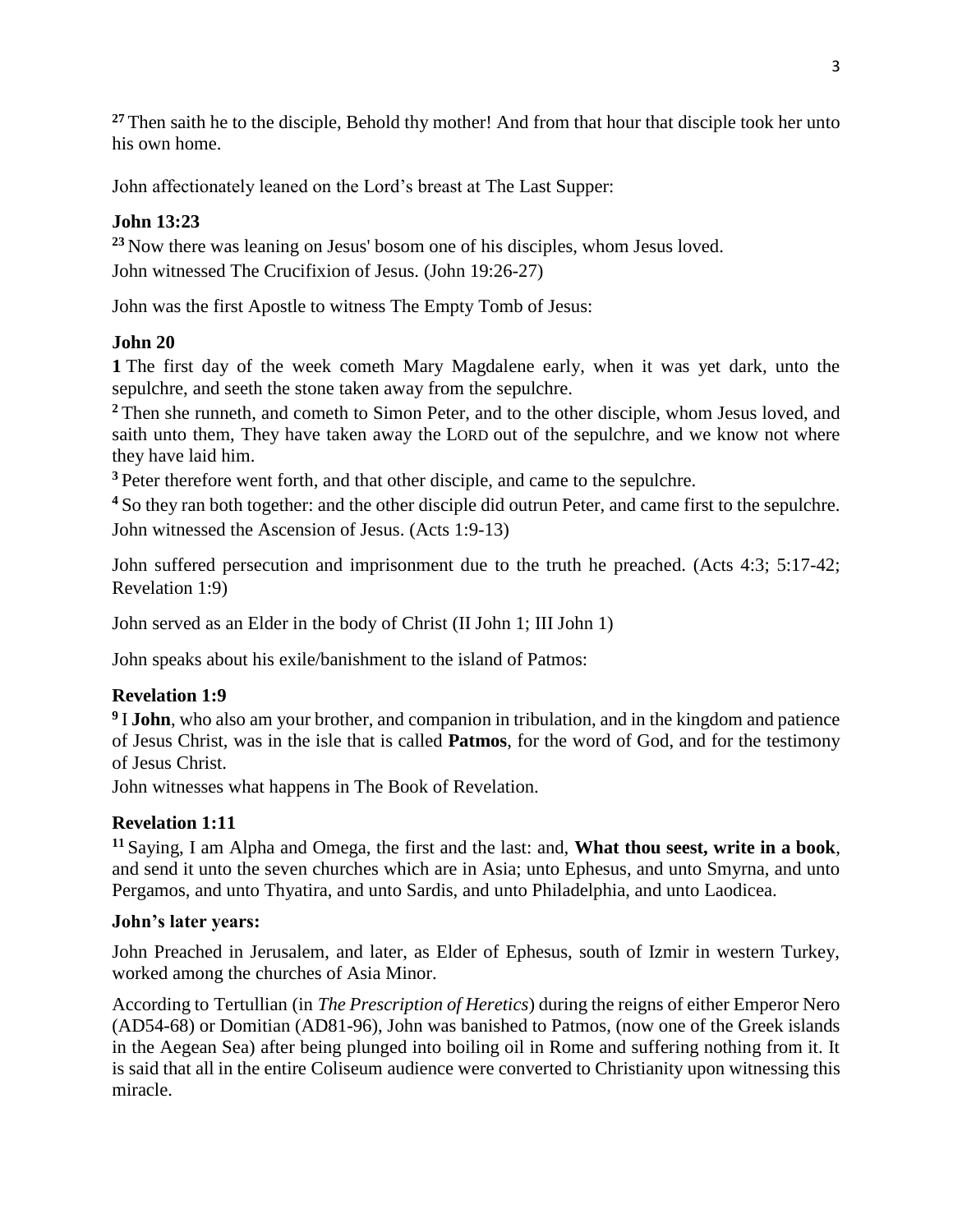When John was aged, he trained **[Polycarp](http://en.wikipedia.org/wiki/Polycarp)** who became a disciple of John and who later became Bishop of Smyrna. This was important because Polycarp was able to carry John's message to future generations. Polycarp taught [Irenaeus,](http://en.wikipedia.org/wiki/Irenaeus) and passed on to him stories about John.

# **Death of John:** Church History Teaches:

John was freed from the Isle of Patmos and died a natural death at Ephesus around AD100.

Later Christian writers from the early second-century Bishop [Papias of Hierapolis,](http://en.wikipedia.org/wiki/Papias_of_Hierapolis) claims that he was slain by the Jews.



The traditional tomb of John the Apostle in Ephesus, Turkey.

# **The Gospel of JOHN**

**Writer:** The Apostle John

**Date Written:** Between 88-90 A.D.

\*\*The Gospel of John, The three Epistles of John and The Book of Revelation were all written by The Apostle John under Inspiration of The Holy Spirit. This is unique in that John wrote a: Gospel, Epistles and a Revelation (Prophecy). They were all written around the same time between 88-90 A.D. This is unique in that John is the only New Testament writer who had access to the entire New Testament before he began to write! He had access to The three other Gospels, Peter's Epistles, other writers and Paul's Epistles and The Pauline Revelation.

The Pauline Revelation or Pauline Doctrine focuses on Paul being The Apostle to the Gentiles and to The New Testament Church (that's us).

# **Romans 16:25**

**<sup>25</sup>** Now to him that is of power to stablish you according to my gospel, and the preaching of Jesus Christ, according to the revelation of the mystery, which was kept secret since the world began,

# **Theme of The Gospel of John:**

The Theme of The Gospel of John is **BELIEVE** on Jesus Christ and throught that Belief obtain your Eternal Salvation. John makes this very clear in John 20:31.

# **Key Verse:**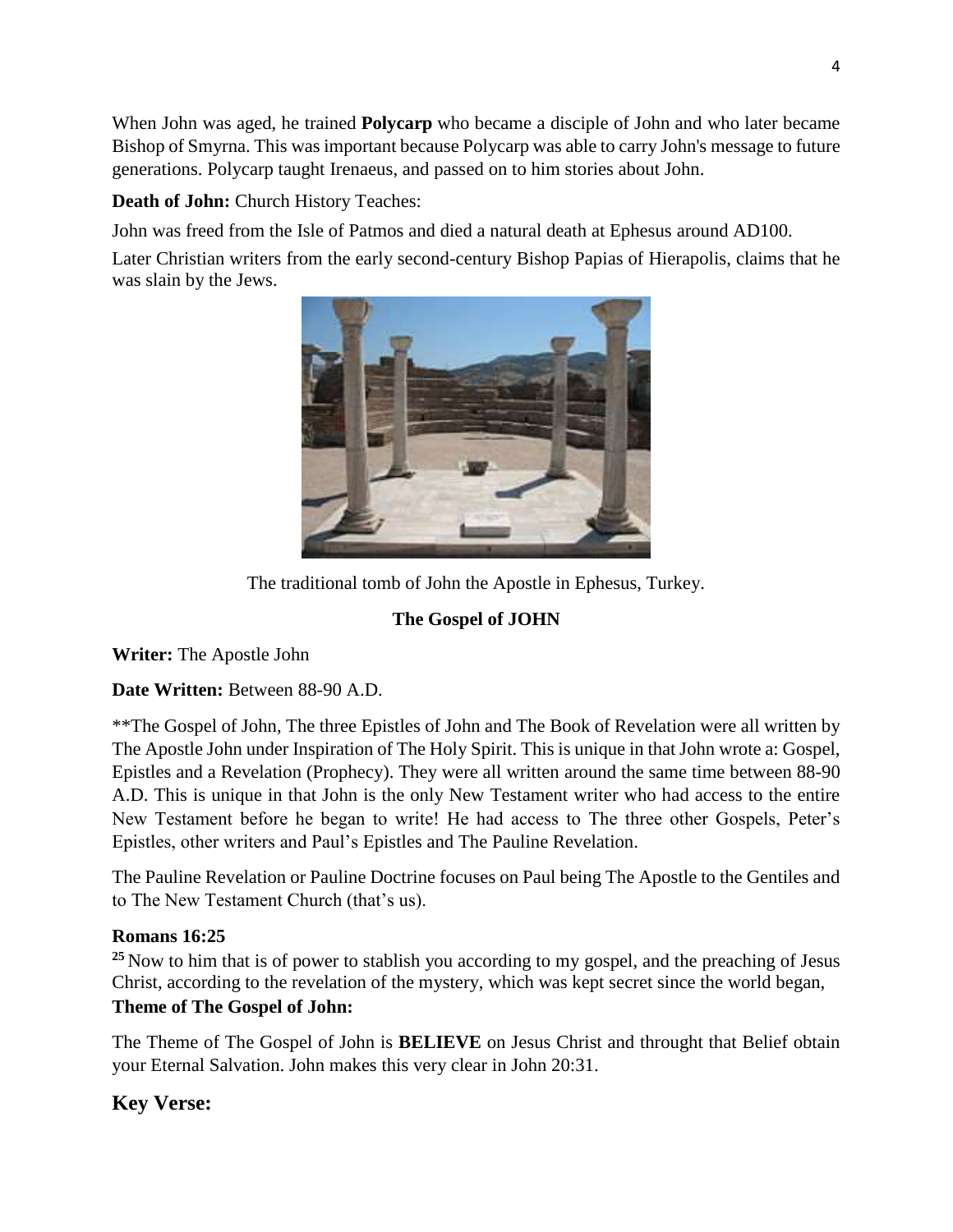#### **John 20:31**

**<sup>31</sup>**But these are written, that ye might **believe** that Jesus is the Christ, the Son of God; and that **believing** ye might have life through his name.

The word "believe" in some form appears vastly more times in John's Gospel than the other three. The number of times that it appears in all four Gospels stacks up like this:

Matthew- 11 times Mark- 17 times Luke- 11 times John- 101 times! Everything in John's Gospel pushes the reader toward "belief" in Jesus Christ as the only hope of Salvation!

"… and his disciples **believed** on him." John 2:11

"… many **believed** in his name…" John 2:23

"And many of the Samaritans of that city **believed**" John 4:39

"And many more **believed**…" John 4:41

"… many **believed** on him." John 8:30

"And he said, Lord, I **believe**." John 9:38

"And many **believed** on him there." John 10:42

"She saith unto him, Yea, Lord: I **believe**…" John 11:27

"Then many of the Jews… **believed** on him." John 11:45

"… many of the Jews… **believed** on Jesus." John 12:11

"… among the chief rulers also many **believed**…" John 12:42

This strong emphasis on **"belief"** is why The Gospel of John is popular as a Soul Winning Tool.

**Another Theme** of The Gospel of John is that Jesus is The Son of God. The Book of John shows a beautiful relationship between Jesus and the Father.

#### **John 20:31**

**<sup>31</sup>**But these are written, that ye might believe **that Jesus is the Christ, the Son of God**; and that believing ye might have life through his name.

**Another Theme** of The Gospel of John is that Jesus is the "I am". The man Jesus Christ is at the same time the eternal God who as Lord (Jehovah) in the OT said of himself: "I am that I am." (Exodus 3:14). When the Lord Jesus was taken captive he said to the soldiers: "I am he" (John 18:5), they went away backwards and fell to the ground. - He is the only one to say: "I am the bread of life; I am the light of the world; I am the door of the sheep; I am the good shepherd; I am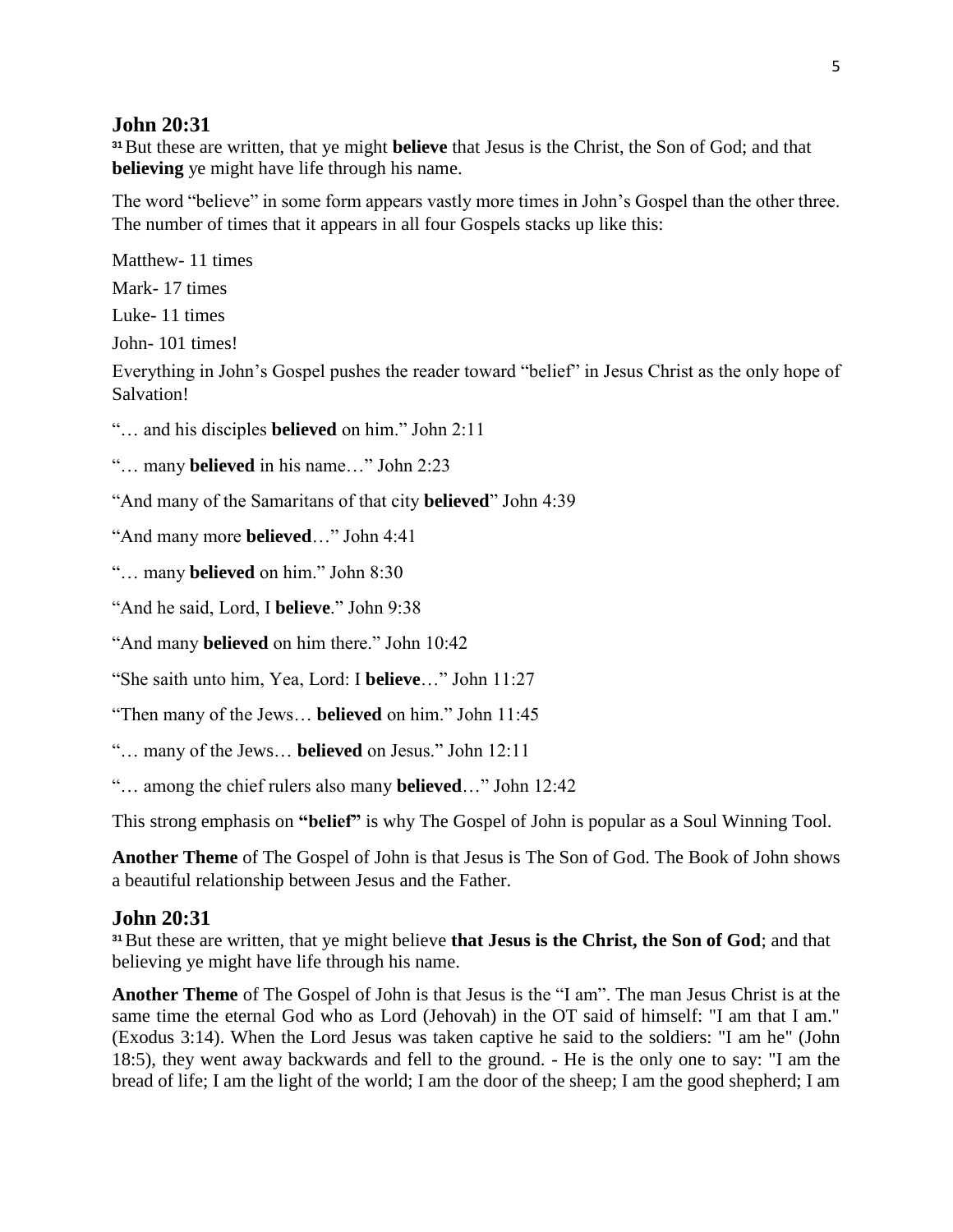the resurrection, and the life; I am the way, the truth and the life" (John 6:35; John 8:12; John 10:7; John 10:11; John 11:25; John 14:6).

# **John 8:58**

**<sup>58</sup>** Jesus said unto them, Verily, verily, I say unto you, Before Abraham was, **I am**.

**A Major Theme** of The Gospel of John is The Deity of Jesus; that Jesus is God. We will see this and study this throughout The Gospel of John!

# **Some "John Facts":**

John was an eyewitness of the reported occurrences though, as he himself writes (John 1:14; John 19:35). In fact, only an eyewitness would be able to give such clear particulars as "about the tenth hour" (John 1:39), "six water pots of stone" (John 2:6) and "153 great fishes" (John 21:11).

# **John 19:35**

**<sup>35</sup>**And he that saw it bare record, and his record is true: and he knoweth that he saith true, that ye might believe.

We know more of John than we know of any other author of the Gospels. He was one of the two sons of Zebedee. Zebedee was probably a prosperous fishermen on the shore of lake Galilee and he employed hired servants (Mark 1:19-20). John and James' mother was Salome (Math. 27:55- 56; Mark 15:40). She bade the Lord Jesus to have her two sons sit on His right and His left hand in his kingdom (Math. 20:20).

John, his brother James and Peter belonged to the inner circle of the apostles. These three only were allowed to be with the Lord Jesus at the resurrection of Jairus' daughter, at the transfiguration on the mount and in the garden at Gethsemane (Luke 8:51; Luke 9:28; Math. 26:37; Mark 13:3). Peter and John were sent to prepare the last Passover (Luke 22:8); they were also the first disciples whom Mary Magdalene met on the resurrection day of the Lord Jesus and who saw the empty sepulcher (John 20:2-10). John was closest to the Lord Jesus in the upper room in Jerusalem when the disciples last met and, finally, he was the only one to be 'standing by' the cross of his Lord (John 13:23-25; John 19:26-27). It was him as well who first recognized the Lord when He appeared to them at the sea of Tiberias (John 21:7).

After the Lord's ascension we find John in Acts 3; Acts 4, together with Peter, witnessing for the Lord Jesus. Then we see him as the apostles' deputy to Samaria (Acts 8:14). According to Galatians 2:9 Paul met John at his second visit in Jerusalem.

After that John moved to Minor Asia (Ephesus) where he is likely to have stayed till his death at a very old age around the year 100 AD. This stay was interrupted though by his exile on the island of Patmos (Revelation 1:9).

The Gospel of John is the fourth section of what some call the four-fold gospel, with four voices giving different perspectives on the life of Jesus of Nazareth. Christian writers as early as Origen (a.d. 185-254) understood that there are not really four gospels, but there is one four-fold gospel.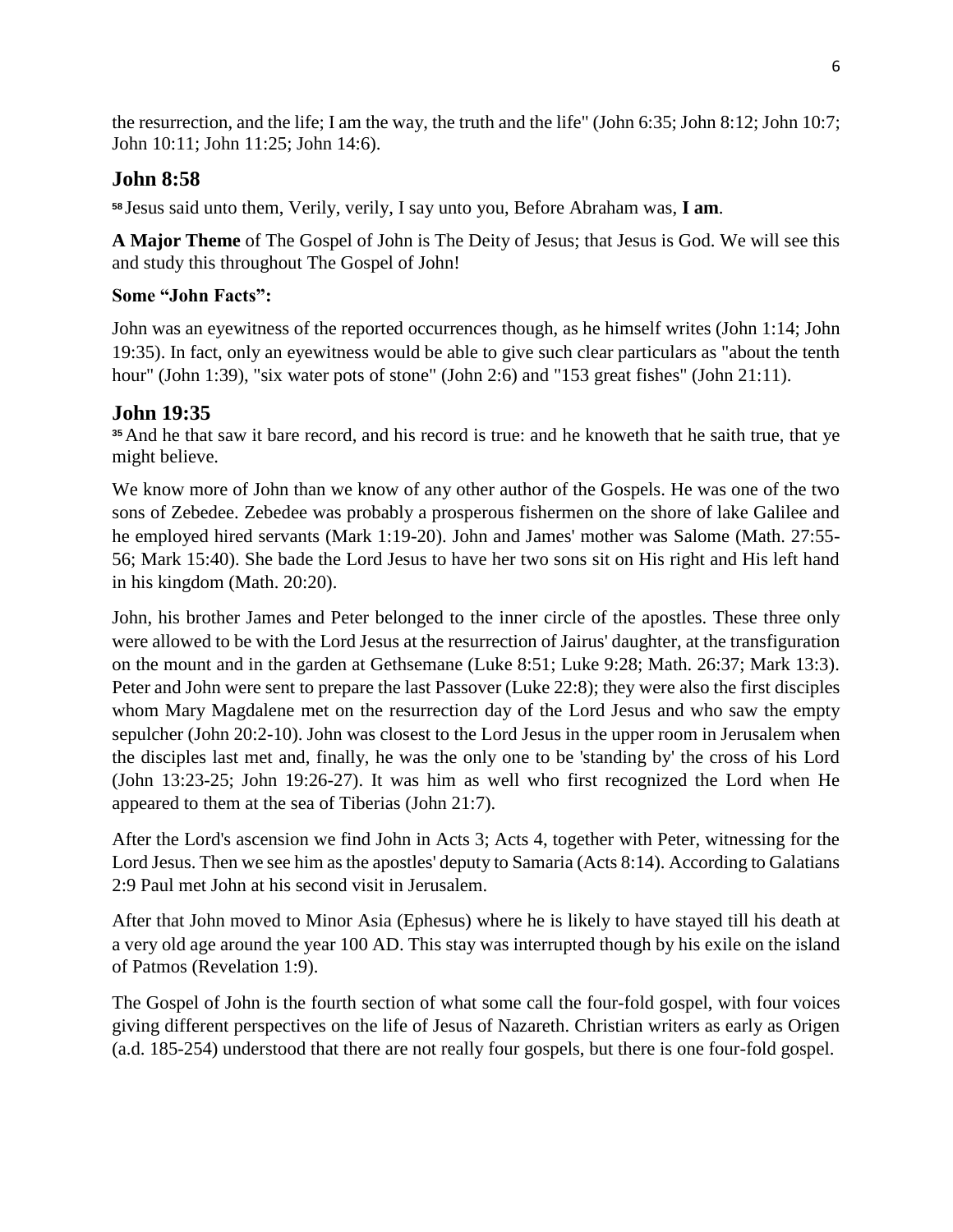**The Gospel of John** was the last of the four written, and written in view of what the previous three had already said. This is one reason why John's account of the life of Jesus is in many ways different from Matthew, Mark, and Luke.

a. There are significant events in the ministry of Jesus that Matthew, Mark, and Luke all include yet John leaves out, including:

- · Jesus' birth
- · Jesus' baptism
- · Jesus' temptation in the wilderness
- · Confrontations with demons
- · Jesus teaching in parables
- · The Last Supper
- · The agony in Gethsemane
- · The Ascension

b. The first three Gospels center on Jesus' ministry in *Galilee*. John centers his Gospel on what Jesus said and did in *Jerusalem*.

c. Each of the Gospels emphasizes a different origin of Jesus.

· Matthew shows Jesus came from Abraham through David, and demonstrates that He is the Messiah promised in the Old Testament [\(Matthew 1:1-17\)](https://www.blueletterbible.org/kjv/matthew/1/1-17/s_930001).

· Mark shows Jesus came from Nazareth, demonstrating that Jesus is a Servant [\(Mark 1:9\)](https://www.blueletterbible.org/kjv/mark/1/9/s_958009).

· Luke shows Jesus came from Adam, demonstrating that Jesus is the Perfect Man [\(Luke 3:23-38\)](https://www.blueletterbible.org/kjv/luke/3/23-38/s_976023).

· John shows Jesus came from heaven, demonstrating that Jesus is God.

d. However, it is wrong to think that the Gospel of John *completes* the story of Jesus. John wrote that the story of Jesus is so big that it can *never* be completed [\(John 21:25\)](https://www.blueletterbible.org/kjv/john/21/25/s_1018025).

2. Matthew, Mark, and Luke are knows as the three **Synoptic Gospels.** The word *synoptic* means "see-together" and the first three Gospels present the life of Jesus in pretty much the same format. The first three Gospels focus more on what *Jesus taught and did*; John focused more on *who Jesus is*.

· John shows us who Jesus is by highlighting seven signs (miracles) of Jesus. Six of these miracles are not mentioned in the first three gospels.

· John shows us who Jesus is by allowing Jesus to speak for Himself in seven dramatic *I*  Am statements, which were not included in the first three gospels.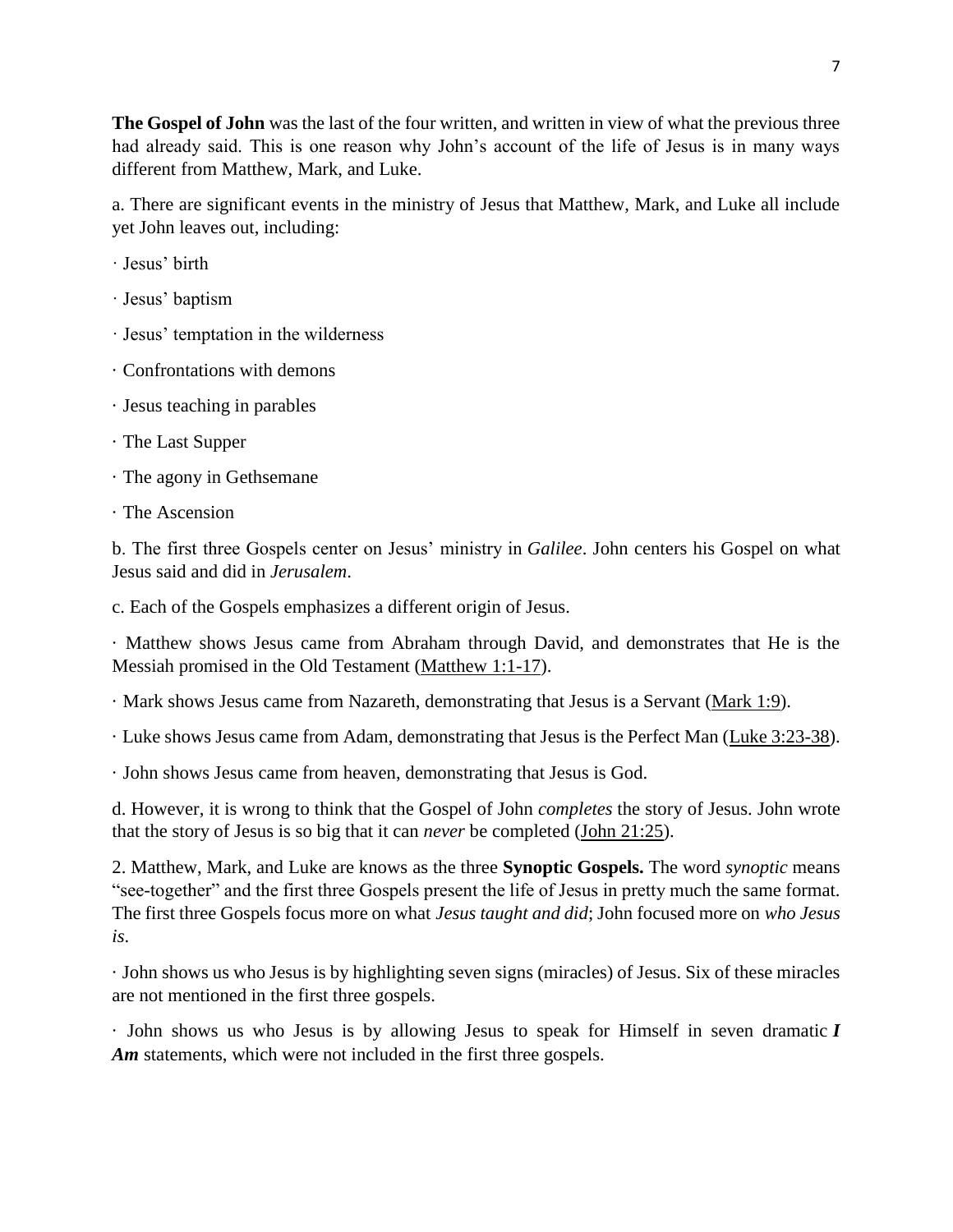· John shows us who Jesus is by giving the testimony witnesses who testify about the identity of Jesus. Four of these witnesses speak in the first chapter alone.

3. John is a Gospel written for a specific purpose: that we might **believe**!

The outstanding thing about John's Gospel is that John had access to and was familiar with all of The Pauline Epistles, which were completed ten years before John began to write. This means that John had access to the New Testament Doctrine of Grace, Eternal Security and The body of Christ. You will find Pauline Theology in John (1:12-13, 3:1-6, 36,5:24, 8:3-11, 10:28-29, 14:6)

**The Gospel of John** has 21 chapters, 879 verses and 19,094 words.

#### **Overview of The Gospel of John:**

#### **I.** John 1:1-18 **Prologue: the Word**

#### **II.** John 1:19-51**;** John 2**-**12 **Public Ministry of the Son of God**

- Chapter 1 John the Baptist; The first Disciples of Jesus
- Chapter 2 Wedding at Cana; Cleansing of the Temple
- Chapter 3 Nicodemus; John the Baptist
- Chapter 4 The Woman of Samaria ; the Son of the Nobleman
- Chapter 5 The Infirm Man at the Pool of Bethesda ; the Opposition of the Jews
- Chapter 6 Feeding of the 5 ,000; the Bread of Life
- Chapter 7 Jesus at the Feast of Tabernacles
- Chapter 8 The Adulteress; Rejection of Jesus' Words
- Chapter 9 The Blind Man (blind from birth); Rejection of Jesus' Works
- Chapter 10The Good Shepherd
- Chapter 11Resurrection of Lazarus
- Chapter 12Anointing of Jesus; the Desire of the Greeks and the Unbelief of the Jews

#### **III.** John 13**-**17 **Ministry of the Son of God to his Disciples**

- Chapter 13The Feet washing
- Chapter 14The Disciples and the Son, the Father and the Holy Spirit
- Chapter 15The True Vine
- Chapter 16The Holy Spirit and the New Era
- Chapter 17The Lord's Prayer for His Loved Ones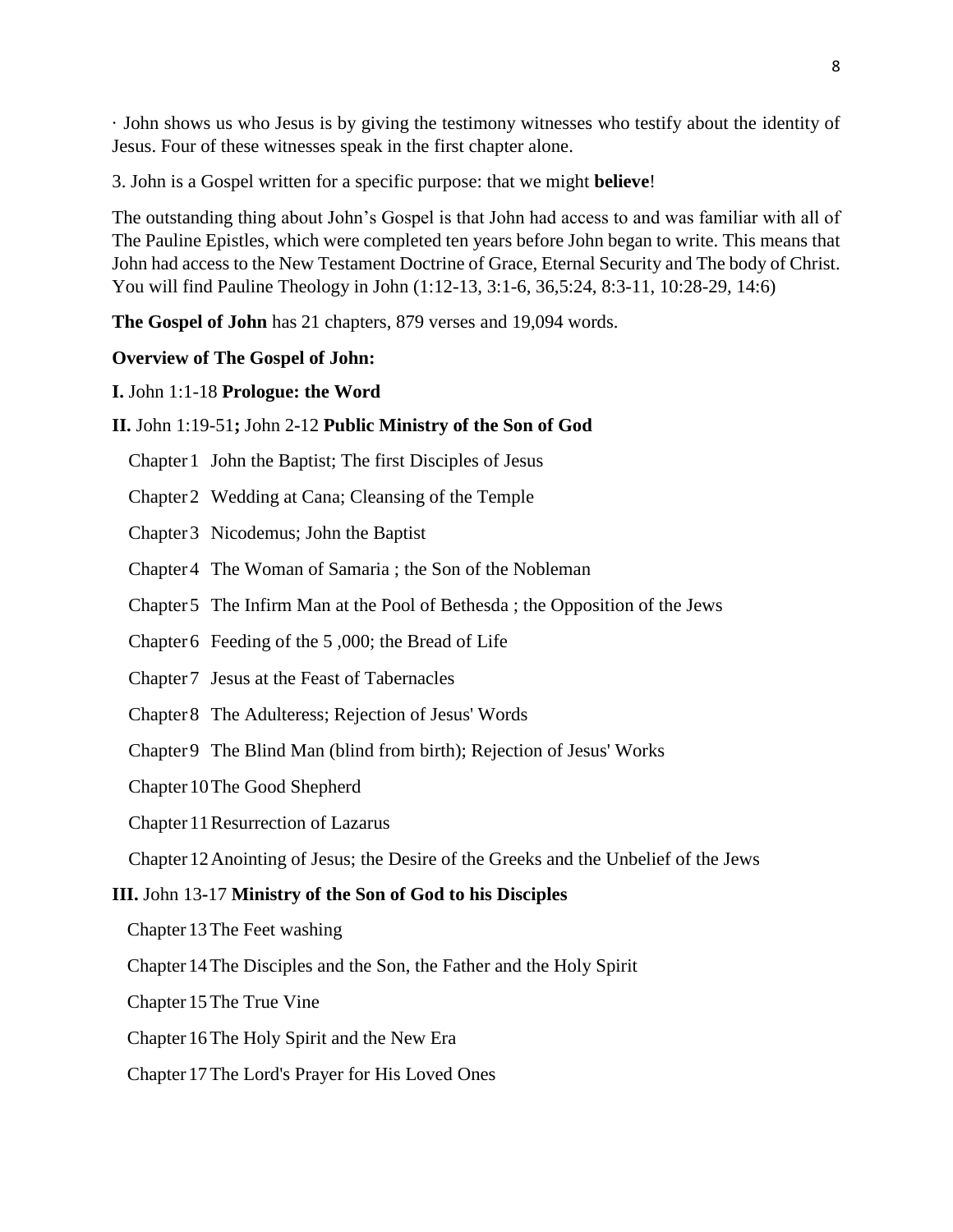#### **IV.** John 18**-**20 **Death and Resurrection of the Son of God**

Chapter 18 The Taking Captive of the Lord and Accusation raised against Him

Chapter 19 Condemnation, Crucifixion and Death of the Lord

Chapter 20The Day of Resurrection

#### **V.** John 21 **Epilogues: The Lord Appears to His Disciples at the Lakeside**

#### **Did John's Gospel Expect Us To Accept The Historicity Of What He Wrote?**

The answer to this question must surely be a resounding 'yes'. At the commencement of his account he stresses that he is speaking about 'the Word made flesh', and then at the end of chapters 1-20 he writes, 'And many other signs truly did Jesus in the presence of his disciples, which are not written in this book: But these are written, that ye might believe that Jesus is the Christ, the Son of God; and that believing ye might have life through his name.' [\(John 20:30-31\)](https://www.studylight.org/desk/index.cgi?q1=John+20:30-31&t1=en_nas).

We may divide this verse into three parts:

1). 'Many other signs truly did Jesus in the presence of his disciples*.*'

2). 'That you may believe that Jesus is the Christ (Messiah), the Son of God'.

3). 'That believing ye might have life through his name.'

So here we learn quite definitely that John's Gospel is a book of 'signs' *which were witnessed by the disciples (thus they are seen as having actually happened)*and that those signs were intended to inculcate belief and understanding about Jesus in those who heard of them, making them realize that Jesus was both Messiah (Christ) and Son of God. The consequence of believing would be that they would receive 'life'. In other words the signs were to be seen as historical events which did actually occur, and to which the disciples could bear witness, events which had a vital lesson to teach.

An examination of the Gospel reveals to us Seven Signs-Miracles, to which we can also add the miracle of the resurrection of Jesus. These are:

- 1). The turning of purificatory water into wine [\(John 2:1-11\)](https://www.studylight.org/desk/index.cgi?q1=John+2:1-11&t1=en_nas).
- 2). The healing of the high official's son at a distance [\(John 4:46-54\)](https://www.studylight.org/desk/index.cgi?q1=John+4:46-54&t1=en_nas).
- 3). The healing of the man who had been lame for thirty eight years [\(John 5:2-18\)](https://www.studylight.org/desk/index.cgi?q1=John+5:2-18&t1=en_nas).
- 4). The feeding of the five thousand with a few loaves and fishes [\(John 6:1-15\)](https://www.studylight.org/desk/index.cgi?q1=John+6:1-15&t1=en_nas).
- 5). The walking on the water [\(John 6:15-21\)](https://www.studylight.org/desk/index.cgi?q1=John+6:15-21&t1=en_nas).
- 6). The healing of the man blind from birth [\(John 9:1-41\)](https://www.studylight.org/desk/index.cgi?q1=John+9:1-41&t1=en_nas).
- 7). The raising of Lazarus [\(John 11:1-53\)](https://www.studylight.org/desk/index.cgi?q1=John+11:1-53&t1=en_nas).

8). We may add to these the miracle of the resurrection of Jesus. (John 20:1-29).

And this is backed up by the fact that later, in **[John 21:24](https://www.studylight.org/desk/index.cgi?q1=John+21:24&t1=en_nas)**, his colleagues wrote, 'This is the disciple which testifieth of these things, and wrote these things: and we know that his testimony is true<sup>'</sup>

Next Week: Chapter One!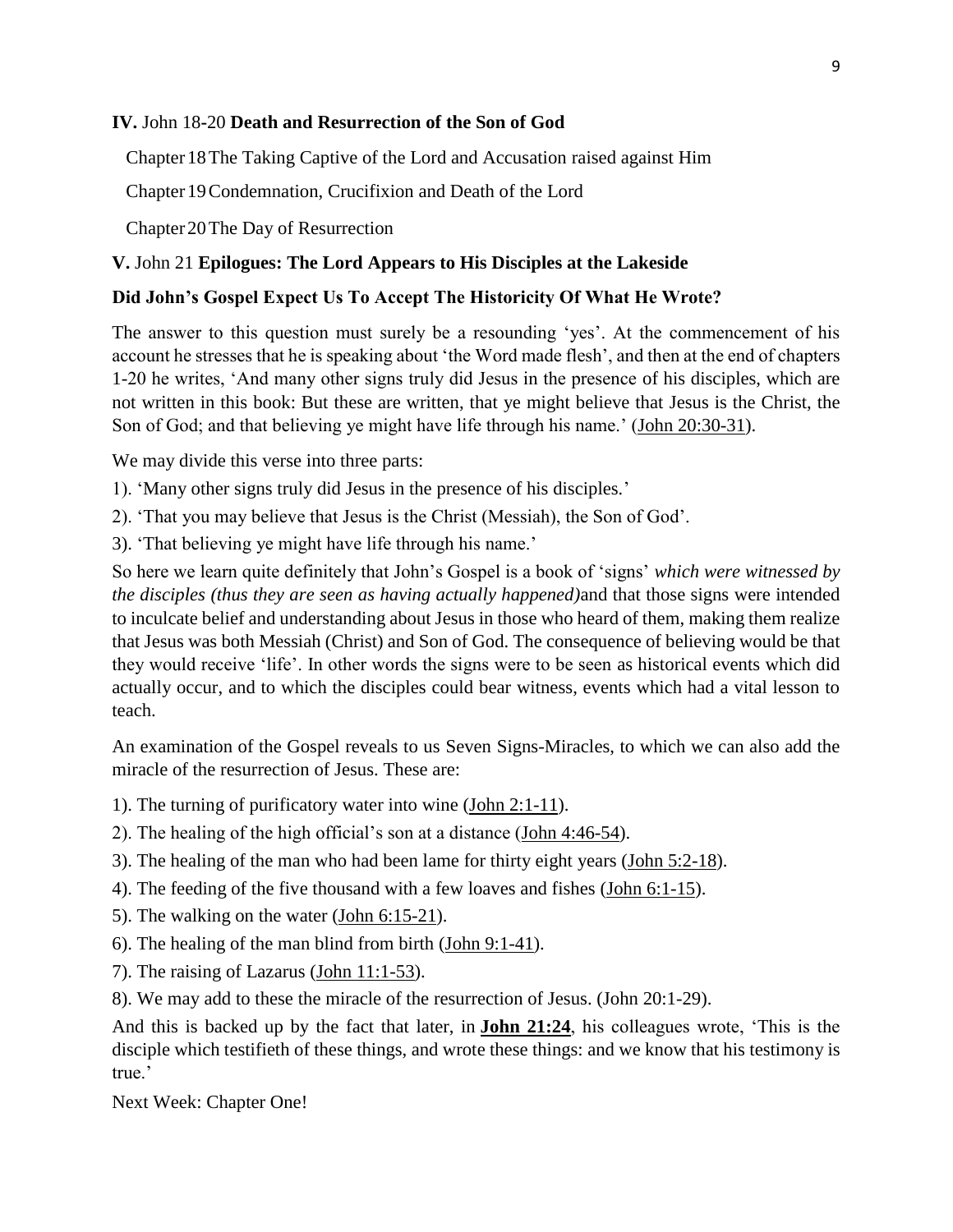# **Pastor Hank's Notes on The Gospel of John: Believe!**



**Chapter One Outline:** This chapter falls easily into two main divisions: (1) The Prologue, Verses 1-18. (2) John the Baptist's Testimony to Jesus and the Calling of Disciples, Verses 19-51. Thus, aside from the Prologue, this chapter records the events of only four days of Jesus' Ministry. John opens his Gospel in this Chapter, with declaring both to the Godhead and Manhood of the Lord Jesus Christ. The Testimony of John the Baptist is here given to the Person and Glory of Christ. The calling of Andrew and Peter. An Account of Nathaniel. Appropriately, it begins with the words, "In the beginning," for a number of important beginnings appear in it, such as:

The beginning of all things, John 1:3.

The beginning of the recognition of Jesus as the Son of God, John 1:34.

The beginning of Jesus' disciples, John 1:41.

The beginning of the apostleship, John 1:41.

The beginning of the use of the title, Son of Man, John 1:51.

The beginning of Jesus' public ministry.

# **John Chapter 1. The Prologue, Verses 1-18:**

**Prologue** comes from the Greek term prologos, which means "before word," is an opening of a story that establishes the setting, and gives background details. Generally speaking, the main function of a **Prologue** tells some earlier story, and connects it to the main story.

### **Verse 1**

**1** In the beginning was the Word, and the Word was with God, and the Word was God.

Every word in this verse is big with importance. John begins his gospel with the same words that Moses used to open the Book of Genesis. In both cases they are the signal for the beginning of two of the most vicious and damaging battles to ever attack The Bible. In the case of Genesis the subject is creation. The attack comes in the form of the teaching that the universe and all that is in it evolved. This attack, though weak on evidence, is trumpeted by public education, the news media and Hollywood as fact. In the case of John, the subject is the Word of God. The "Word" referred to in John is the Lord Jesus Christ and that Jesus is God. Yet it is amazing that He is given a title that describes something we can write and read.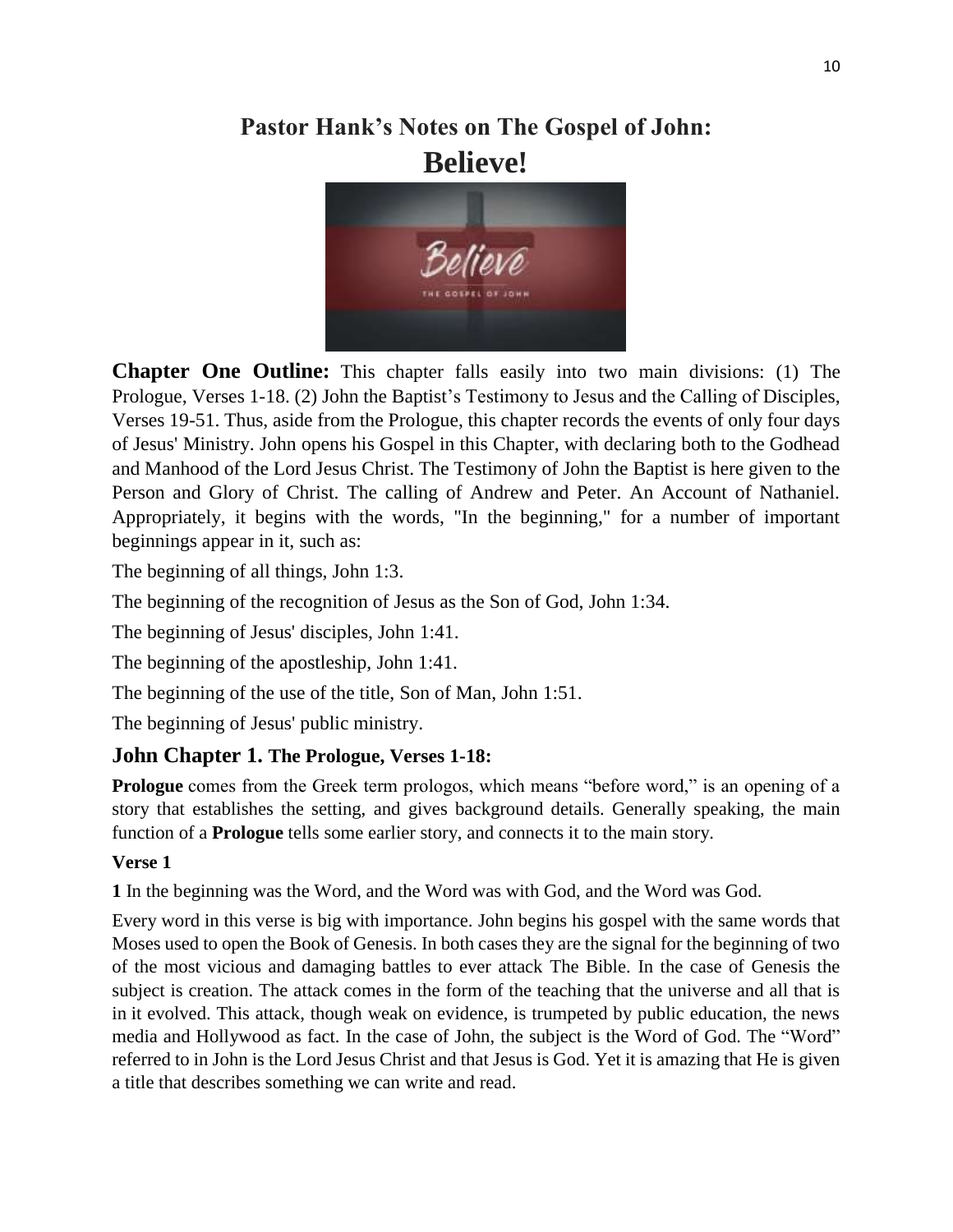# **Genesis 1:1**

**1** In the **beginning** God created the heaven and the earth.

# **Proverbs 8:23**

**<sup>23</sup>** I was set up from everlasting, from the **beginning**, or ever the earth was.

**In the beginning was the Word, and the Word was with God, and the Word was God…** Each of the Gospels emphasizes a different origin of Jesus.

· Matthew shows Jesus came from Abraham through David, and demonstrates that He is the Messiah promised in the Old Testament (Matthew 1:1-17).

· Mark shows Jesus came from Nazareth, demonstrating that Jesus is a Servant (Mark 1:9).

· Luke shows Jesus came from Adam, demonstrating that Jesus is the Perfect Man (Luke 3:23-38).

· John shows Jesus came from heaven, demonstrating that Jesus is God.

**In the beginning…** That is, before anything was formed - God began the great work of creation. This is the meaning of the word in Genesis 1:1, to which John here alludes. This phrase fully proves, from the pen of the inspired writer, that Jesus Christ was no part of the creation, as he existed when no part of that existed; and that consequently he is no creature, as all created nature was formed by him: "for without him was nothing made that is made" John 1:3.

Had the **Word** a beginning? John says, 'No: for if we reach back to any beginning, there already was in existence the Word.' At once it is evident to John's vision 'The Word' is no other than God the self-existent.

**was the Word…** Or, existed the Logos. Word translates the ancient Greek word Logos. The idea of the logos had deep and rich roots in both Jewish and Greek thinking. The Greek word [logos] from which Word is translated was widely known in the world of John's day, being found some 1,300 times in the writings of Philo, a Hellenistic Jew of Alexandria (30 B.C. to 40 A.D.).

# **Psalm 33:6**

**<sup>6</sup>**By the **word** of the LORD were the heavens made; and all the host of them by the breath of his mouth.

Therefore in this opening John said to both Jews and Greeks: "For centuries you've been talking, thinking, and writing about the Word (the logos). Now I will tell you who He is." John met both Jews and Greeks where they were at, and explained Jesus in terms they already understood.

"John was using a term which, with various shades of meaning, was in common use everywhere. He could reckon on all men catching his essential meaning." - Henry Morris

**and the Word was with God ...** Not with men or angels, for they have not been created yet. This means that our Lord was intimately associated with the Father upon a parity and equality with him.

He himself was in the beginning, face to face with God. The fully divine Word, existing from all eternity as a distinct Person, was enjoying loving fellowship with the Father. Thus, the full Deity of Christ, his eternity, and his distinct personal existence are confessed once more, in order that heretics may be refuted and the church may be established in the faith and love of God.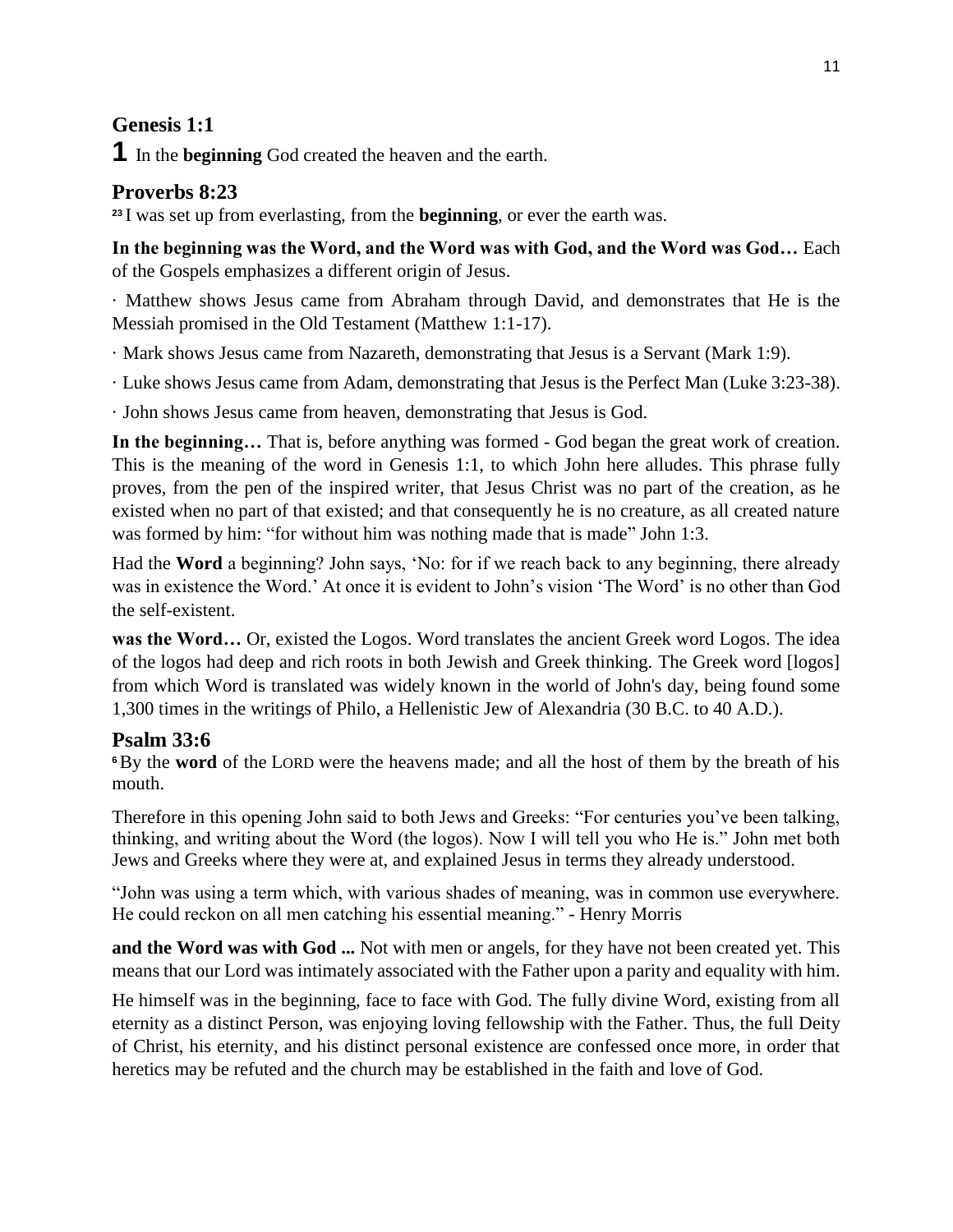Jesus was **"with God"** - that is, He was united to him in a most intimate and close union before the creation; and, as it could not be said that God was "with himself alone".

This expression denotes friendship or intimacy. Compare Mark 9:19. John affirms that he was "with God" in the beginning - that is, before the world was made. It implies, therefore, that he was partaker of the divine glory; that he was blessed and happy with God. It proves that he was intimately united with the Father, so as to partake of his glory and to be appropriately called by the name God. He has himself explained it:

# **John 17:5**

**<sup>5</sup>**And now, O Father, glorify thou me with thine own self with the glory which I had with thee before the world was.

His personal co-existence with the Father, The Word was with God: that is, eternally and inseparably with him, in the same essence and nature, being in the Father, as well as with him, so that the Father never was without him,

**and the Word was God…** With this brilliant statement, John 1:1 sets forth one of the most basic foundations of our faith – The Deity of Jesus and The Trinity. We can follow John's logic:

· There is a Being known as the Word.

- · This Being is God, because He is eternal (In the beginning)
- · This Being is God, because He is plainly called God (the Word was God).

· At the same time, this Being does not encompass all that God is. God the Father is a distinct Person from the Word (the Word was with God).

This is the foundation of the doctrine of the Trinity:

1. That the second person is in some sense "distinct" from the first.

2. That he is intimately united with the first person in essence, so that there are not two or more Gods.

3. That the second person may be called by the same name; has the same attributes; performs the same works; and is entitled to the same honors with the first, and that therefore he is "the same in substance, and equal in power and glory," with God.

# **Here's Ten Bible verses on the Deity of Jesus Christ! Jesus is God:**

First of all God The Father says that Jesus is God!

### **1. Hebrews 1:8**

**<sup>8</sup>**But unto the Son he saith, Thy throne, O God, is for ever and ever: a sceptre of righteousness is the sceptre of thy kingdom.

### **2. 1 Timothy 3:16**

**<sup>16</sup>**And without controversy great is the mystery of godliness: God was manifest in the flesh, justified in the Spirit, seen of angels, preached unto the Gentiles, believed on in the world, received up into glory.

### **3. John 1:1**

**1** In the beginning was the Word, and the Word was with God, and the Word was God.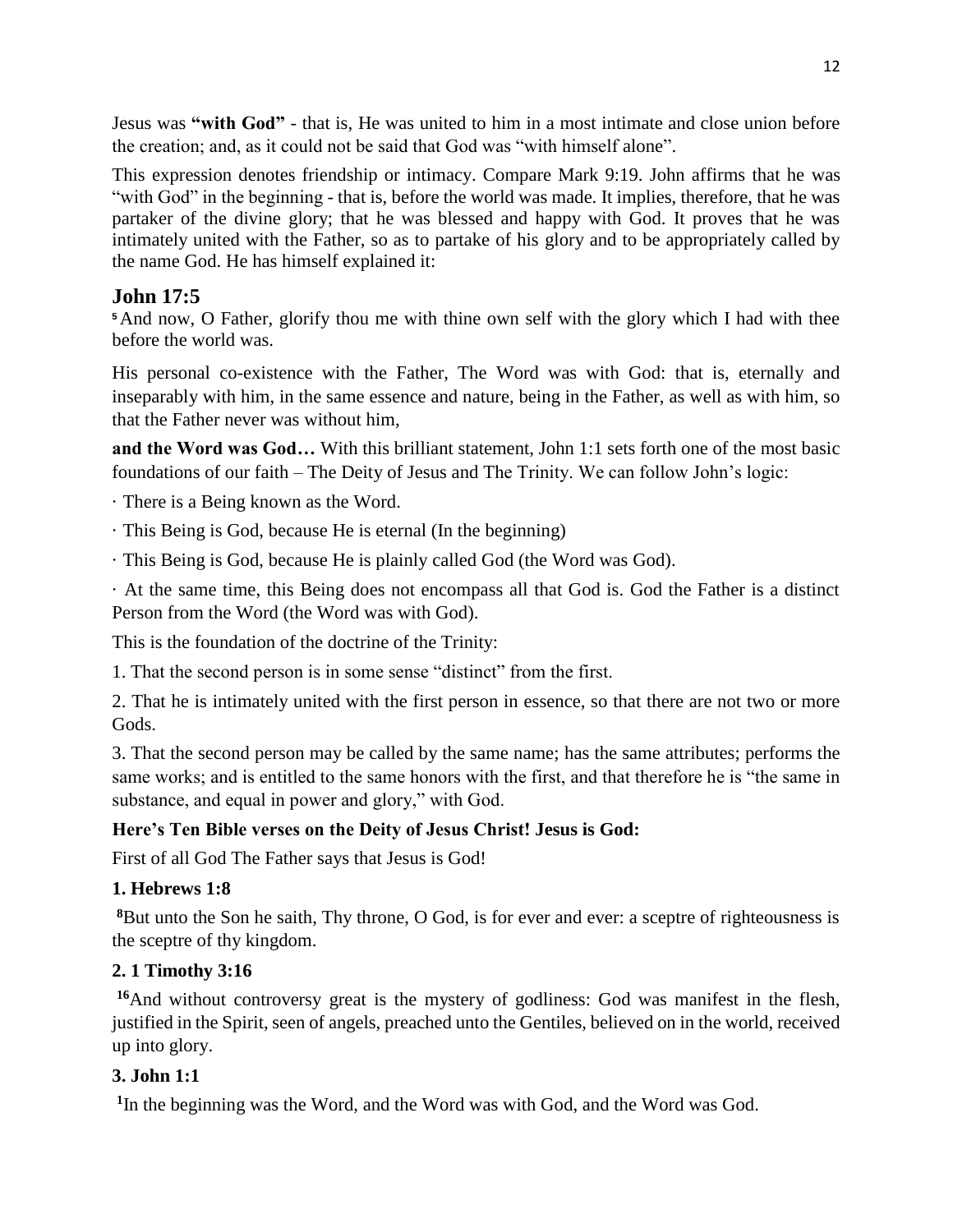## **4. Revelation 1:8**

**8** I am Alpha and Omega, the beginning and the ending, saith the Lord, which is, and which was, and which is to come, the Almighty.

# **5. Isaiah 9:6**

**<sup>6</sup>**For unto us a child is born, unto us a son is given: and the government shall be upon his shoulder: and his name shall be called Wonderful, Counsellor, The mighty God, The everlasting Father, The Prince of Peace.

# **6. 1 Timothy 1:16-17**

**<sup>16</sup>**Howbeit for this cause I obtained mercy, that in me first Jesus Christ might shew forth all longsuffering, for a pattern to them which should hereafter believe on him to life everlasting.

**<sup>17</sup>**Now unto the King eternal, immortal, invisible, the only wise God, be honour and glory for ever and ever. Amen.

# **7. John 20:28**

**<sup>28</sup>**And Thomas answered and said unto him, My LORD and my God.

# **8. 1 John 5:20**

**<sup>20</sup>**And we know that the Son of God is come, and hath given us an understanding, that we may know him that is true, and we are in him that is true, even in his Son Jesus Christ. This is the true God, and eternal life.

# **9. Acts 20:28**

<sup>28</sup> Take heed therefore unto yourselves, and to all the flock, over the which the Holy Ghost hath made you overseers, to feed the church of God, which he hath purchased with his own blood.

# **10. Colossians 2:9**

**<sup>9</sup>** For in him dwelleth all the fulness of the Godhead bodily.

\*\*Bonus:

# **2 Corinthians 4:4**

**4** In whom the god of this world hath blinded the minds of them which believe not, lest the light of the glorious gospel of Christ, who is the image of God, should shine unto them.

So, the Father and the Son (the Son is known here as the Word) are equally God, yet distinct in their Person. The Father is not the Son, and the Son is not the Father. Yet they are equally God, with God the Holy Spirit making one God in three Persons.

The Son of God may be called "the Word," because he is **The One** by which God broadcasts His will and issues His commandments.

# **Hebrews 1:1-3**

**1** God, who at sundry times and in divers manners spake in time past unto the fathers by the prophets,

**<sup>2</sup>Hath in these last days spoken unto us by his Son**, whom he hath appointed heir of all things, by whom also he made the worlds;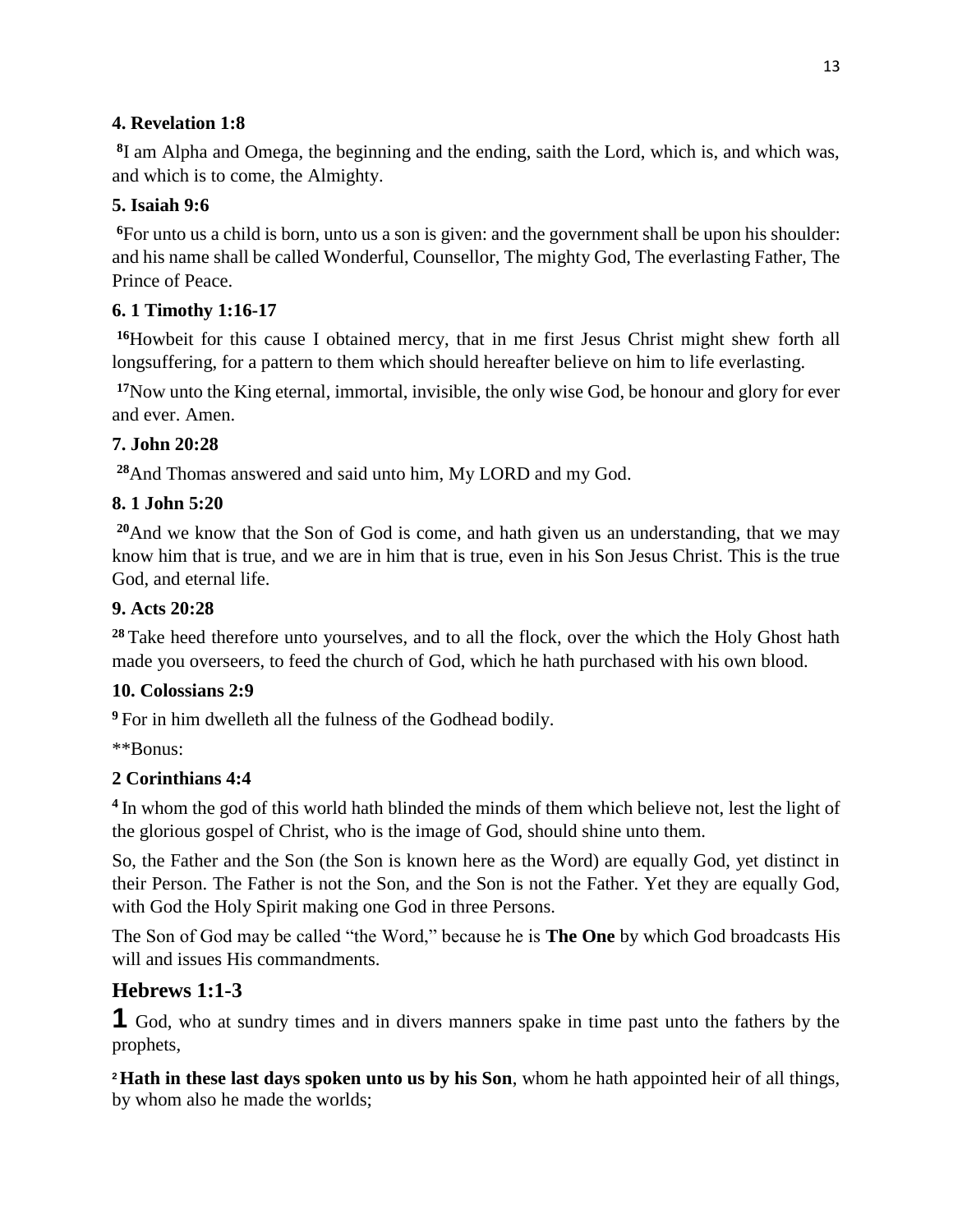**<sup>3</sup>Who being the brightness of his glory, and the express image of his person**, and upholding all things by the word of his power, when he had by himself purged our sins, sat down on the right hand of the Majesty on high:

**In the beginning was the Word, and the Word was with God, and the Word was God...** The Watchtower (the Jehovah's Witnesses) bible, called *New World Translation*, translates this line quite differently. The Jehovah's Witness translation reads like this: "In [the] beginning the Word was, and the Word was with God, and the Word was a god." Their translation is used to deny the teaching that Jesus is God, and is a wrong and misleading translation.

"A GROSSLY MISLEADING TRANSLATION. It is neither scholarly nor reasonable to translate [John 1:1](https://www.blueletterbible.org/kjv/john/1/1/s_998001) 'the Word was a god.' But of all the scholars in the world, so far as we know, none have translated this verse as Jehovah's Witnesses have done." - Dr. Julius R. Mantey

"The deliberate distortion of truth by this sect is seen in their New Testament translations. [John](https://www.blueletterbible.org/kjv/john/1/1/s_998001)  [1:1](https://www.blueletterbible.org/kjv/john/1/1/s_998001) is translated: '... the Word was a god,' a translation which is **grammatically impossible**. It is abundantly clear that a sect which can translate the New Testament like that is intellectually dishonest." - Dr. William Barclay

# **Verse 2**

**<sup>2</sup>** The same was in the beginning with God.

The three propositions of John 1:1 are here reduced to a single declaration and re-affirmed. This definite repetition of the first verse prepares the way for the statement that follows in verse third; and the practice of repeating an important truth for the sake of emphasis, or of preparing the mind for connected truth, is characteristic of this evangelist's style.

This is a repetition of what is before said, and is made to show the importance of the truths before delivered; namely, the eternity of Christ, his distinct personality, and proper deity; and that the phrase: "in the beginning", is to be joined to each of the above sentences; and so proves, not only his eternal existence, but his eternal existence with the Father, and also his eternal deity.

# **Conclusion:**

This repetition of the opening clause is intended to stress what has been said already, thereby giving twofold witness. It is stressing that 'in the beginning, before anything was created, God and His Logos (Word) were there together, already eternally existent.' This was something both Jew and Greek could agree on. Where they would have differed was concerning what the Word consisted of. John tells both that it consisted of Jesus as the full expression of God, as the eternal Reason, as the powerful saving word of God through Whom He acts.

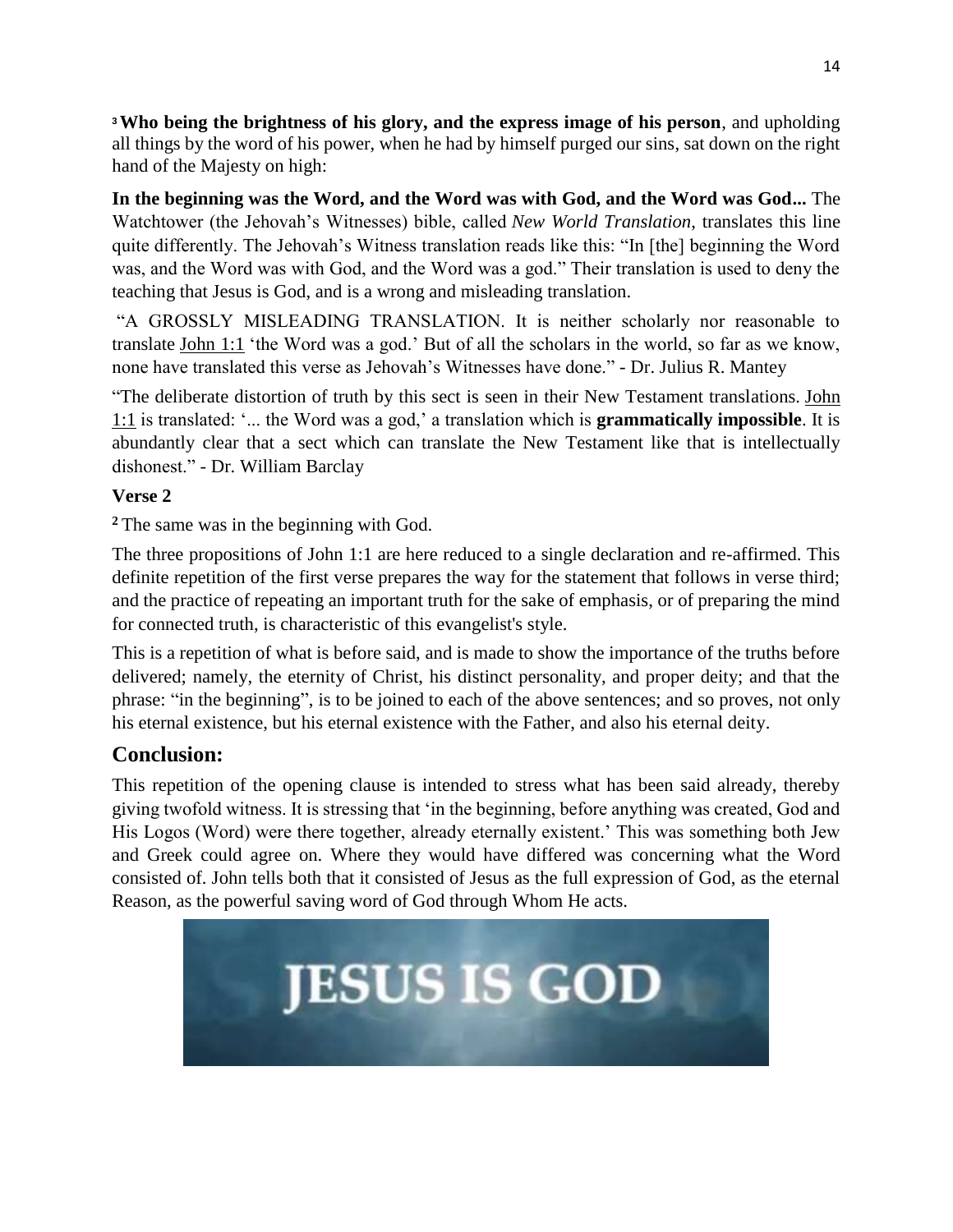# **Pastor Hank's Notes on The Gospel of John: Believe!**



**Chapter One Outline:** This chapter falls easily into two main divisions: (1) The Prologue, Verses 1-18. (2) John the Baptist's Testimony to Jesus and the Calling of Disciples, Verses 19-51. Thus, aside from the Prologue, this chapter records the events of only four days of Jesus' Ministry. John opens his Gospel in this Chapter, with declaring both to the Godhead and Manhood of the Lord Jesus Christ. The Testimony of John the Baptist is here given to the Person and Glory of Christ. The calling of Andrew and Peter. An Account of Nathaniel.

## **The Prologue, Verses 1-18.**

**Prologue** comes from the Greek term prologos, which means "before word," is an opening of a story that establishes the setting, and gives background details. Generally speaking, the main function of a **Prologue** tells some earlier story, and connects it to the main story.

# **The work and nature of the Word, Verses 3-5:**

### **Verse 3**

**3** All things were made by him; and without him was not any thing made that was made.

The first Verse in The Bible says:

### **Genesis 1:1**

1 In the beginning God created the heaven and the earth.

GOD is said to have created all things: in this verse, **Jesus** is said to have created all things here in Verse 3. We see here that the Word (Jesus), was Creator God. He made it all. Let us look back in Genesis again. At the beginning of each thing created there was the expression "And God said, Let there be", then it goes on to mention everything: the skies, the world, the sun, the moon, etc. You see from this, the Word (who is Jesus), was at the beginning Creator God.

But why should Jesus uniquely be called 'the Word'? Certainly in Hebrew thought 'the Word' (Hebrew - debar) is seen as significant as an extension of God. "By the **word** of the LORD were the heavens made; and all the host of them by the breath of his mouth." **(Psalms 33:6)**. This links directly with Genesis 1 where "God said" and it was done. Creation took place by God's **word**. Thus the term 'Word' signifies the powerful, creative Word of God Who brought about creation. That this is in John's mind and **John 1:3** makes clear, for the Word is seen as the One who carries out the work of creation, 'All things were made by him'.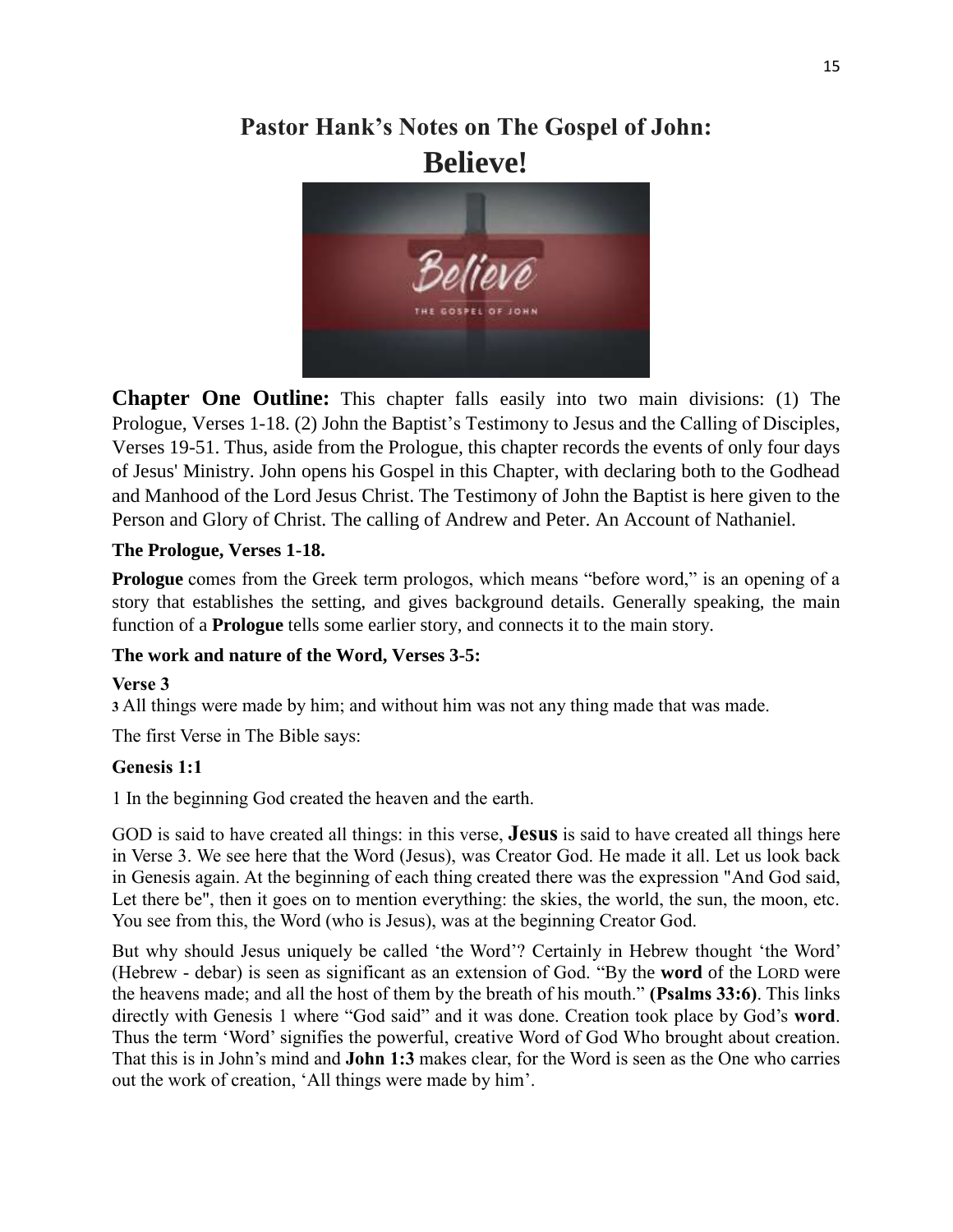Creation means causing that to exist that had no previous being: this is evidently a work which can be effected only by an Omnipotent God.

**All things...** The expression cannot be limited to any part of the universe. It appropriately expresses everything which exists - all the vast masses of material worlds, and all the animals and things, great or small, that compose those worlds.

## **All things were made by him; and without him was not any thing made that was made:**

### **Colossians 1:16-17**

**16 For by him were all things created**, that are in heaven, and that are in earth, visible and invisible, whether they be thrones, or dominions, or principalities, or powers: all things were created by him, and for him:

**17** And he is before all things, and by him all things consist.

### **Hebrews 1:2**

**2** Hath in these last days spoken unto us by **his Son**, whom he hath appointed heir of all things, **by whom also he made the worlds;**

#### **1 Corinthians 8:6**

**6** But to us there is but one God, the Father, of whom are all things, and we in him; **and one Lord Jesus Christ, by whom are all things**, and we by him.

**Observe here:** The argument which John uses to prove Christ to be God; it is taken from the **Work of Creation**. He that made all things, is truly and really God; and Jesus made all things, and nothing was made without him; therefore is Christ truly and really God.

### **Verse 4**

**4** In him was life; and the life was the light of men.

Jesus is Author and Dispenser of all life unto his creatures. He is the original life in the order of nature, because by him man was created, (Genesis 1:26). He is spiritual life in the order of grace, **I am the way, the truth, and the life.** (John 14:6). He is eternal life in the order of glory, **This is the true God, and eternal life.** (1 John 5:20).

All creatures receiving light and life from Christ, not as an instrument, but as the fountain from whence it flows, and in which it is preserved, is an evident proof of his **Divinity**, and an argument that he is truly and really God. **In him was life; and the life was the light of men.**

Nothing can be more evident than this statement, and nothing can be more **Blessed!**

### **Verse 5**

**5** And the light shineth in darkness; and the darkness comprehended it not.

The dramatic shift to the present tense shows that John was not here dealing merely with a past phenomenon, but with a present reality. In the very nature of that overwhelming light in Christ Jesus, it is at once past, present, and future, ever shining in the gloom of mortal darkness; and in the remarkable truth of this Gospel, that light was viewed as a blazing sun illuminating the night of human sin and rebellion against God.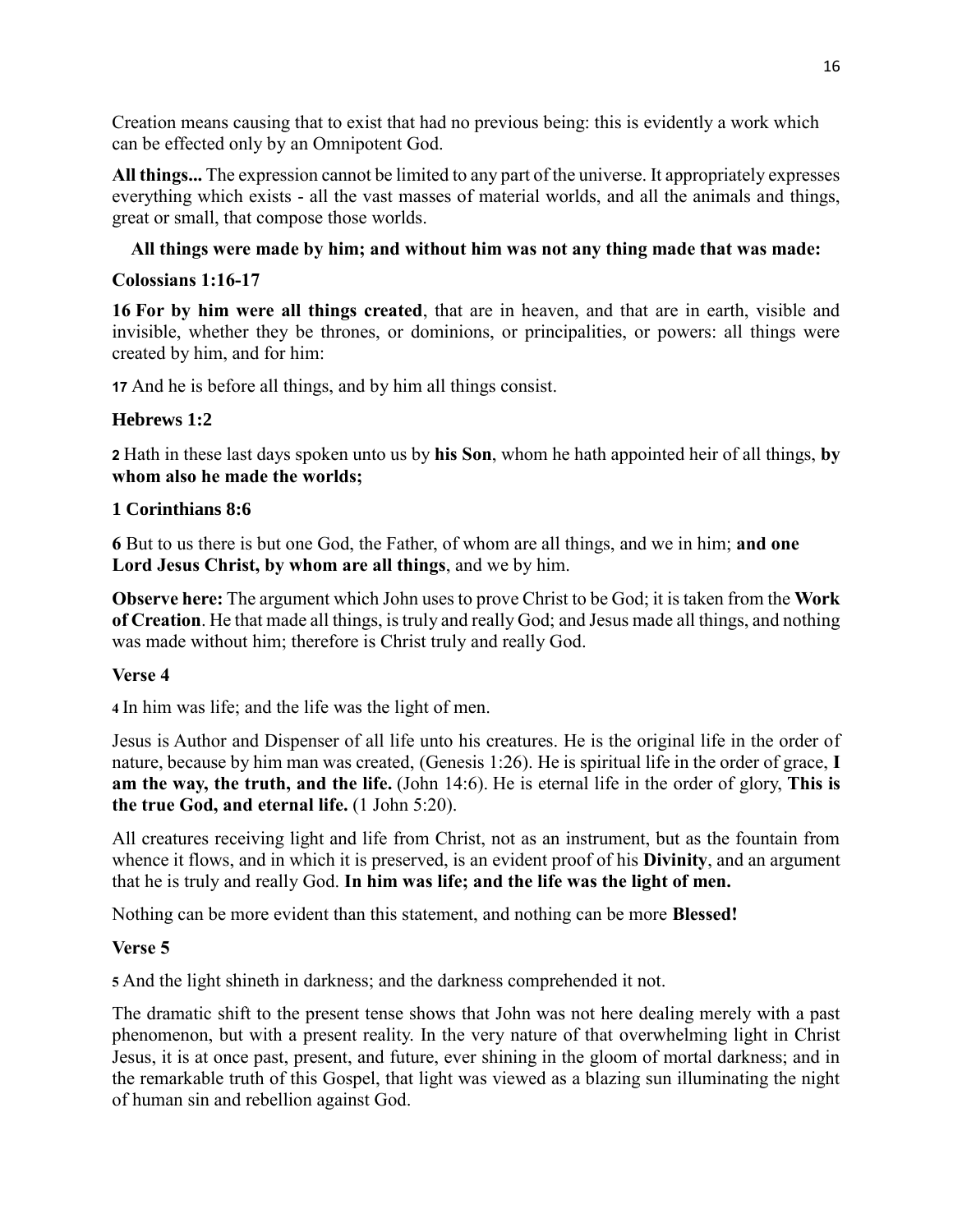**and the darkness comprehended it not...** The basic hostility between light and darkness, good and evil, the kingdom of God and the kingdom of evil, appears in this verse. The unregenerated world hates God and the knowledge of his truth; but the hatred and opposition of evil men cannot prevent the light from shining. It shines of its own inherent glory regardless of how inadequate human response to it might be. The history of the last two millenniums is here summarized as the Light shining in darkness!

Therefore, without Jesus, we are *dead* and in *darkness*. We are lost. Significantly, man has an inborn fear towards both death and darkness.

So the picture is of the Word of God coming with the **light of life** ('eternal life' as it will often be spoken of from now on) and overcoming the darkness that blinds mankind. Truth has come. Darkness will be dispelled for those who respond, just as it was dispelled at the beginning. The Word has brought life (John 1:13; John 3:15-16; John 5:24; John 8:12; and often). And in receiving His life we receive light. It is this reception of life that is a central theme of the Gospel (John 20:31. See John 3:15-16; John 3:36; John 4:14; John 4:36; John 5:24; John 5:26; John 5:29; John 5:39- 40; John 6:27; John 6:33; John 6:35; John 6:40; John 6:47-48; John 6:51; John 6:53-54; John 6:63; John 6:68; John 8:12; John 10:10; John 10:28; John 11:25; John 12:25; John 12:50;John 14:6;John 17:2-3; John 20:21).

### **The forerunner of the Word, Verses 6-8:**

## **Verse 6**

**6** There was a man sent from God, whose name was John.

**whose name was John... John The Baptist** (Gift of God, the Lord is gracious).

The forerunner of Christ who announced His coming to Israel.

**sent from God ...** The Apostle John identifies John the Baptist as a true prophet with a valid message from God. This verse, and the two following, form a parenthesis in this prologue dealing with the mission of John the Baptist.

# **Matthew 3:3**

 $3$ For this is he that was spoken of by the prophet Esaias, saying, The voice of one crying in the wilderness, Prepare ye the way of the Lord, make his paths straight.

John the Baptist bore witness **of the light, that all men through him might believe**. The work of John the Baptist was deliberately focused on bringing people to faith in Jesus the Messiah.

# **Verse 7**

**7** The same came for a witness, to bear witness of the Light, that all men through him might believe.

This parenthesis, including John 1:6, presents the following facts with reference to John the Baptist:

He came from God and was therefore a true prophet.

He was not the light. His mission was to bear witness to the light.

To bear witness to the light was to bear witness to Jesus Christ.

**that all men through him might believe...**The purpose of God in sending John the Baptist was that all people might believe in Christ. His was the function of a herald who went ahead of a king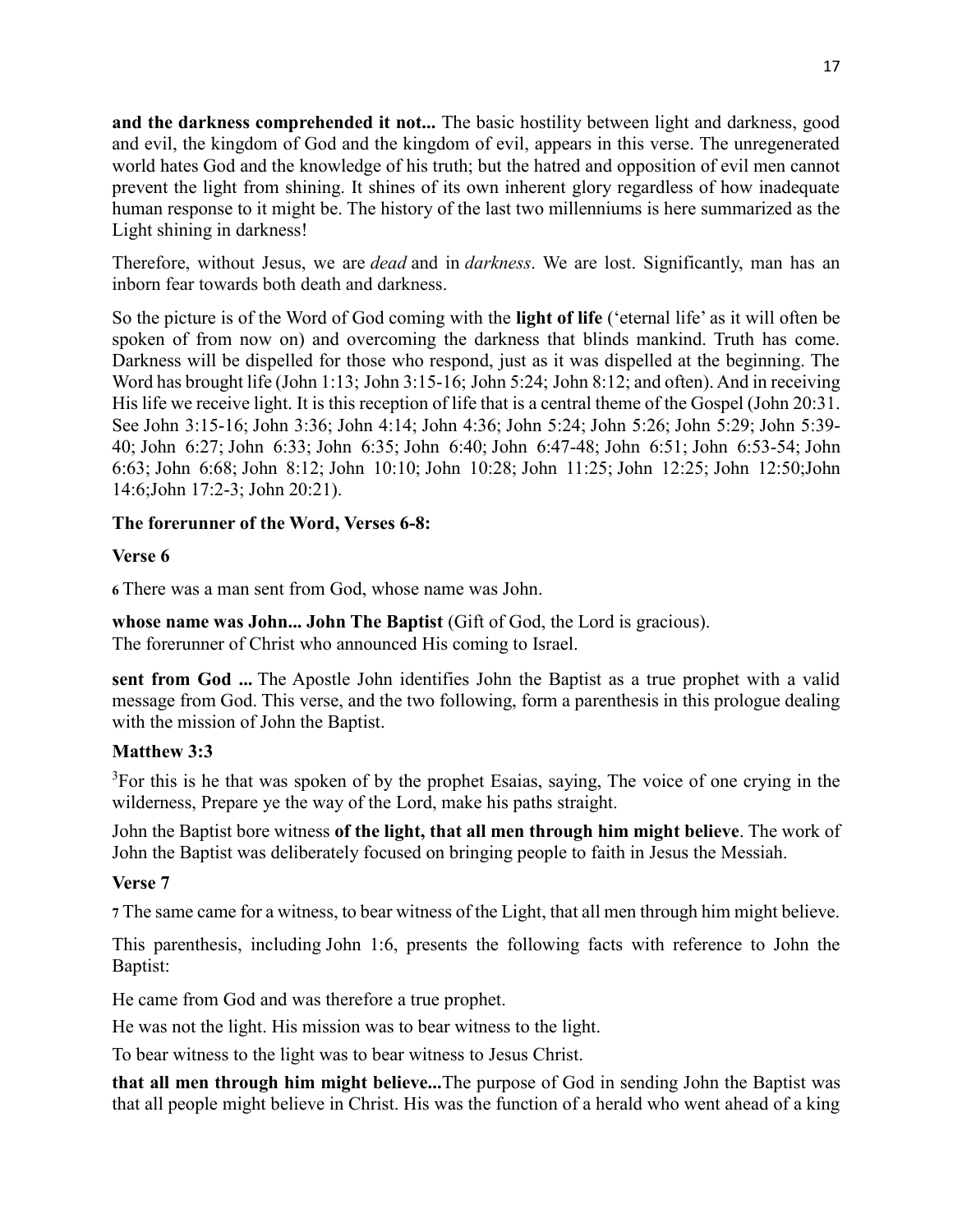to announce his coming and to prepare the popular mind to receive him. John the Baptist effectively discharged that responsibility. The fact that many would not believe was due to hardening and prejudice on their part and not to any fault of the noble herald who went before the Lord in the spirit and power of God.

## **Verse 8**

**8** He was not that Light, but was sent to bear witness of that Light.

John the Baptist's work was remarkably well received and widely known. It was important for the John the Gospel writer to make it clear that John the Baptist **was not that Light**, but that He pointed towards and bore witness of **that Light**.

**but was sent to bear witness of that Light...** "The matter of **witness** is a serious thing, establishing truth and giving ground for faith. Yet, **witness** "does more. It commits a man. If I take my stand in the witness box and testify that such-and-such is the truth of the mater I am no longer neutral. I have committed myself. John lets us know that there are those like John the Baptist who have committed themselves by their witness to Christ." - Henry Morris

That this light refers to Jesus is immediately made clear (John 1:10-11; John 1:14) and also comes out later in the chapter where John the Baptist bears his testimony to Jesus (John 1:29-34). It is testimony to how faithful the Gospel writer is to his sources that he does not try to put terms like 'the Word' or even 'the light' on the lips of John the Baptist. But the reader is left in no doubt that Jesus is the One to Whom 'the Word' and 'the light' refer.

### **The rejection of the Word, Verses 9-11:**

### **Verse 9**

**9** That was the true Light, which lighteth every man that cometh into the world.

**That lighteth...** That enlightens. He removes darkness, error, ignorance, from the mind.

**Every man...** This is an expression denoting, in general, the whole human race - Jews and Gentiles. John preached to the Jews. Jesus came "to be a light to lighten the Gentiles," as well as to be the "glory of the people of Israel," Luke 2:32.

Through Gods sovereign power, every man has enough light to be responsible. God has planted His knowledge in man through general revelation in creation and conscience. The result of general revelation however, does not produce salvation but leads to the complete light of Jesus Christ or produces condemnation in those who reject such "light".

The sense of the place is, that Christ, shining forth in the light of the gospel, is a light that *lightens all the world*. The light of the law shone only upon the Jews; but this light spreads wider, even over the face of the whole earth.

### **Verse 10**

**10** He was in the world, and the world was made by him, and the world knew him not.

These words bluntly state a near incredibility. That the very Creator of the world should cast aside the glory of His eternal existence and choose to enter earth life as a man subject to all the inconveniences and limitations of the flesh - that is a fact of awesome wonder; but added to that is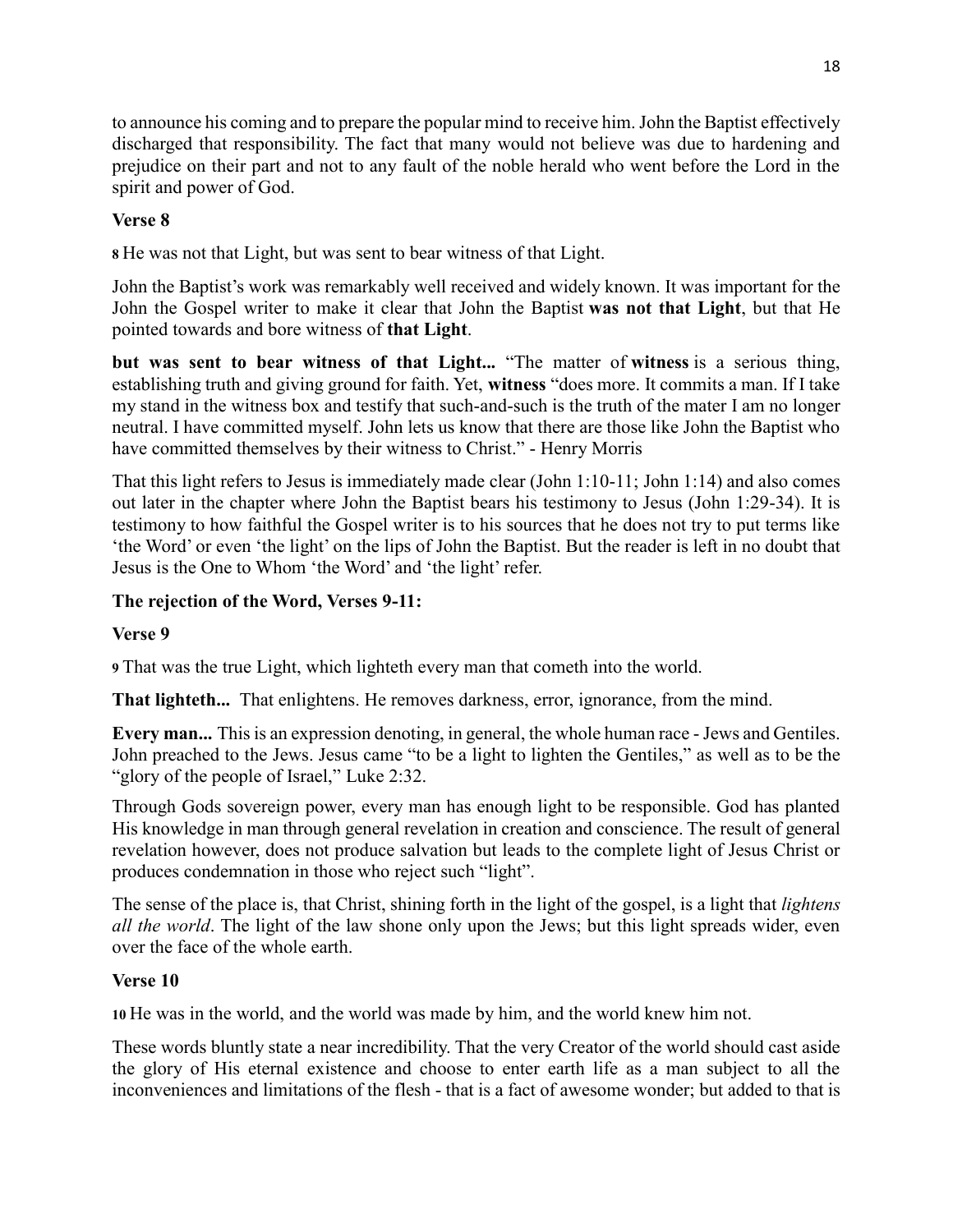the stubborn and rebellious refusal of the Lord's creation to acknowledge Him when he came! As the prophet cried out so long ago, "Lord, who hath believed our report?" (Isaiah 53:1). God was not taken by surprise by man's refusal to know the Lord, for His prophets had faithfully foretold it. The repetition of "world" in these lines dramatizes the marvel of humanity's not knowing Jesus when he came.

**and the world was made by him...** Again, A Bible Verse stating that Jesus Created!



**And the world did not know Him**: This is strange. God came to the same world He created, to the creatures made in His image, and yet **the world did not know Him**. This shows how deeply fallen human nature rejects God, and that many reject (**did not receive**) God word and **Light**.

# **Verse 11**

**11** He came unto his own, and his own received him not.

Here is the same dramatic repetition of "his own," similar to the repetition of "the world" in the previous verse. The better part of a century had passed since Jesus came, when John wrote these words; and yet, in these words, the apostle seems still to be struck with the marvel that the Lord's own people, the chosen people=Israel, who should have been the first to know and hail his coming, that even **HIS OWN PEOPLE** did not welcome him. The words of the apostle in this passage reveal a profound and pathetic grief on his own part that Israel, in its major aspect, had rejected the Lord - but not all of them. John, having registered the fact of the unbelief of the chosen people (in major part, that is), next turned to a consideration of those who had received him.

\*\* Interesting Commentary from a Bible Scholar: The first usage of **"His own"** most likely refers to the world of mankind in general, while the second refers to the Jewish nation. As Creator, the world belongs to the Word as His property but the world did not even recognize Him due to spiritual blindness.

# **The receiving of the Word, Verses 12-13:**

# **Verse 12**

**12** But as many as received him, to them gave he power to become the sons of God, even to them that believe on his name:

Verses 12 and 13 stand in contrast to verses 10 and 11. John softens the sweeping rejection of Messiah by stressing **a believing remnant.**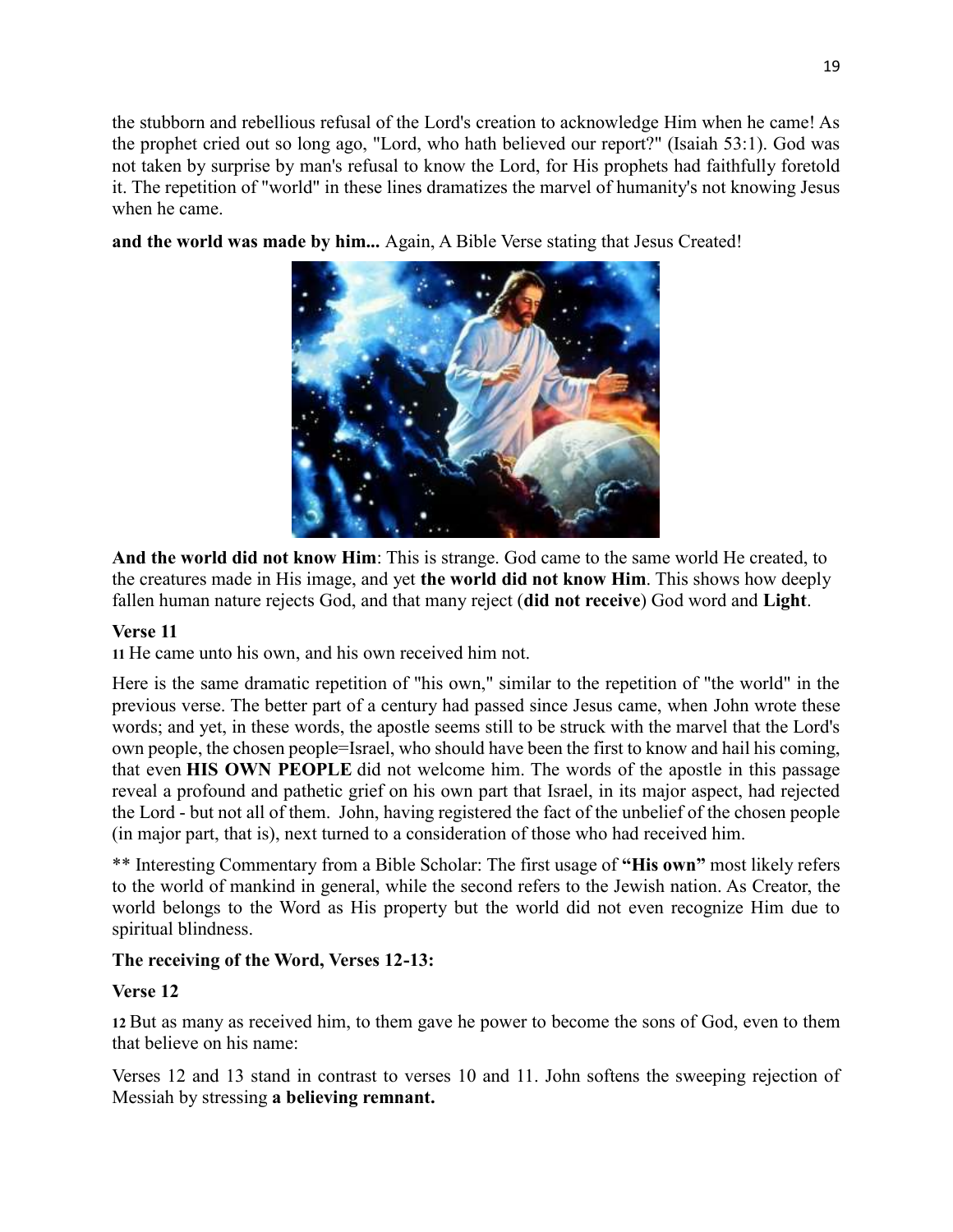**But as many as received him...** Notice even here, He did not do it for them. They had their own free will. He made it available to them and gave them power to receive it; but they had to of their own free will, accept it.

**to them gave he power to become the sons of God...** "Gave" is a term emphasizing the grace of God involved in the gift of salvation. Those who receive Jesus, the Word, receive full authority to claim the exalted title of "children of God."

The secret to becoming **sons of God** is in believing in His name:

### **Romans 10:9**

**9** That if thou shalt confess with thy mouth the Lord Jesus, and shalt believe in thine heart that God hath raised him from the dead, **thou shalt be saved.**

**even to them that believe on his name...**This phrase is used regularly by John denoting a personal, responsive faith. It is so simple and yet so many miss out.

# **Verse 13**

**13** Which were born, not of blood, nor of the will of the flesh, nor of the will of man, but of God.

This refers to the "new birth," or to the great change in the sinner's mind called regeneration or conversion. It means that they did not become the children of God in virtue of their natural birth, or because they were the children of "Jews," or because they were descended from pious parents. The term "to be born" is often used to denote this change.

New birth is a condition of salvation, and it was assumed by John that believers who received the right to become God's children would exercise it by obedience of the gospel, thus being born again; and the burden of the thought in this verse is that the new birth is of God, spiritual, and from above, and that it does not derive from Abrahamic descent, that is, "of blood," nor "of the flesh" nor "of the will of man."

All Man has to do is believe, and believing is not a work it is a faith. It is God's Grace that then Saves Man. The result: Man becomes a son of God. "But as many as received him, to them gave he power to become the sons of God, even to them that believe on his name" (Verse 12)

# **Verse 14**

**14** And the Word was made flesh, and dwelt among us, (and we beheld his glory, the glory as of the only begotten of the Father,) full of grace and truth.

### **And the Word was made flesh, and dwelt among us...** Hello Christmas!

### **Isaiah 9:6**

**6 For unto us a child is born**, unto us a son is given: and the government shall be upon his shoulder: and his name shall be called Wonderful, Counsellor, The mighty God, The everlasting Father, The Prince of Peace.

# **1 Timothy 3:16**

**16** And without controversy great is the mystery of godliness: **God was manifest in the flesh**, justified in the Spirit, seen of angels, preached unto the Gentiles, believed on in the world, received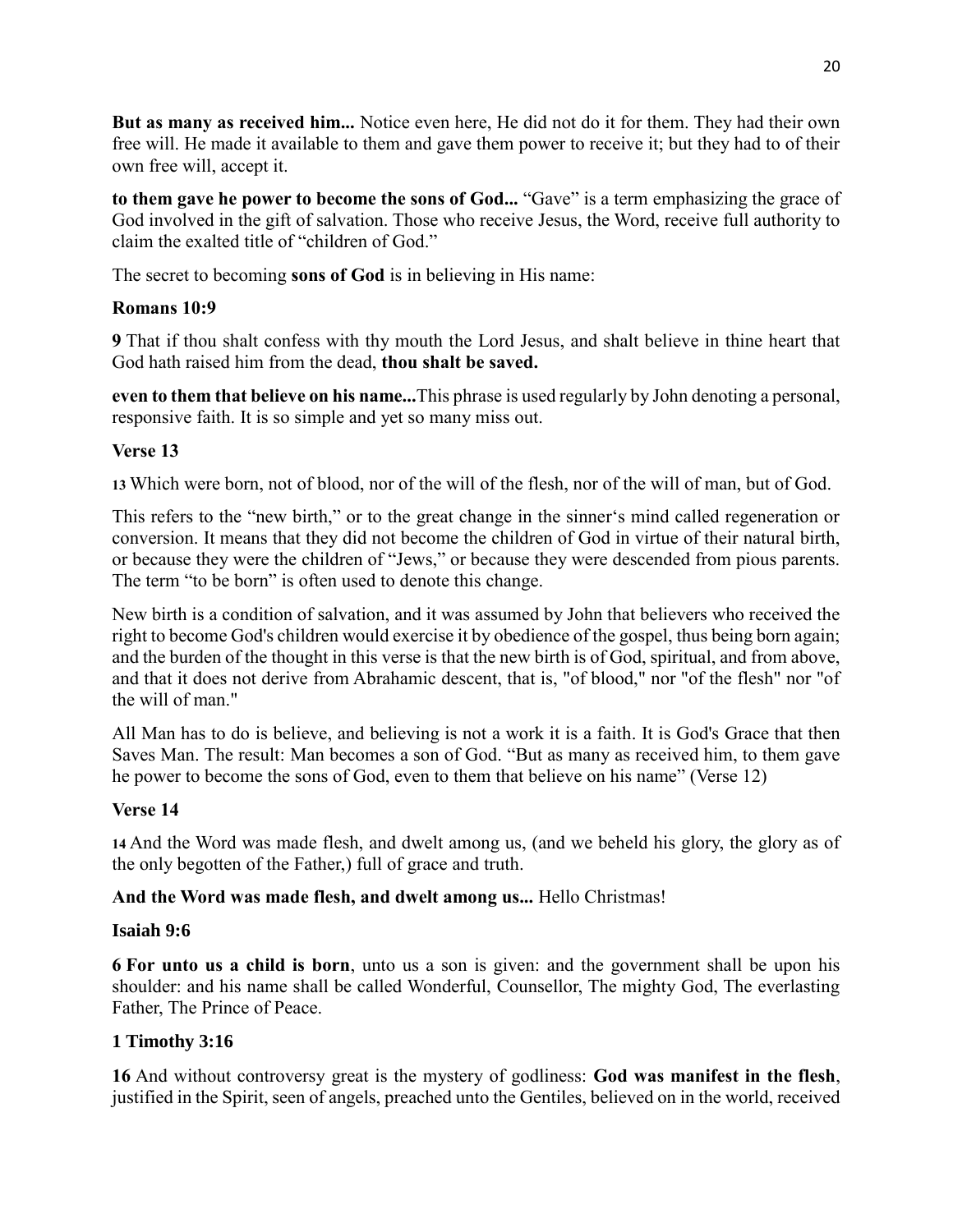up into glory.

Some greatly err who suppose that John differed from the Synoptics regarding the virgin birth of our Lord, for it is in this verse recorded that the Word who was God did in fact become flesh, and that he was "the only begotten" of the Father! John's terminology here is fantastic. He did not use any of the terminology employed by the synoptics, and yet he stated here the doctrine of the virgin birth in terms that were suggested by his presentation of Christ as the divine Word. That the author was an eye-witness of Christ's glory is affirmed in the parenthesis. Significantly, the pronoun "we" indicates that others besides the author had opportunity to witness the Word incarnate; and thus the statement here has the weight of a confession by **ALL** the apostles of the deity and Godhead of Jesus Christ.

And the Word was made flesh ... connects with John 1:1,2 and means that God became a man. This is John's statement of the doctrine of the incarnation.

**and dwelt among us...** God has come close to you in Jesus Christ. You don't have to struggle to find Him; He came to you, He is Living among you! Jesus entered into a new dimension of existence through the gateway of human birth and took up his residence among men.

**and dwelt among us...**The idea behind this phrase is more literally, dwelt as in a tent among us. From the sense and the context, John connected the coming of Jesus to humanity with God's coming to and living with Israel in the tent of the tabernacle. It could be stated, and tabernacled among us.

"If God has come to dwell among men by the Word made flesh let us pitch our tents around: this central tabernacle; do not let us live as if God were a long way off." - Charles Spurgeon

**(and we beheld his glory, the glory as of the only begotten of the Father,)...** The word **beheld** is stronger than the words "saw" or "looked." John tells us that he and the other disciples carefully studied the glory of the Word made flesh. The verb "beheld" contains the root of the word "theater" and connotes more than a casual glance. It involves careful scrutiny of what is before one in order to understand its significance.

**and we beheld his glory...** This refers to the transfiguration, at which John was present, in company with Peter and James.

**the only begotten of the Father...** That is, the only person born of a woman, whose human nature never came by the ordinary way of generation; it being a mere creation in the womb of the virgin, by the energy of the Holy Ghost.

**full of grace and truth...** Full of favor, kindness, and mercy to men; teaching the way to the kingdom of God, with all the simplicity, plainness, dignity, and energy of truth.

### **Verse 15**

**15** John bare witness of him, and cried, saying, This was he of whom I spake, He that cometh after me is preferred before me: for he was before me.

So as to leave his readers in no doubt the author now stresses again that 'the Word' is the One to whom John the Baptist bears witness. John, who has been sent by God (John 1:6), and whose powerful ministry is everywhere acknowledged, now testifies to the superiority of Jesus. He says of the Word, 'This is he of whom I said, After me cometh a man which is preferred before me: for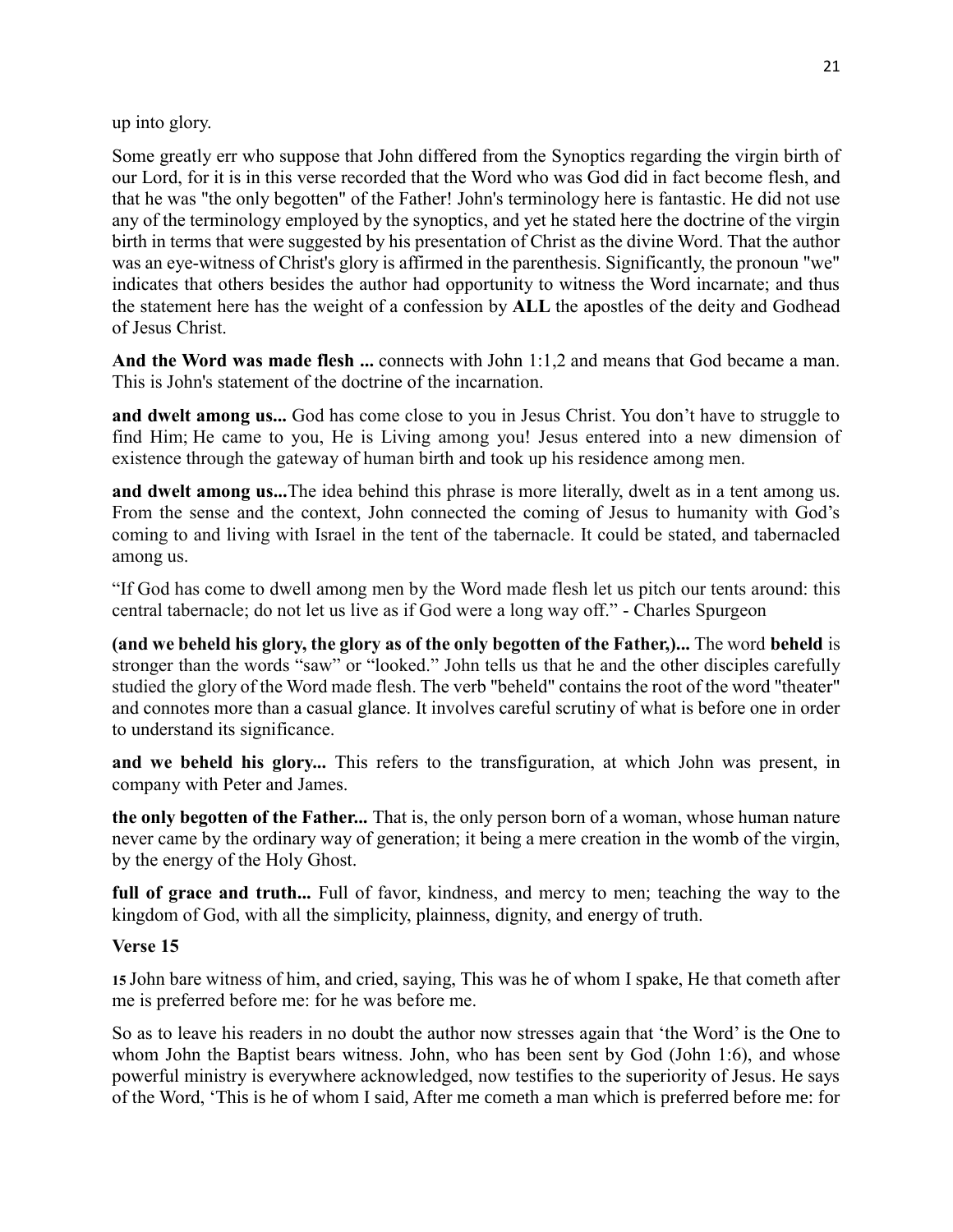he was before me.' (Compare John 1:30).

John the Baptist's testimony was rooted in his understanding of the pre-existence of Jesus. He knew that Jesus was **before** him in every sense.

# **Verse 16**

**16** And of his fulness have all we received, and grace for grace.

This new order has an inexhaustible supply of grace (**grace for grace**, the figure of speech similar to *sorrows upon sorrows*) and truth, contrasting with an order of rigid laws and regulations **given through Moses**.

**Grace** means favor, gracious care and assistance, goodwill, undeserved love. And it will be continually self-producing, a continual flow, never ceasing. This fullness abounds towards them. It flows like a river, grace (God's unmerited love in action) following after grace in an unceasing flow.

## **Verse 17**

**17** For the law was given by Moses, but grace and truth came by Jesus Christ.

John now stresses the overflowing wonder of what Jesus, the Word, has come to do, and stresses His superiority over Moses. The instruction (the Torah) has been replaced by the Word. The book has been replaced by a Person. Moses had given God's instruction (Hebrew torah = instruction, law) as a guide to men, and as providing through the sacrifices a way of forgiveness, but the instruction had been made harsh and unreasonable by its interpreters. Jesus has come as God's direct Word to man, active in men's lives, and has brought undeserved love and favor, together with the fullness of truth. There is nothing harsh and unreasonable about what He declares. Indeed His fullness has overflowed into them in unbounded measure, far exceeding anything offered by **Moses** 

### **Verse 18**

**18** No man hath seen God at any time, the only begotten Son, which is in the bosom of the Father, he hath declared him.

John sums up by declaring that Jesus is the final revelation of God, as the One Who alone partakes in His essence. He is 'God's only begotten', alone enjoying the very nature and essence of God.

**No man hath seen God at any time...** There were those who had awesome revelations of God, such as Abraham in Genesis 15:12-17; Moses in Exodus 3:2; Exodus 33:21-23 ; Job in Job 42:5- 6; Isaiah in Isaiah 6:1 and Ezekiel in Ezekiel 1, but these were but shadows of the great reality. Mainly He was revealed in fire. They had not seen God as He really is. For God is the One Who dwells in unapproachable light, Whom no man has seen nor can see.

**which is in the bosom of the Father,..** The expression signifies, Kindred and oneness of essence*:* – and is derived from the fond and intimate union of children and parents.

**he hath declared him...** The Father has revealed Jesus and showed him unto us, whereas before he was hidden under the shadows of the law, so that our minds were not able to perceive him: for whoever sees him, sees the Father also.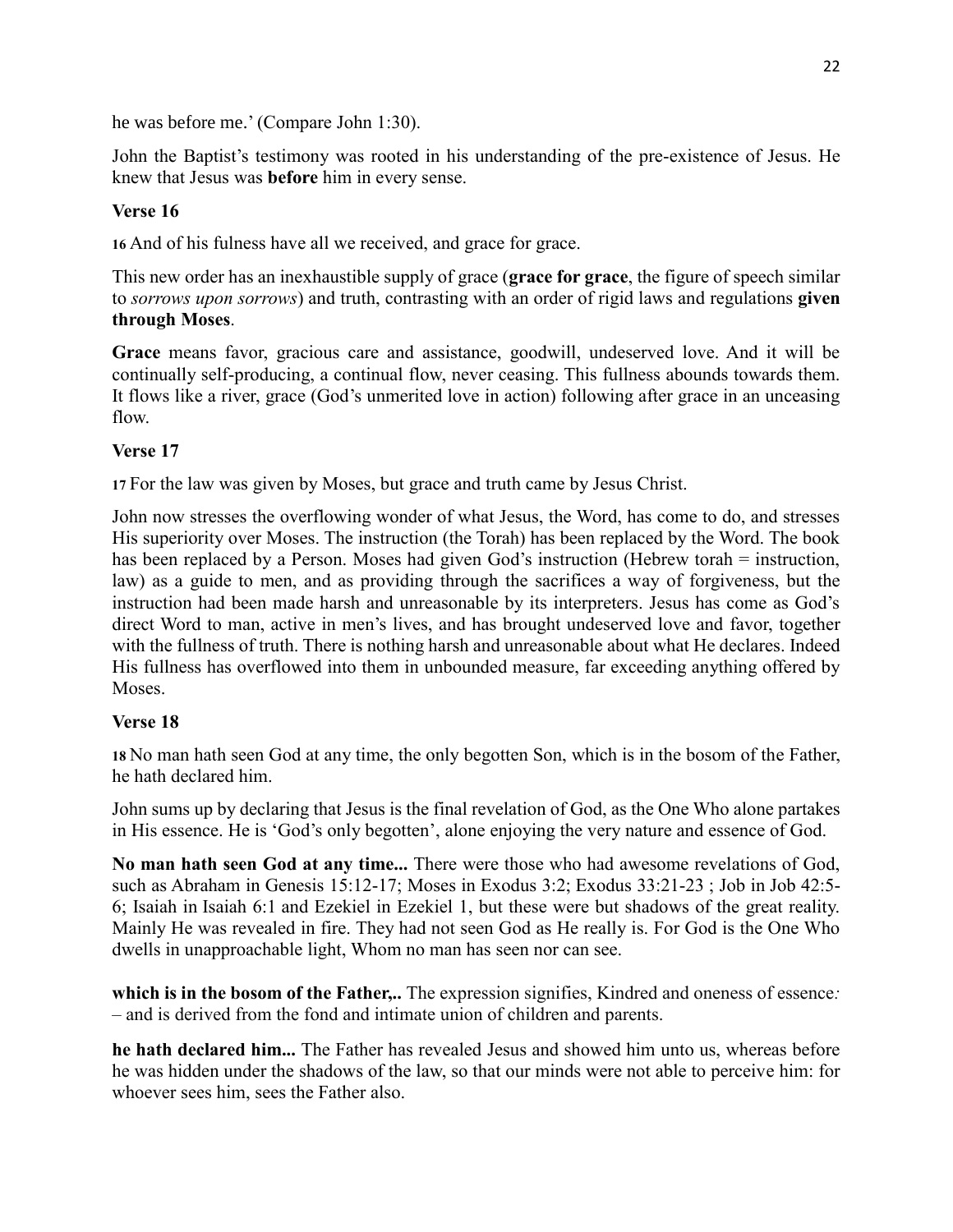# **\*\*\* Bonus Notes From: The Biblical Illustrator**

# **From Verse 9**

# **That was the true Light, which lighteth every man that cometh into the world.**

**I.**

CHRIST IS THE TRUE LIGHT. This is seen when we reflect that

**1.** He is the source of all the knowledge we have of the Divine Being--His relation to us, His infinite love, and the wonderful plan of salvation He has devised.

**2.** He is the source of all the knowledge we have of the life beyond.

**3.** He is the source of all the consolation we experience under the pressure of trial.

# **II.** HE LIGHTETH EVERY MAN.

**1.** The general direction which the beams of the true Light are here directed to take is a marvellous instance of His condescension. The noble chandelier which floods the throne-room of the palace with its dazzling light throws not a single ray into the murky gloom of the squalid courts not far away. That Christ, the true Light, should dart His beams downwards to this abiding-place of sin is part of the wonderfulness of the gospel which we preach.

**2.** To Him we owe the gift of reason, which is one of the two great foundation stones of natural religion.

**3.** He has placed within us the gift of conscience--God's eye and voice, a witness against ourselves.

**4.** The proclamation of the gospel in every land.

**III.** THE TRUE LIGHT IS MADE EVIDENT FROM THE WORKING OF HIS SPIRIT AND GRACE. (*H. W. Price.*).

# **Christ's light is**

**I.** The light of NATURAL REASON, which He has given us to cultivate and improve, for the benefit of ourselves and others, especially in the great concerns of religion. This light, which even the Gentiles had, was sufficient to have led them to the knowledge of the true God, and, by the visible works of the creation, to understand His "eternal power and Godhead" Romans 1:10).

**II.** The light of REVELATION. By this light His will has been made known to us in the Holy Scriptures; the religion of nature commenced revealed; and the lesser light of natural reason was not extinguished by, but absorbed in, revelation. This further light was typified to us by the Shechinah in the tabernacle, and by that bright cloud by day and pillar of fire by night which conducted the Israelites through the wilderness.

**III.** The light of the GOSPEL: and this is represented by that noblest and brightest of all the heavenly luminaries, the Sun; Christ Himself, who is therefore styled "the Sun of Righteousness," having now arisen on His Church "with healing in His wings." This is the light which constitutes our present day.

**IV.** The last and most perfect light of all will be that of GLORY, which shall never set, nor ever change. But this light none shall ever behold who neglect the use of those lesser lights, who advance not gradually from reason to revelation, from revelation to faith, from faith to glory. (*Wogan.*)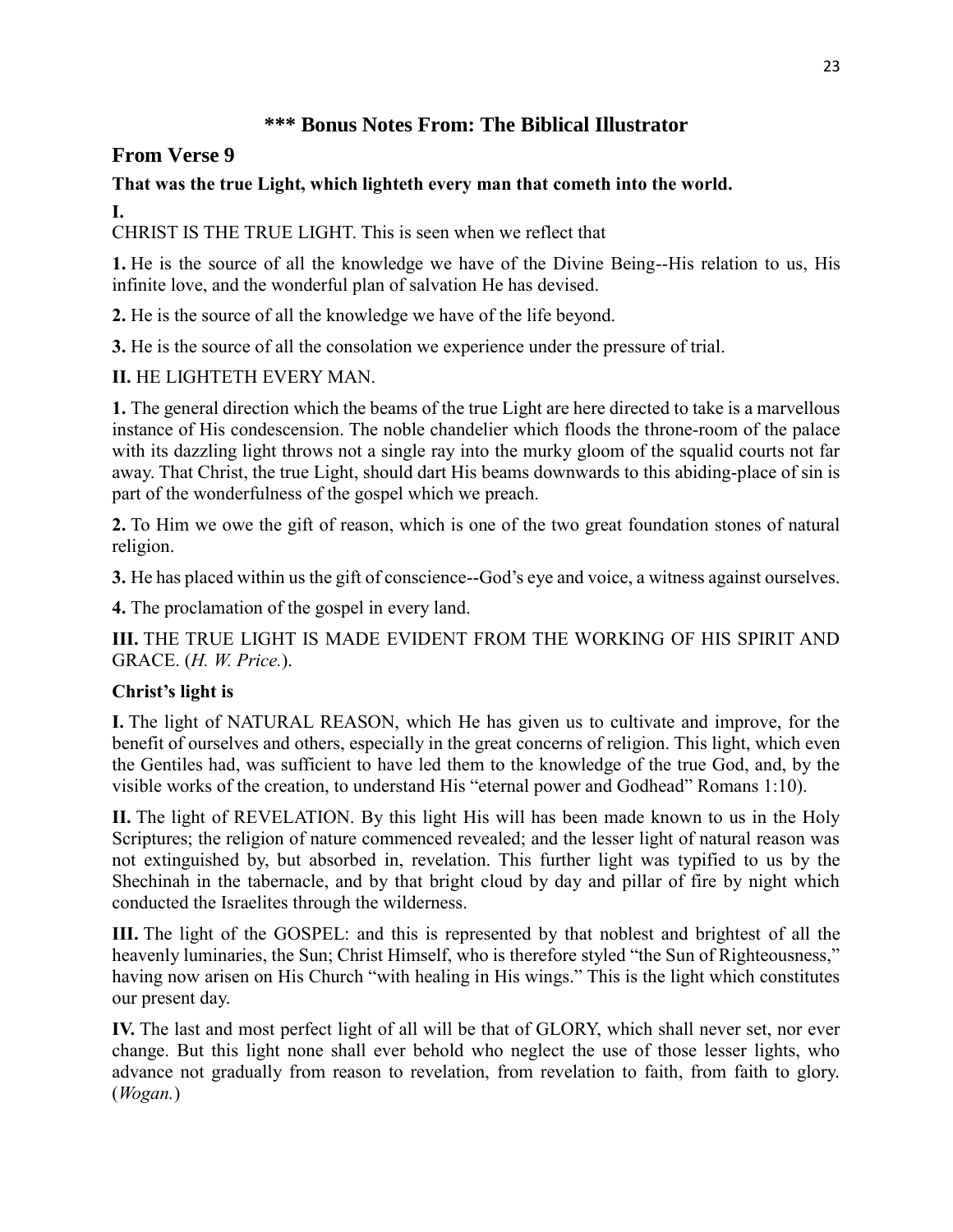## **The arrival of the Light**

**I.** Its NATURE. "True," not the genuine as opposed to the false, but the substantial, the essential, the original, the permanent, as opposed to the shadowy, phenomenal, derived, transitory.

### **II.** Its INFLUENCE. Set forth

**1.** Intensively, it lighteth.

**2.** Extensively, as reaching to every man, *i.e,* to all mankind, in the sense that its light exists for all, and to some degree shines on all, and to all souls who inwardly admit its beams.

## **III.** Its CONDITION, described as

**1.** Coming into the world, *i.e,* in process of passing from a Divine and Eternal into a human and temporal mode of existence, and

**2.** Coming into His own, *i.e,* as unfolding His glory before the theocratic people. (*T. Whitelaw, D. D.*)

# **The true Light**

**I.** He is UNDECEIVING light, the true light in opposition to all the false lights of the Gentiles.

**II.** He is REAL light, true in opposition to ceremonial types and shadows.

**III.** He is UNDERIVED light, true in opposition to all light that is borrowed, communicated, or participated from another.

**IV.** He is SUPEREMINENT light, true in opposition to all that is ordinary and common. (*Arrowsmith.*)

# **Christ the Enlightener**

Jesus Christ enlightening every man

**I.** FROM WITHIN, *i.e,* in the intuitive conceptions of the mind.

**1.** This light is internal, shining in the mental constitution of every man. What was life in the Word pre-incarnate was light or reason in men.

**2.** This light is innate in every man. "That was the true Light which lighteth every man as he cometh," etc., is a translation of many scholars. God takes care to write His name on the soul of every man; human nature bears the sign-manual of its Maker in its deepest constitution (Romans 1:19, "in them").

**3.** This light is Divine, the same in its nature as that which illuminates God Himself. The light proceeding from the sun is the same as that which resides in the sun.

**4.** This light is persistent. It continues to shine notwithstanding the Fall and its consequences "lighteth," present tense.

**II.** FROM WITHOUT, in the revealed doctrines of Christianity.

**1.** It is a supernatural light: not unnatural, or contranatural, for the most perfect correspondence obtains between the natural and the supernatural. Railway companies often possess running powers on each other's property, and the natural and the supernatural often run their trains on each other's lines. The latter is only an extension of the former.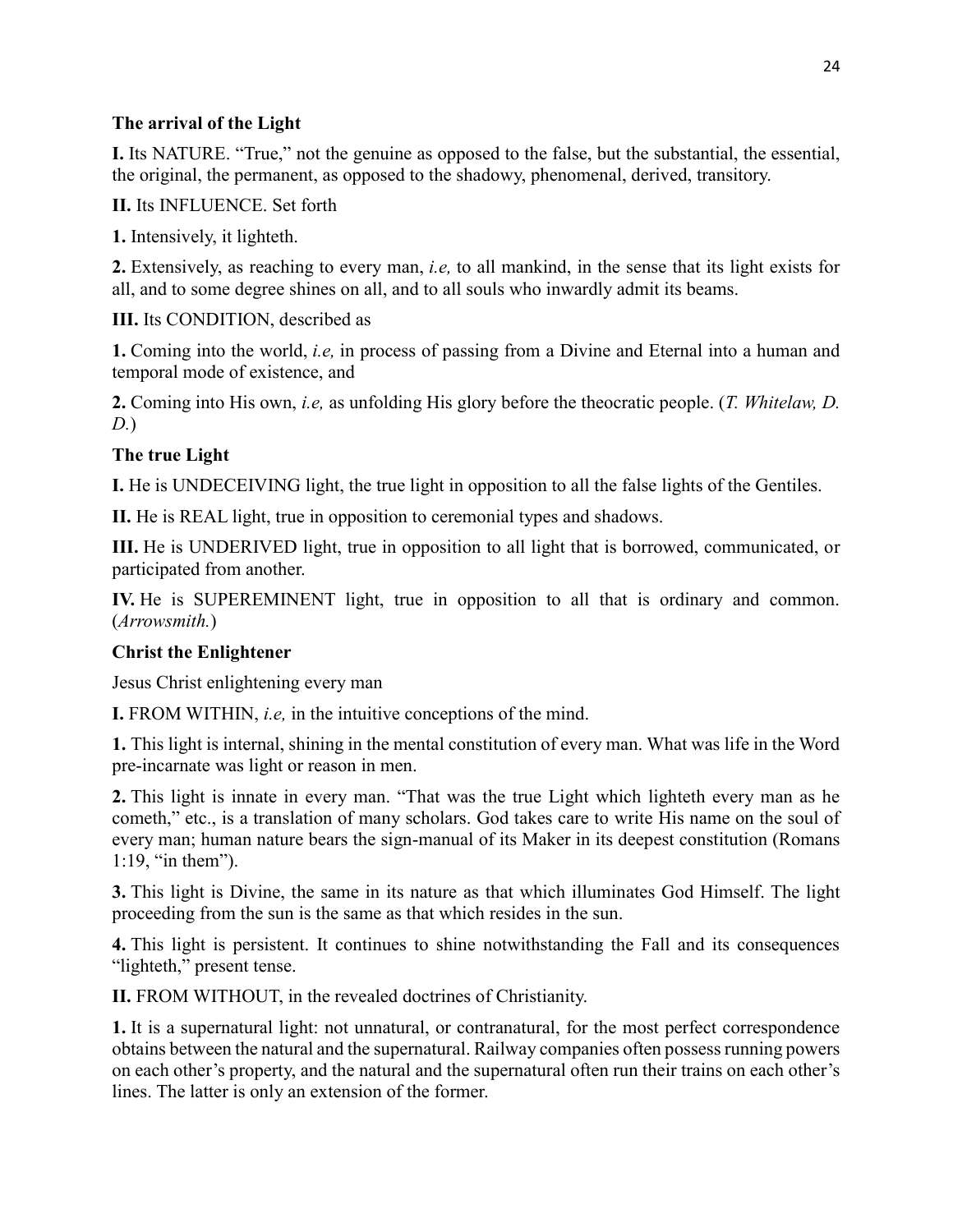**2.** It is a perfect light: true, *i.e,* the complete as opposed to the imperfect, the full as opposed to the partial. Christ is this; not a ray wanting. You may see God *through* the creation, but you may see Him *in* Jesus Christ.

**3.** It is a universal light.

# **The Light of the world**

There has been a threefold revelation of the Word.

**I.** THROUGH NATURE. "In the beginning," before there was ear to hear or mind to understand- -the mind of God was speaking with itself. There was a Word. Then

**1.** The Word is spoken of as bringing the world into being, *i.e,* God's Word found utterance in creation. A word is an expression or a work. The most expressive of all are not those which the lips speak. The American sculptor gazed upon the sky upon a summer's morning. He went about haunted with the memory of it. It was a necessity for him to express it. Had he been a poet he would have thrown it into words; a painter, on canvas; an architect, into a building; but being a sculptor his thoughts and syllables were expressed in stone. This world is God's sculptured work whereby He speaks out Himself.

**2.** This creation is a pervading immanence. " He was in the world." Creation is not the work of a Divine watchmaker, who winds it up, leaves it to go by itself, interfering now and then in great emergences called miracles. He is in the world, the life of all that is. The world is the form of which Christ is the Personality. The beauty of the sea-shell and of the field-flower is the loveliness of God. The world is an everlasting anthem hymning God's secrets.

# **II.** THROUGH MAN.

**1.** Universally: "lighteth every man." Just as the sunlight shines on all, more intensely in the tropics, more feebly at the poles, yet shines on all. Your reason and conscience are the God within you. Thus the Fathers spoke of the wisdom of Plato and others as the unconscious Christ within them. Thus, too, in the Old Testament rulers and judges are called "gods" John 10:35-36).

**2.** Specially: "He came to His own." The distinction is between those who received the light common to every man and those who received the special illumination which entitled them to be His own--the Jewish people, the inspired people. Inspiration is God's acting on man's higher spirit--his worship and reverence. There is an inspiration of genius, but the inspiration of the prophet is another thing altogether. The Jews were not great statesmen, artists, scientists; but the thought of God, the sanctity of duty, moral and spiritual truth were in them as in no other nation on earth.

**III.** THROUGH THE INCARNATION. God manifested Himself not through what Jesus taught or spoke, hut through what Jesus was and did.

**1.** Christ was not a transient theophany like the burning bush, the Angel of the Covenant, or the Shechinah glory.

**2.** But God Himself in man and with man for ever. The application is

# **Christ the Light of all the living**

**I.** EVERY MAN COMES INTO THE WORLD WITH A LIGHT IN HIM. Dim in infancy, but ready to be fanned by educational influences; dark in heathenism., but glimmering amongst fogs of superstition. This light reflects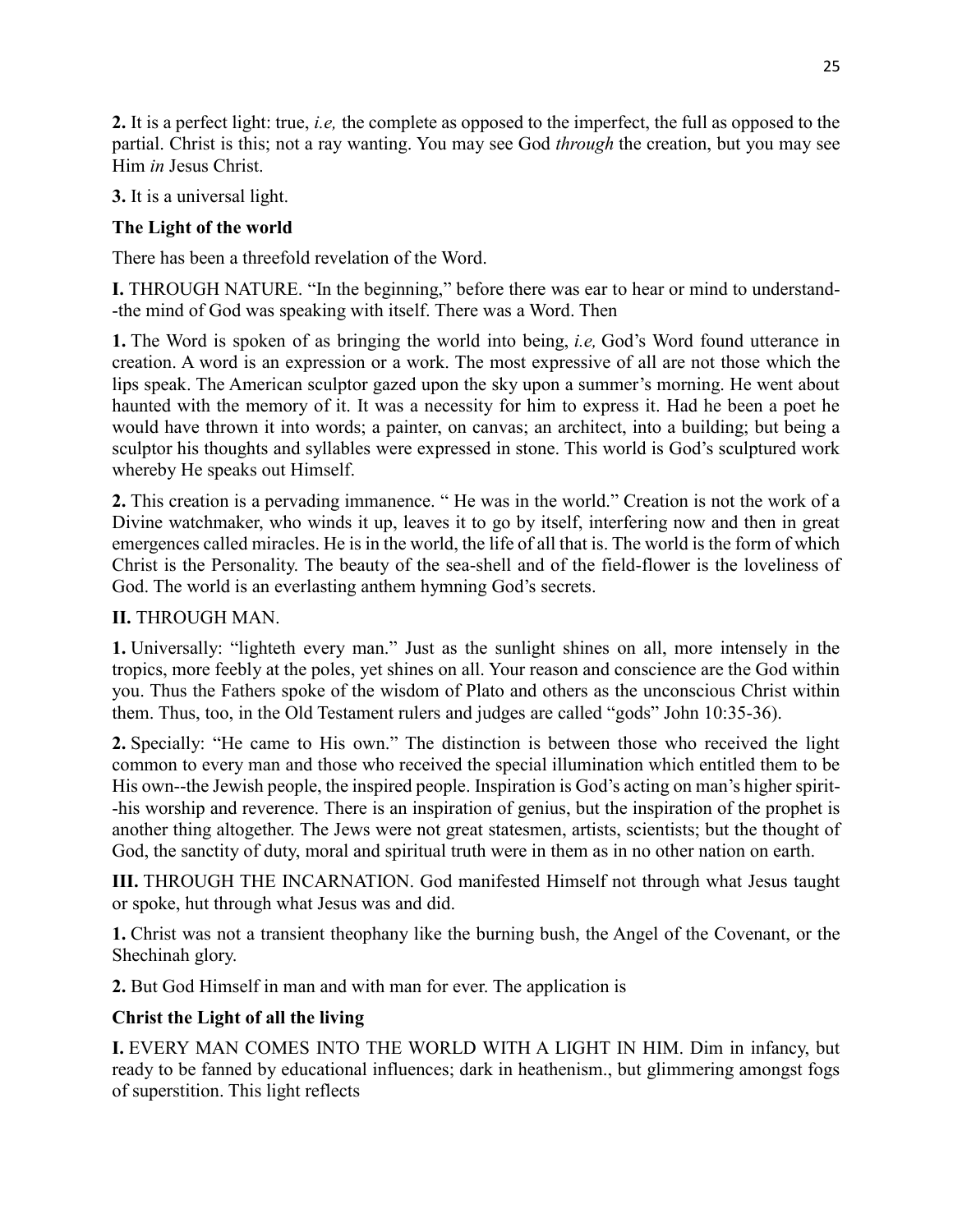**1.** On social obligation. Every man has the sense of right and wrong.

**2.** On religious worship: the sentiment of a God is universal.

**3.** On future retribution: reference to a future life of reward and punishment instinctive. That all men have their light is clear

# **II.** THE LIGHT IN EVERY MAN IS FROM CHRIST. This fact

**1.** Exalts Christ as the Creator of souls (John 1:2). He puts this inextinguishable light in them.

**2.** Reveals the responsibility of heathens. They are not in utter darkness. It is amongst them in these elements of truth by living up to which they may be accepted of God. Thus heathen salvation is not independent of Christ.

**3.** Furnishes an argument for the congruity of Christianity with human nature. Both the natural and the gospel light come from one source in Christ and harmonize with each other.

**4.** Supplies a motive to extend the light of the gospel Although Christ gave men natural light, He saw their need of a higher light, and became flesh and died to give it. (*D. Thomas, D. D.*)

## **Christ our revealing Light**

I once spent a night on Mount Righi, and there was nothing visible for a rod from my window. But when the morning broke, the icy crowns of the Jungfrau and the Schreckhorn began to glitter in the early beams. They had been there all the night, waiting for the unfoldings of the dawn. Even so have all God's laws of the material universe and all His purposes of redeeming mercy through Jesus Christ been in existence from the beginning. They only waited for the dayspring of discovery. And one of the most delightful occupations of a devout mind is to watch the unfoldings of God, and to drink in new truths as He gradually reveals them. (*Theodore L. Cuyler.*)

### **Jesus our Light**

A visitor went one cold day last spring to see a poor young girl, kept at home by a lame hip. The room was on the north side of a bleak house. It was not a pleasant prospect without, nor was there much that was pleasant or cheerful within. Poor girl I what a cheerless life she has of it, he thought, as he saw how she was situated; and he immediately said to himself, what a pity it was her room was on the north side of the house. "You never have any sun," he said; "not a ray comes in at these windows. That I call a misfortune. Sunshine is everything; I love the sun." "Oh," she answered, with the sweetest smile, "my sun pours in at every window, and even through the cracks." The visitor looked surprised. "The Sun of Righteousness," she said, softly--"Jesus. He shines in here and makes everything bright to me." Who could doubt her? She looked perfectly happy. Yes! Jesus shining in at the window can make any spot beautiful and any home happy.

# **Christ the interpreter of human life**

**I.** HOW FAR IS THIS TRUE? Is it not rather sin which explains it? Its facts meet us everywhere, and sum up the life of the individual and the nation. We see them and feel their curse. But do they explain all? Are there not stirrings of the awakened conscience, longings of the soul for its lost innocence, better hopes, holier resolves, efforts to lay hold of God? Whence have these come? From the Light. Sin, so far from interpreting life, is its confusion. "The path of the just is as the shining light, that shineth more and more unto the perfect day." But sin has obscured it all; caused its power and promise to be wasted, changed its blessing into a curse, quenched its light in darkness. A saved soul--that is consistent; a lost soul--there is bewilderment in the very thought.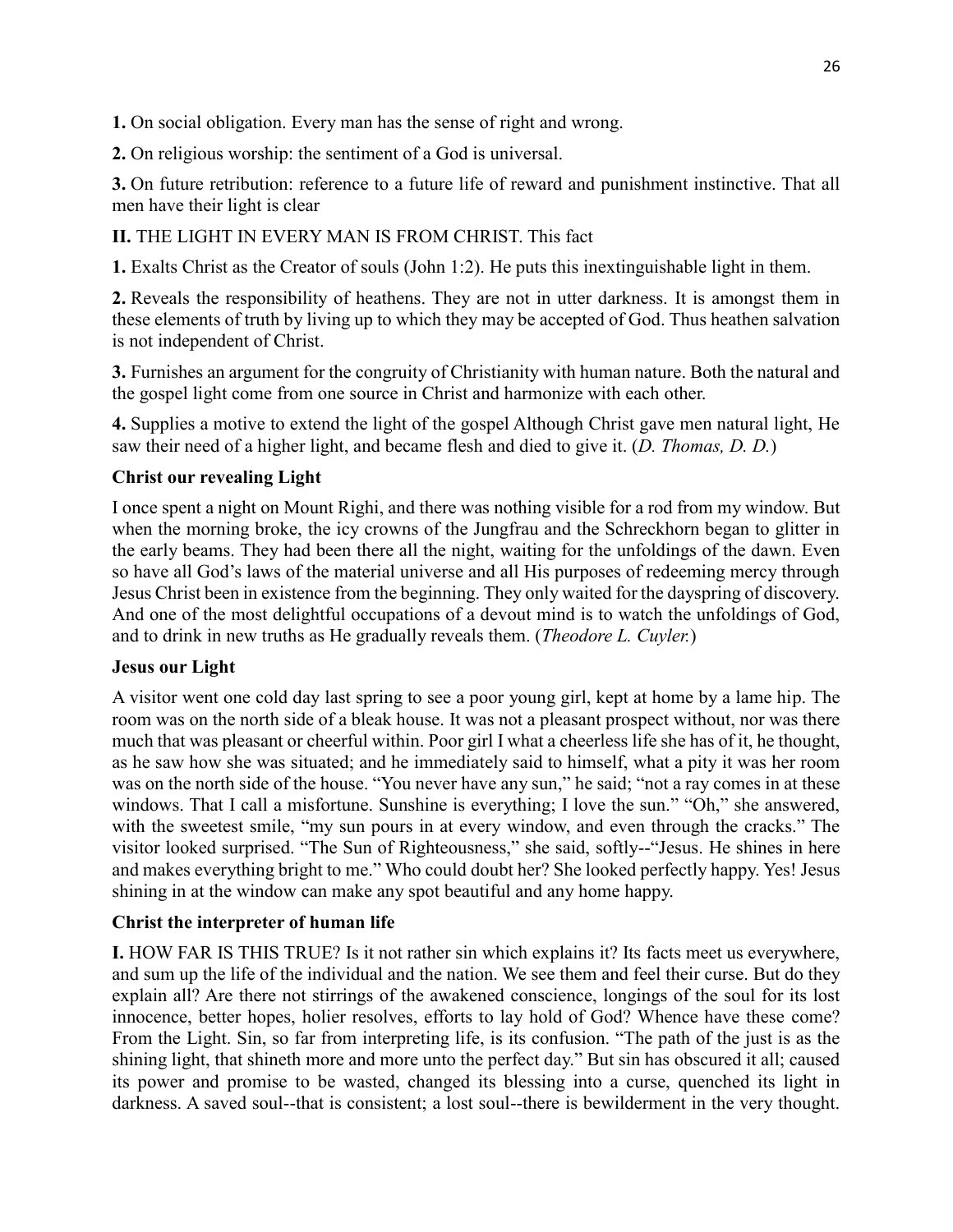We cannot understand our own being till Christ gives us light; then our darkness passes, and the true light shineth.

**II.** It is not only true that salvation in Christ is the end which alone makes human life intelligible- -THE LAW OF LIFE IN CHRIST IS THE LAW ACCORDING TO WHICH WE WERE MADE. The self-devoted Saviour is "the Light which lighteth every man." Men resolve every motive into selfishness. Men are always seeking, it is said, to please, themselves. But this only confuses. There is an impulse of self-denial which cannot thus be explained away. The father labouring for his little ones, the mother watching over her sick child's couch, do this for love's sake, and not to please themselves. The patriot denies himself for his country's good; we are often ashamed of our comforts when we reflect on the wants of others. The impossibility of living a life wholly selfish, the inspirations of pity, the passion for self-devotedness find their explanation in Christ. In Him we see the self-devoted life, the only true and blessed life for man. As Christ was it would be well for us all to be; that is what God would have us all be. All falls into harmony now; this is the true light.

**III.** If we turn from the quenchless impulse of devotedness to the QUENCHLESS IMPULSE OF WORSHIP if we ask how it was that amidst the degradations of heathenism and the corruption of the Jews, faith itself did not die out; if we ask how it was that though philosophers often seemed on the verge of proclaiming that all religion was only a fiction useful for civil government, men could not rid themselves of reverence; if we ask how it was that in even the worst superstitions of idolatry something may be often seen which strangely suggests to us the gospel revelation; again we are reminded that Christ, "the true Light which lighteth every man," was in the world. He would not let them sink into utter godlessness. He preserved in them some little longing for the true, awoke in them some dissatisfaction with the false.

**IV.** FROM THE CROSS COMES THE LIGHT WHICH INTERPRETS THE DEEPEST AND MOST MYSTERIOUS FACTS IN HUMAN LIFE. The selfishness of pride is crushed as we recognize ourselves saved not by our own righteousness, but by Him that bore our curse. We have murmured that we should bear a doom for Adam's sin: Christ bore the doom for Adam and for us. We have murmured at our birth into a state of sin and suffering. But Christ was born into it for us. Our Christian life is interpreted here. If we are restless amid our pleasures, if we cannot be happy, if we are yearning to be better, it is because the Word is within us pleading with us to receive Him. If we have not been allowed to sink amidst temptations, to rest in a life of ungodliness, and if there be in us purer feelings and holier aspirations, these seek their fulfilment in Christ. (*A. Mackennal, D. D.*)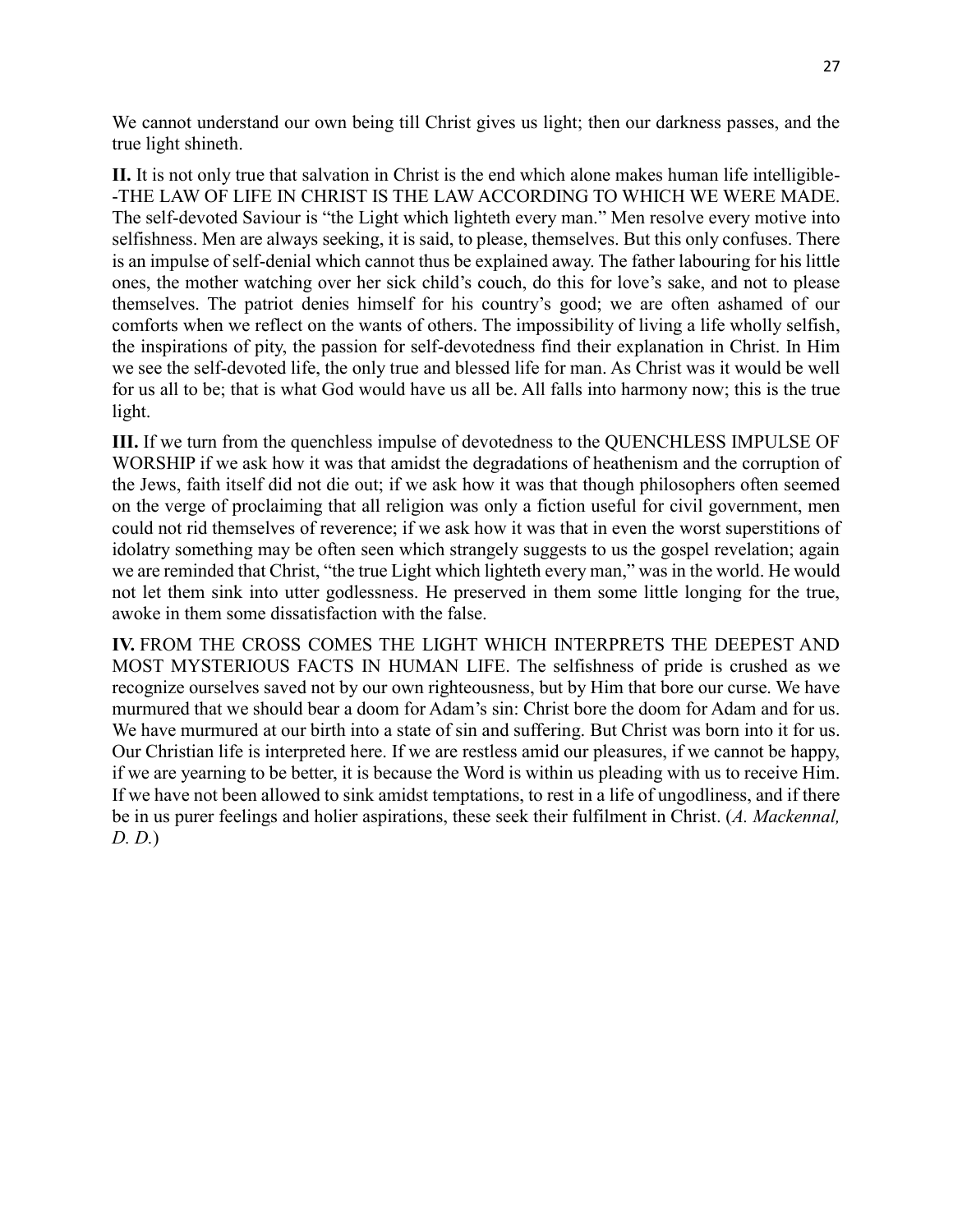# **Pastor Hank's Notes on The Gospel of John: Believe!**



**Chapter One Outline:** This chapter falls easily into two main divisions: (1) The Prologue, Verses 1-18. (2) John the Baptist's Testimony to Jesus and the Calling of Disciples, Verses 19-51. Thus, aside from the Prologue, this chapter records the events of only four days of Jesus' Ministry. John opens his Gospel in this Chapter, with declaring both to the Godhead and Manhood of the Lord Jesus Christ. The Testimony of John the Baptist is here given to the Person and Glory of Christ. The calling of Andrew and Peter. The Account of Nathaniel.

## **John the Baptist's Testimony to Jesus and the Calling of Disciples, Verses 19-51:**

### **The testimony of John the Baptist, Verses 19-22:**

#### **Verse 19**

**19** And this is the record of John, when the Jews sent priests and Levites from Jerusalem to ask him, Who art thou?

**And this is the record of John...** We have already learned that John the Baptist *came for a witness* [\(John 1:7](https://www.blueletterbible.org/kjv/john/1/7/s_998007) and [1:15\)](https://www.blueletterbible.org/kjv/john/1/15/s_998015). Now we learn what his **testimony** regarding Jesus was.

John, born into a priestly family, belonged to the tribe of Levi. He began his ministry in the Jordan Valley when he was approximately 29 or 30 years old and boldly proclaimed the need for spiritual repentance and preparation for the coming of the Messiah. He was the cousin of Jesus Christ and served as His prophetic forerunner.

**when the Jews sent priests and Levites from Jerusalem to ask him...** Here for the first time we come upon the use of the term 'the Jews' in this Gospel to denote not the people as a whole but one particular group – here, the religious establishment in Jerusalem.

**Who art thou?...** These priests and Levites knew that Messiah was promised. This John the Baptist they knew was a very special man. They even thought that perhaps this was Messiah. The only way they can find out is to ask him.

#### **Verse 20**

**20** And he confessed, and denied not; but confessed, I am not the Christ.

With emphasis, John told the Jewish leaders *that he was not the Christ*. He did not come to focus attention on himself, because he was not the Messiah. His job was to point to the Messiah.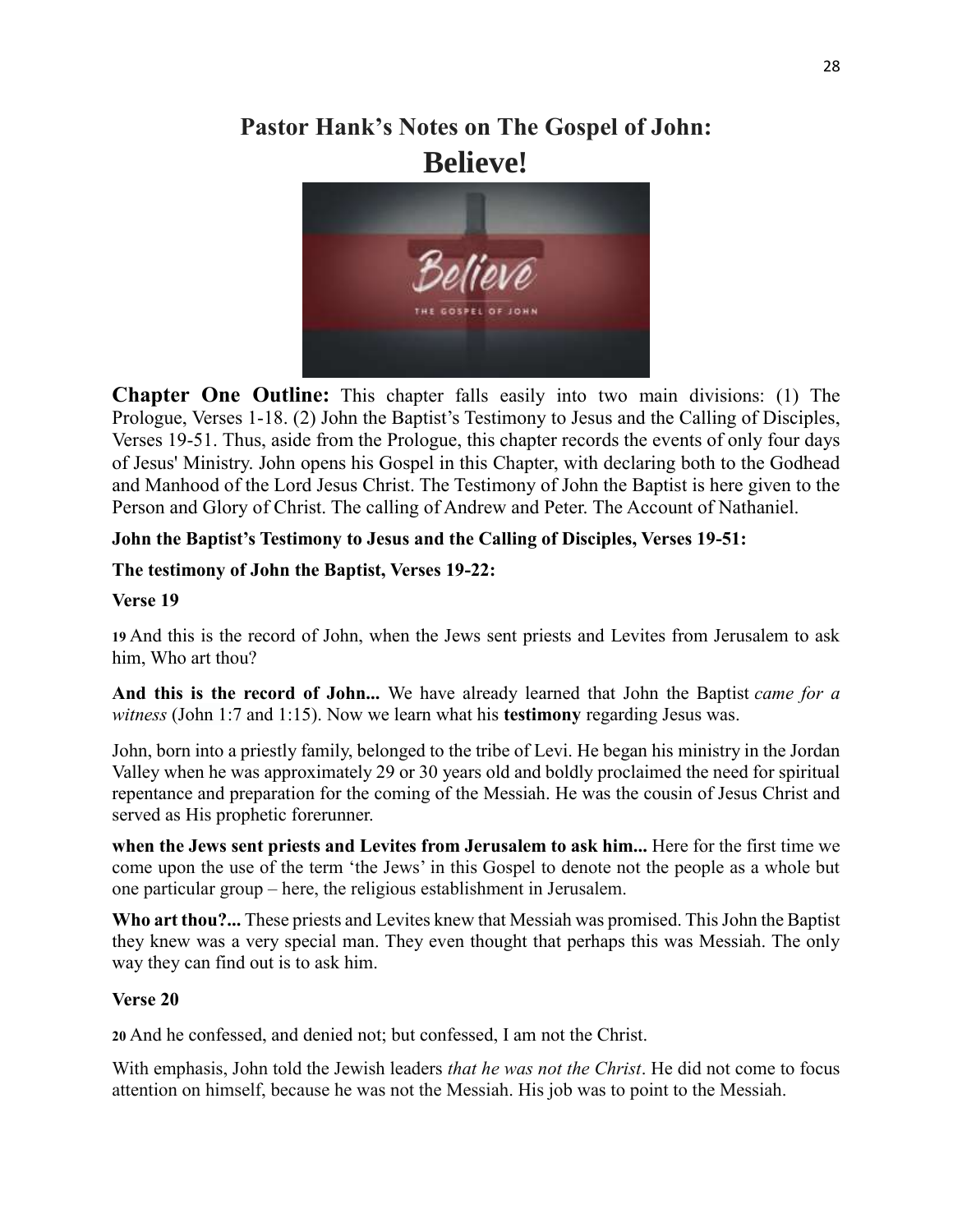### **Verse 21**

**21** And they asked him, What then? Art thou Elias? And he saith, I am not. Art thou that prophet? And he answered, No.

**And they asked him, What then? Art thou Elias?...** It might be easy for the priests and Levites from Jerusalem to associate John with Elijah because of his personality and because of the promise that Elijah would come before the Day of the Lord [\(Malachi 4:5-6\)](https://www.blueletterbible.org/kjv/malachi/4/5-6/s_929005).

John was careful to never say of *himself* that he was Elijah. Yet Jesus noted that in a sense, John *was* Elijah, ministering in his office and spirit [\(Matthew 11:13-14](https://www.blueletterbible.org/kjv/matthew/11/13-14/s_940013) and [Mark 9:11-13\)](https://www.blueletterbible.org/kjv/mark/9/11-13/s_966011).

**Art thou that prophet? And he answered, No...** The prophet spoken of by Moses, Deuteronomy 18:15, Deuteronomy 18:18. This text they had also misunderstood: for the prophet or teacher promised by Moses was no other than the Messiah himself.

What John The Baptist is saying is that he is not the prophet which they expect (The Messiah), nor Elijah.

### **Verse 22**

**22** Then said they unto him, Who art thou? that we may give an answer to them that sent us. What sayest thou of thyself?

John The Baptist has given the "No" to all the ideas they had formed of him. There is nothing left to them but to draw the definite statement from himself, or to return to their senders empty handed.

#### **John explains his identity to the religious leaders, Verses 23-28:**

#### **Verse 23**

**23** He said, I am the voice of one crying in the wilderness, Make straight the way of the Lord, as said the prophet Esaias.

Quoting from [Isaiah 40:3,](https://www.blueletterbible.org/kjv/isaiah/40/3/s_719003) John explained his work – to prepare **the way of the Lord**. His baptism prepared people, cleansing them for the coming King. The idea was, "Get cleaned up, get ready for a Royal visit."

#### **Isaiah 40:3**

**3** The voice of him that crieth in the wilderness, Prepare ye the way of the Lord, make straight in the desert a highway for our God.

John's real function was not to teach ethics, but to point men to Jesus. 'Prepare ye the way of the Lord' is a call to be ready, for the coming of the Messiah is near.

The religious leaders wanted to know who John was, and he wasn't really interested in answering that question. He wanted to talk about his mission: to prepare the way for the Messiah.

#### **Verse 24**

**24** And they which were sent were of the Pharisees.

The Pharisees were probably the most influential religious group in the eyes of the common people. They had originated from the Hasidim, the 'separated ones', who during the time of fierce religious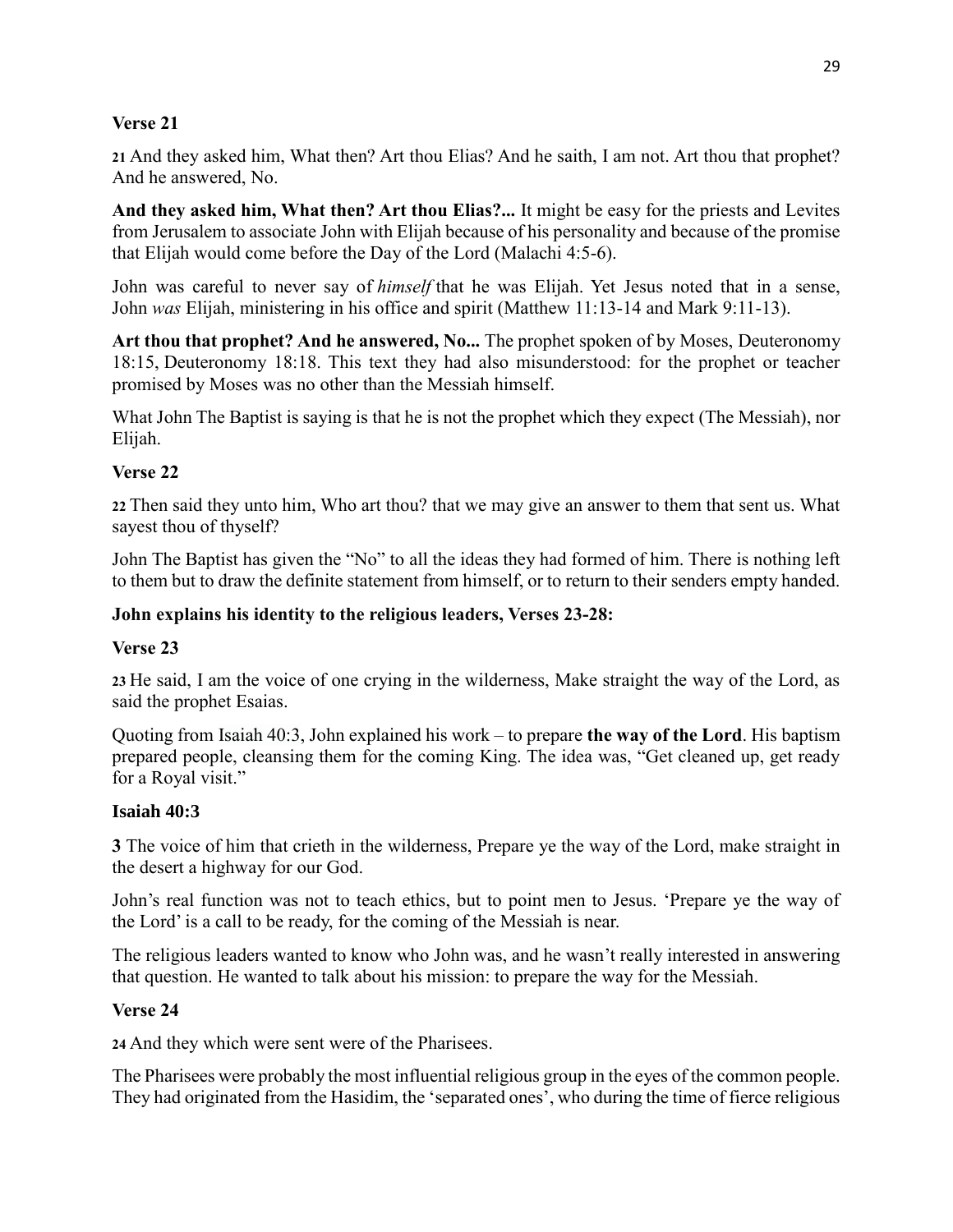persecution of the Jews a century or two earlier had stood firm for the Law (the Torah - 'instruction' - which was composed of the books of Moses, the first five books in the Bible), for circumcision and for the Sabbath.

# **Verse 25**

**25** And they asked him, and said unto him, Why baptizest thou then, if thou be not that Christ, nor Elias, neither that prophet?

They were puzzled by his Baptism. They recognized that it must have some great religious significance but it was one they did not understand. Nor were they sure where he felt he had obtained the authority to perform such a Baptism. If he did not see himself as the expected Messiah, or as Elijah, or as the great Prophet, why was he Baptizing? They almost certainly saw his Baptizing as a special aspect of ceremonial washing,

# **Verse 26**

**26** John answered them, saying, I baptize with water: but there standeth one among you, whom ye know not;

John's Baptism demonstrated the humble willingness to repent, be cleansed, and prepare for the coming Messiah. Yet John's Baptism gave nothing to help someone *keep* clean. The work of Jesus and His Baptism of the Holy Spirit represents more than John's Baptism.

Jewish people in John's day practiced Baptism. It was an outgrowth of ceremonial washings, but only for Gentiles who wanted to become Jews. In submitting to John's Baptism, a Jew had to identify with Gentile converts. This was a genuine sign of repentance.

# **Verse 27**

**27** He it is, who coming after me is preferred before me, whose shoe's latchet I am not worthy to unloose.

His reply was that he was baptizing with water in preparation for the coming of Another, someone who was already standing among them, and was yet unknown to them, someone so great that he, John, was not worthy to untie His sandals.

John proclaimed a 'baptism of repentance for the forgiveness of sins' (Mark 1:4: Luke 3:3), and the connection between repentance from sin and his baptism is made clear by John himself. However, he also goes on to declare that his baptism is a precursor to the age of the Spirit (Mark 1:8; Matthew 3:11; Luke 3:15-16; John 1:30-34), and he specifically parallels his baptism with water with Jesus' coming 'baptism (drenching) with the Holy Spirit'. It is this fact which makes clear the significance of John's baptism.

This is especially confirmed by:

# **Isaiah 44:3-4**

**3** For I will pour water upon him that is thirsty, and floods upon the dry ground: I will pour my spirit upon thy seed, and my blessing upon thine offspring:

**4** And they shall spring up as among the grass, as willows by the water courses.

# **Verse 28**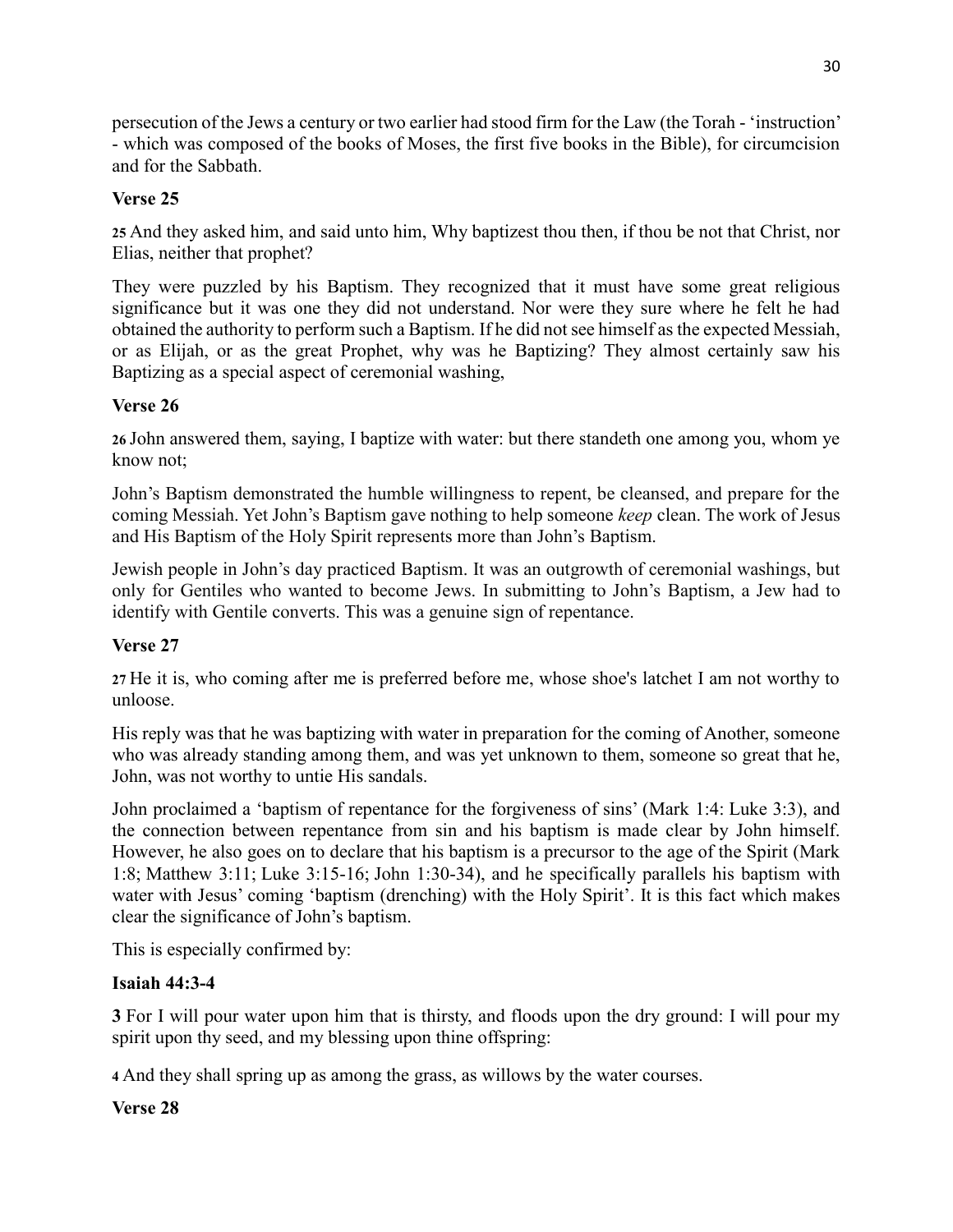**28** These things were done in Bethabara beyond Jordan, where John was baptizing.

The place is mentioned, not only to authenticate the narrative, but also to inform us that this answer was given amidst a numerous assembly of people; for there were many who flocked to John's baptism, and this was his ordinary place for baptizing.

The interview took place at Bethany (House of the ferry-boat) on the east bank of the Jordan at the spot called in Origen's time Bethabara (House of the ford) — the traditional place of the passage of the Ark and the nation under Joshua [\(Joshua 3:14-17\)](https://www.blueletterbible.org/kjv/joshua/3/14-17/s_190014).

## **Verse 29**

**29** The next day John seeth Jesus coming unto him, and saith, Behold the Lamb of God, which taketh away the sin of the world.

**The next day John seeth Jesus coming unto him, and saith...** The day after the Jews made inquiry whether he was the Christ.

**Behold the Lamb of God, which taketh away the sin of the world...** Thus John the Baptist hailed Jesus of Nazareth as the long expected Messiah of Israel and the Savior of all mankind.

In this first announcement of the great office of the Son of God, it was his relation to man's sin that was emphasized. He "taketh away the sin of the world!" Christ did not come to solve the political problems of Israel, nor to break the back of Roman tyranny, nor for bringing improvements in agriculture, trade, medicine, or education, nor for any similar thing. Christ came to redeem people from sin. This is the only problem incapable of solution by the race of man; but this problem is so malignant and pervasive that it requires to be solved first, before the final solution of all the other problems can be achieved, thus being the one great need of mortal man that it should be truly solved.

Behold the Lamb... A "lamb," among the Jews, was killed and eaten at the Passover to commemorate their deliverance from Egypt, Exodus 12:3-11. A lamb was offered in the tabernacle, and afterward in the temple, every morning and evening, as a part of the daily worship, Exodus 29:38-39. The Messiah was predicted as a lamb led to the slaughter, to show his patience in his sufferings, and readiness to die for man, Isaiah 53:7. A lamb, among the Jews, was also an emblem of patience, meekness, gentleness. On "all" these accounts, rather than on any one of them alone, Jesus was called "the Lamb." He was innocent 1 Peter 2:23-25; he was a sacrifice for sin the substance represented by the daily offering of the lamb, and slain at the usual time of the evening sacrifice Luke 23:44-46; and he was what was represented by the Passover, turning away the anger of God, and saving sinners by his blood from vengeance and eternal death.

**The Lamb of God**: John used the image of the sacrificial lamb, represented many times in the Old Testament. Jesus is the perfect fulfillment of every time that image is displayed.

· He is the lamb slain before the foundation of the world.

- · He is the animal slain in the Garden of Eden to cover the nakedness of the first sinners.
- · He is the lamb God would Himself provide for Abraham as a substitute for Isaac.
- · He is the Passover lamb for Israel.
- · He is the lamb for the guilt offering in the Levitical sacrifices.
- · He is Isaiah's lamb to the slaughter, ready to be shorn
- · Each of these lambs fulfilled their role in their death; this was an announcement that Jesus would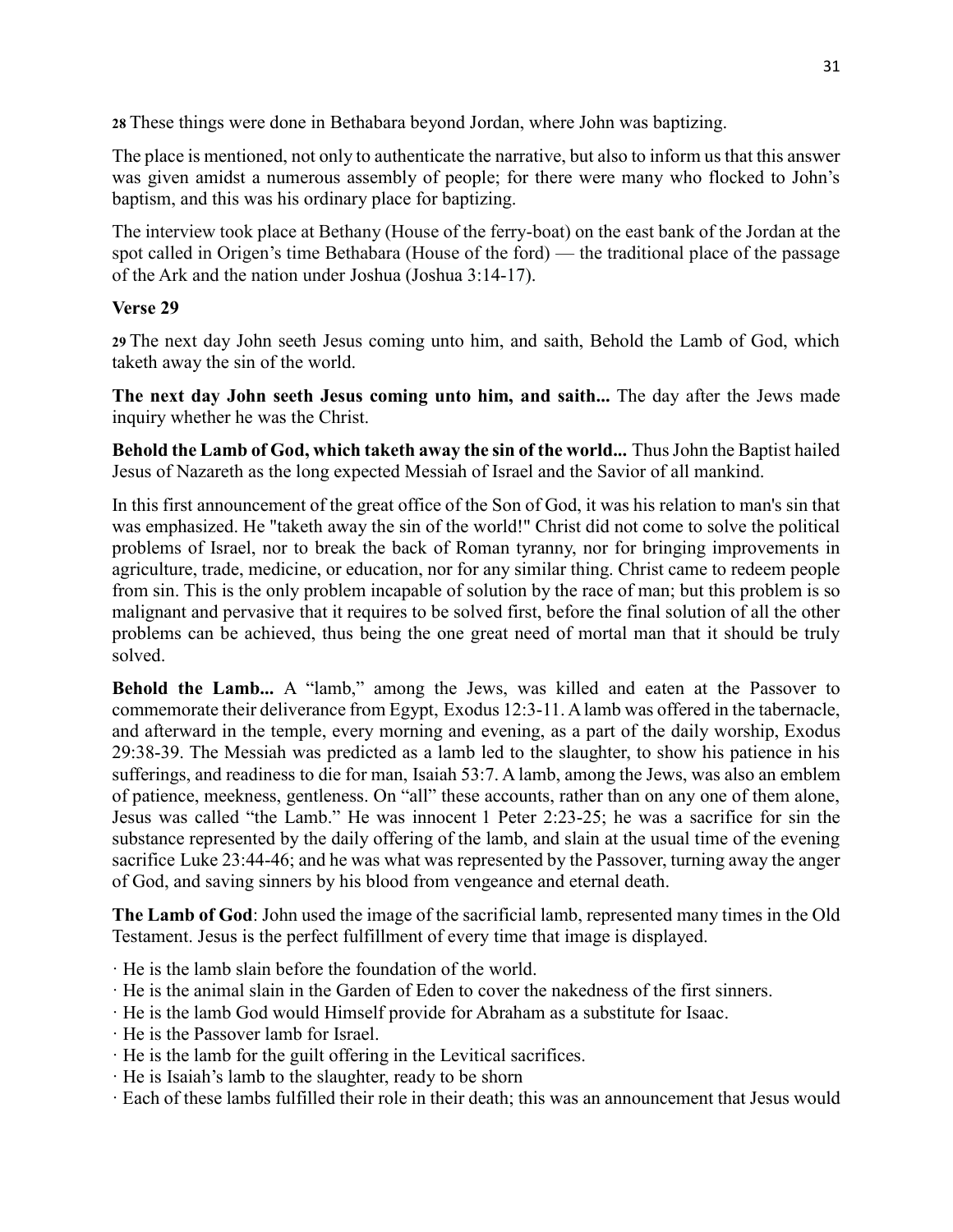die, and as a sacrifice for the **sin of the world**.

At the dawn of His ministry, Jesus was greeted with words declaring His destiny – His sacrificial agony and death on the cross for the sin of mankind. The shadow of the cross was cast over the entire ministry of Jesus.

**of God...** Appointed by God, approved by God, and most dear to him; the sacrifice which he chose, and which he approves to save people from death.

which taketh away the sin... This denotes his "bearing" the sins of the world, or the sufferings which made an atonement for sin. Compare Isaiah 53:4; 1 John 3:5; 1 Peter 2:24. He takes away sin by "bearing" in his own body the sufferings which God appointed to show his sense of the evil of sin, thus magnifying the law, and rendering it consistent for him to pardon.

**of the world...** Of all mankind, Jew and Gentile. His work was not to be confined to the Jew, but was also to benefit the Gentile; it was not confined to any one part of the world, but was designed to open the way of pardon to all men. **He was the propitiation for the sins of the whole world.**

**Unlimited atonement** (sometimes called **general atonement** or **universal atonement**) is a doctrine in [Protestant](https://en.wikipedia.org/wiki/Protestantism) [Christianity](https://en.wikipedia.org/wiki/Christianity) that is normally associated with [Amyraldians](https://en.wikipedia.org/wiki/Amyraldians) and non-[Calvinist](https://en.wikipedia.org/wiki/Calvinism) Christians. The doctrine states that [Jesus](https://en.wikipedia.org/wiki/Jesus_in_Christianity) died as a propitiation for the benefit of mankind without exception. It is a doctrine distinct from other elements of the Calvinist acronym [TULIP](https://en.wikipedia.org/wiki/Five_points_of_Calvinism#Five_points_of_Calvinism) and is contrary to the [Calvinist](https://en.wikipedia.org/wiki/Calvinism) doctrine of [limited atonement.](https://en.wikipedia.org/wiki/Atonement_(limited_view))

A doctrinal issue that divides Christians is the question of the extent of the atonement. This question typically goes as follows: "Did Christ bear the sins of the elect alone on the cross, or did his death expiate the sins of all human beings?"

### **1 John 2:2 Says:**

**2** And he is the propitiation for our sins: and not for ours only, **but also for the sins of the whole world.**

In his commentary on 1 John 2:2, John Calvin wrote:

*Christ suffered for the sins of the whole world and in the goodness of God is offered unto all men without distinction; His blood being shed not for a part of the world only*  but for the whole human race. For although in the world nothing is found worthy of *the favor of God yet He holds out the propitiation to the whole world, since without exception He summons all to the faith of Christ which is nothing else than the door unto hope.*

### **Titus 2:11**

**11** For the grace of God that bringeth salvation **hath appeared to all men,**

### **Hebrews 2:9**

**9** But we see Jesus, who was made a little lower than the angels for the suffering of death, crowned with glory and honour; that he by the grace of God **should taste death for every man.**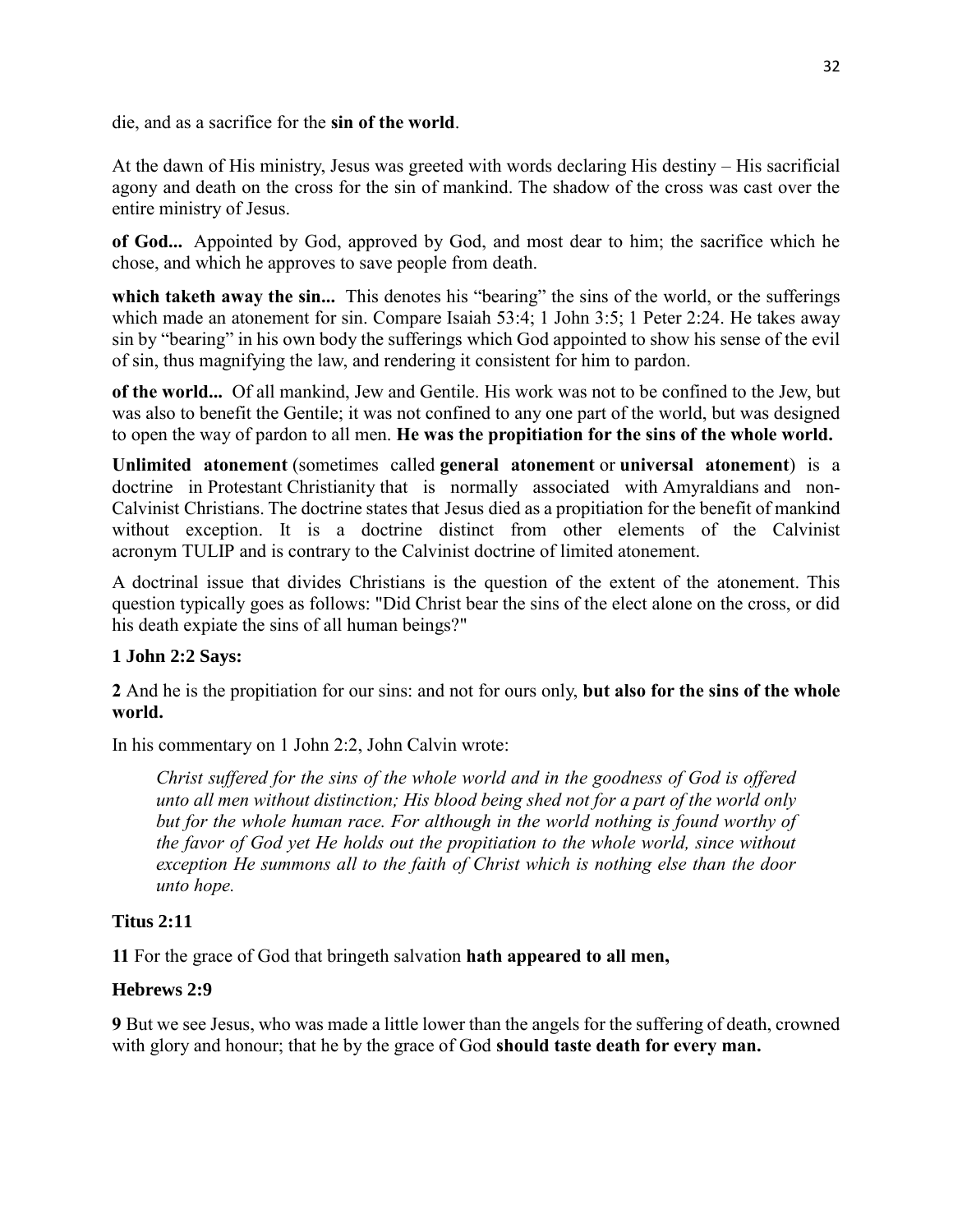### **1 John 4:14**

**14** And we have seen and do testify that the Father sent the Son to be **the Saviour of the world.**

## **2 Corinthians 5:14-15**

**14** For the love of Christ constraineth us; because we thus judge, that if one died for all, then were all dead:

**15 And that he died for all**, that they which live should not henceforth live unto themselves, but unto him which died for them, and rose again.

## **1 Timothy 2:6**

**6** Who gave himself a ransom **for all**, to be testified in due time.

## **Isaiah 53:6**

**6** All we like sheep have gone astray; we have turned every one to his own way; and the Lord hath laid on him the iniquity of us all.

## **1 Timothy 2:4**

**4** Who will have **all men** to be saved, and to come unto the knowledge of the truth.

### **Romans 5:18**

**18** Therefore as by the offence of one judgment came upon all men to condemnation; even so by the righteousness of one the free gift **came upon all men unto justification of life.**

### **John 3:16**

**16** For God so loved **the world**, that he gave his only begotten Son, that **whosoever believeth in him** should not perish, but have everlasting life.

### **Ezekiel 18:23**

**<sup>23</sup>**Have I any pleasure at all that the wicked should die? saith the Lord GOD: and not that he should return from his ways, and live?

### **Calvin wrote in his commentary on John 3:16:**

*Faith in Christ brings life to all, and that Christ brought life, because the Heavenly Father loves the human race, and wishes that they should not perish….*

*That whosoever believeth on him may not perish. It is a remarkable commendation of faith, that it frees us from everlasting destruction. For he intended expressly to state that, though we appear to have been born to death, undoubted deliverance is offered to us by the faith of Christ; and, therefore, that we ought not to fear death, which otherwise hangs over us. And he has employed the universal term whosoever, both to invite all indiscriminately to partake of life, and to cut off every excuse from unbelievers. Such is also the import of the term World, which he formerly used; for though nothing will be found in the world that is worthy of the favor of God, yet he shows himself to be reconciled to the whole world, when he invites all men without exception to the faith of Christ, which is nothing else than an entrance into life.*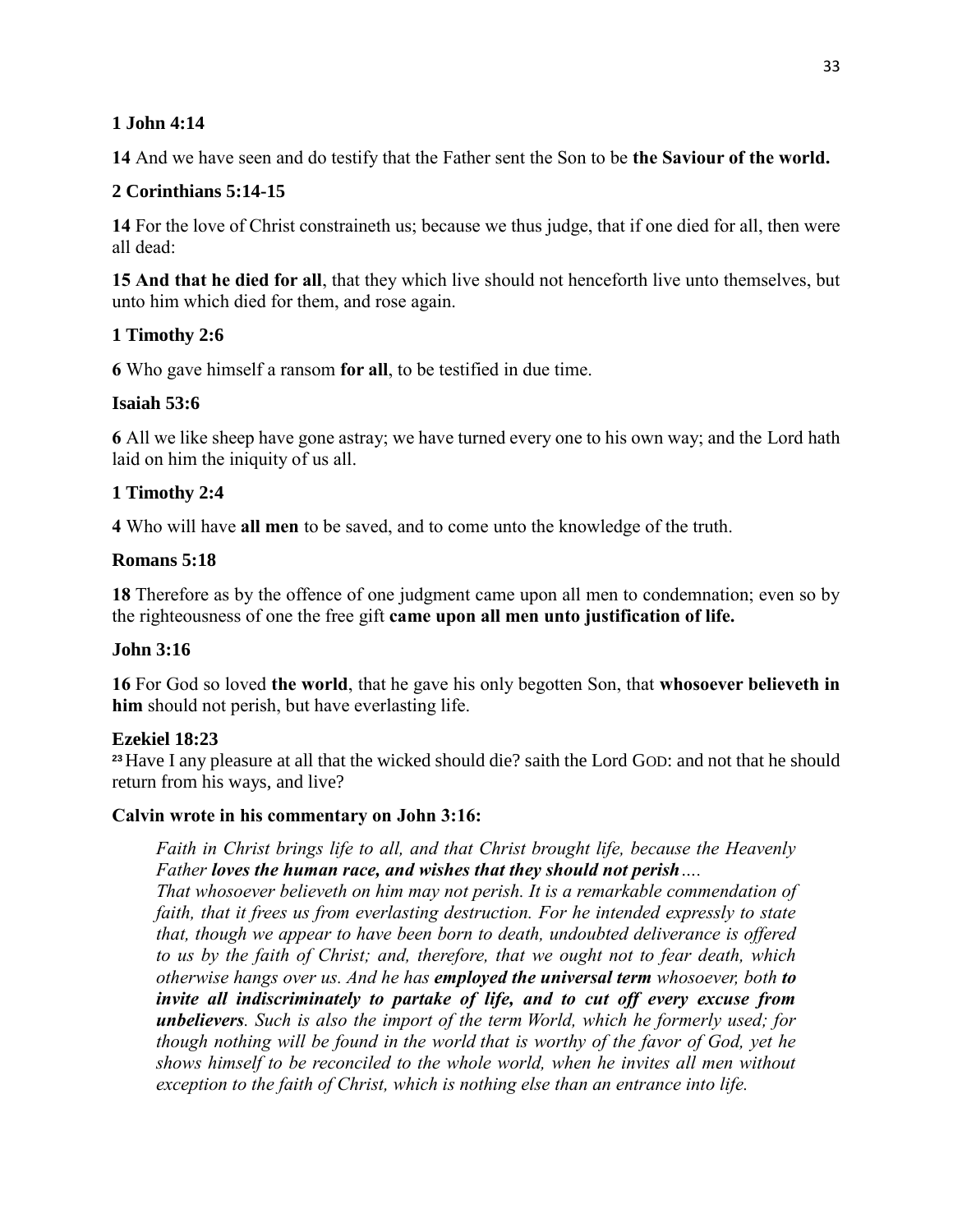#### **What Unlimited Atonement States:**

*The purpose of the atonement was universal*—Jesus died on behalf of all people, not just the elect.



*The atonement makes a way for all to respond to the Gospel call—Part of the effect of the* atonement is the restoration of the ability to respond to God's call of salvation.

*Salvation is available for all*—The doctrine of unlimited atonement rejects the predeterminism associated with Calvinism and states that every human has the opportunity to accept Jesus through faith.



*The atonement legally pays for the sins of those who believe on Jesus*—Only those who believe on Jesus are forgiven—only the believers' sins are paid.

#### **What It Does Not State:**

*Jesus paid the penalty for those who deny faith in Him, and His death was a substitutionary atonement for those who deny Him*—Though the term *unlimited atonement* can easily give the incorrect assumption that Jesus' payment encompassed all people, unlimited atonement maintains a limit on the legal effect. Jesus' death was indeed an *offer* of a substitutionary atonement to all, but this offer was resistible; though salvation is offered to all, not all are saved.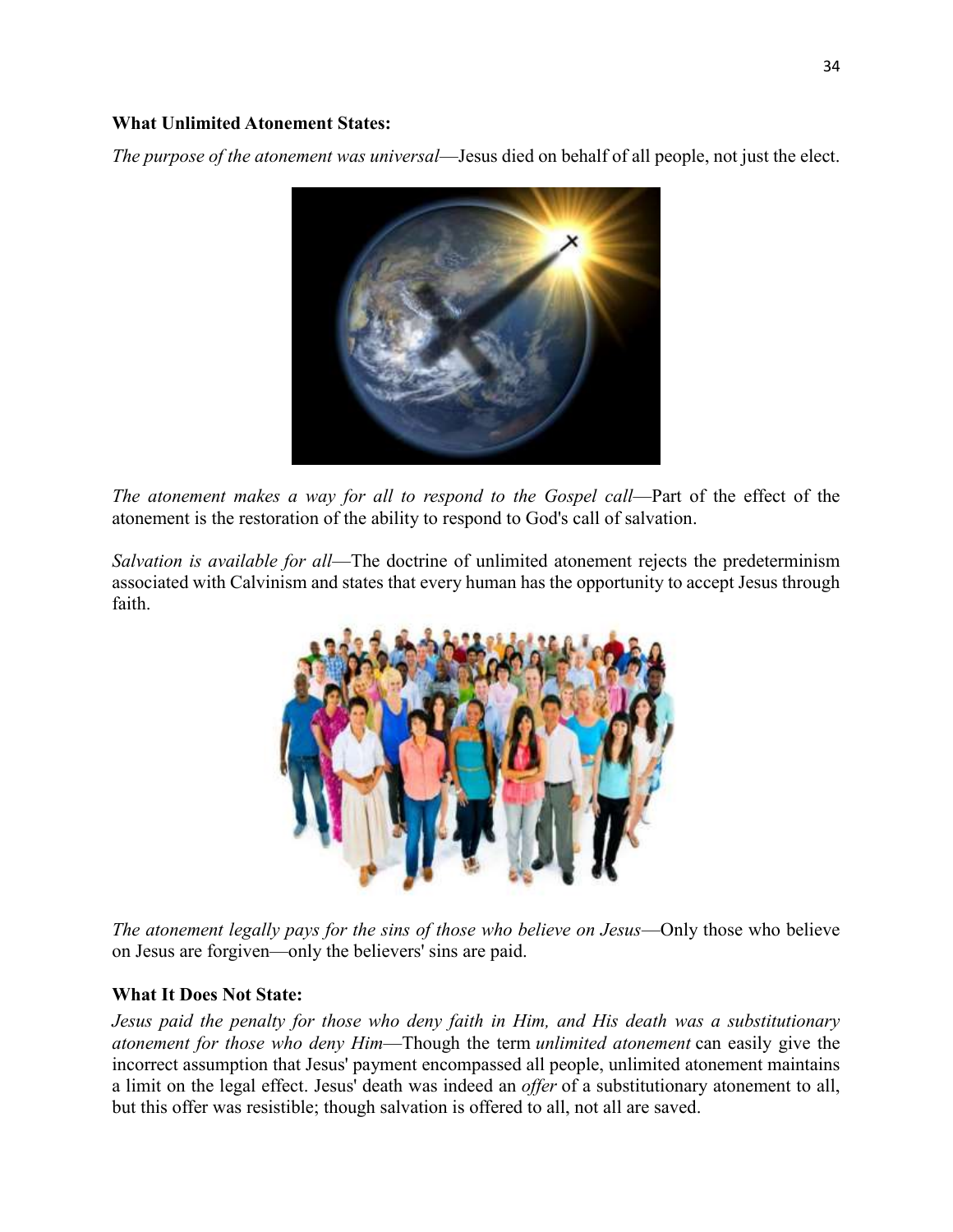# **Pastor Hank's Notes on The Gospel of John: Believe!**



**Chapter One Outline:** This chapter falls easily into two main divisions: (1) The Prologue, Verses 1-18. (2) John the Baptist's Testimony to Jesus and the Calling of Disciples, Verses 19-51. Thus, aside from the Prologue, this chapter records the events of only four days of Jesus' Ministry. John opens his Gospel in this Chapter, with declaring both to the Godhead and Manhood of the Lord Jesus Christ. The Testimony of John the Baptist is here given to the Person and Glory of Christ. The calling of Andrew and Peter. The Account of Nathaniel.

# **John the Baptist's Testimony to Jesus and the Calling of Disciples, Verses 19-51:**

### **John the Baptist's testimony: Jesus is the Son of God, Verses 30-34:**

### **Verse 30**

30 This is he of whom I said, After me cometh a man which is preferred before me: for he was before me.

As a man John was six months older (Luke 1:36) than Jesus, but Jesus was the **Eternal Word**. The Baptist therefore asserts here the pre-existence of our Lord; **"for he was before me."**

### **Verse 31**

31 And I knew him not: but that he should be made manifest to Israel, therefore am I come baptizing with water.

John was not personally close with Jesus. Though they were related to each other, yet it seems that they had here not much or no personal contact. John had lived chiefly in the hill country of Judea. Jesus had been employed with Joseph at Nazareth. Until Jesus came to be baptized Matthew 3:13- 14, it seems that John had very little or no acquaintance with him. He understood that he was to announce that the Messiah was about to appear. He was sent to proclaim His Coming, but he did not personally know Jesus, or that he was to be the Messiah. This proves that there could have been no collusion or agreement between them to impose on the people.

# **Verse 32**

**32** And John bare record, saying, I saw the Spirit descending from heaven like a dove, and it abode upon him.

In order for John to be able to see the Holy Spirit, it was necessary for the Spirit to assume a physical form; and, appropriately, it was that of a dove, long the symbol of peace and goodness.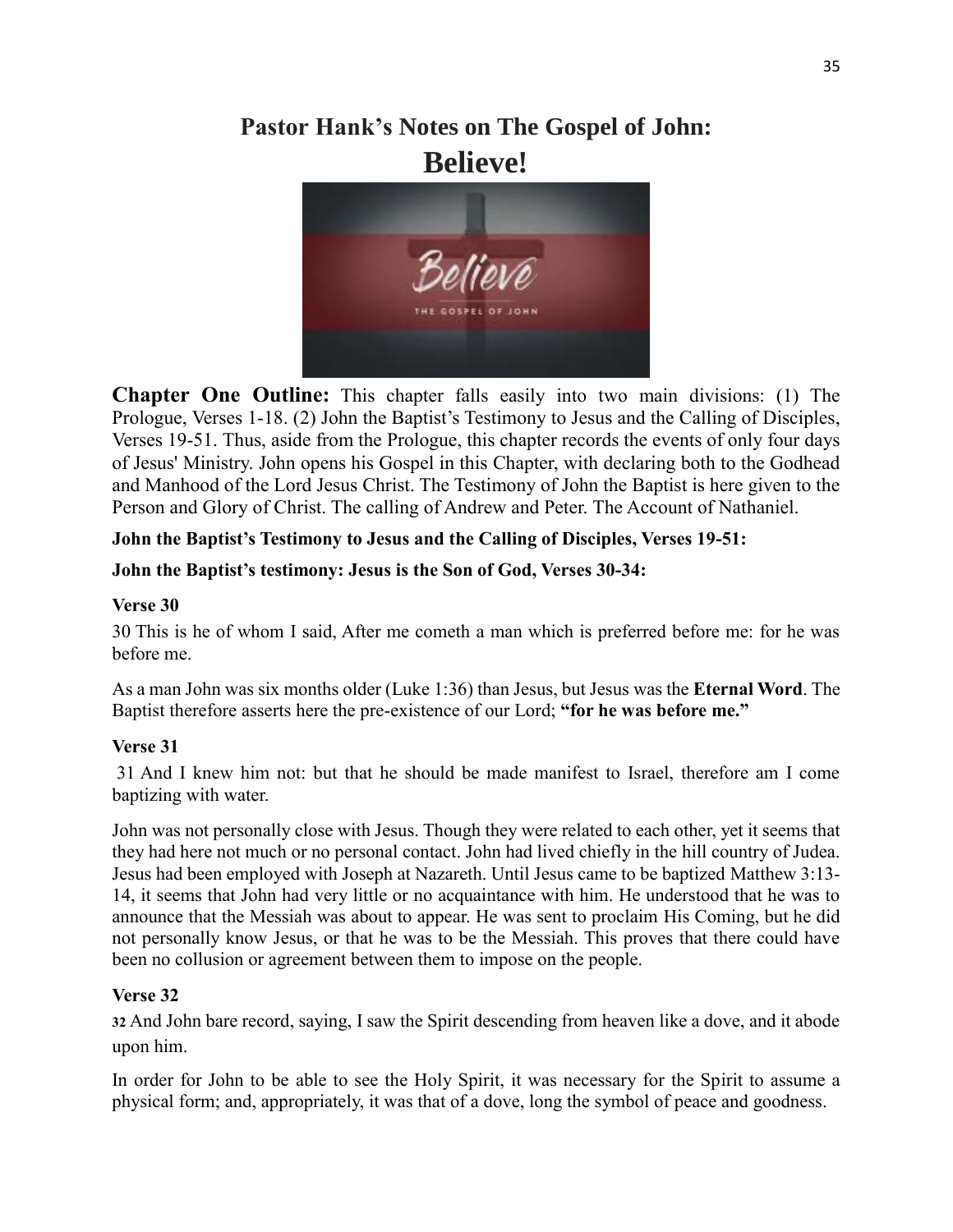This was not a mere case of a bird landing on Jesus for a moment, a phenomenon which, while rare, is occasionally experienced by men. Much more was involved. The heavens were opened, and the dove visibly descended from on high, an action totally dissociated from the invariable flight pattern of a dove, which is always horizontal. Also, there was a voice out of Heaven (Matthew 3:17), the same being the testimony of God himself that "This is my beloved Son in whom I am well pleased." In addition to all this, the Spirit-Dove remained visibly upon the Lord. Thus, Jesus was absolutely identified as the one who would baptize in the Holy Spirit.



#### **Verse 33**

**33** And I knew him not: but he that sent me to baptize with water, the same said unto me, Upon whom thou shalt see the Spirit descending, and remaining on him, the same is he which baptizeth with the Holy Ghost.

God gave John the Baptist the sure sign to know the Messiah. He would be the one on Whom the Holy Spirit descended upon from Heaven. John was a reliable witness regarding Jesus, because he had confirming evidence from God.

### **Question: "What of John the Baptist's Baptism and today's Baptism?"**

**Answer:** Though today the word baptism generally evokes thoughts of identifying with Christ's death, burial, and resurrection, baptism did not begin with Christians. For years before Christ, the Jews had used baptism in ritual cleansing ceremonies of Gentile proselytes. John the Baptist took baptism and applied it to the Jews themselves—it wasn't just the Gentiles who needed cleansing. Many believed John's message and were baptized by him (Matthew 3:5–6). The baptisms John performed had a specific purpose.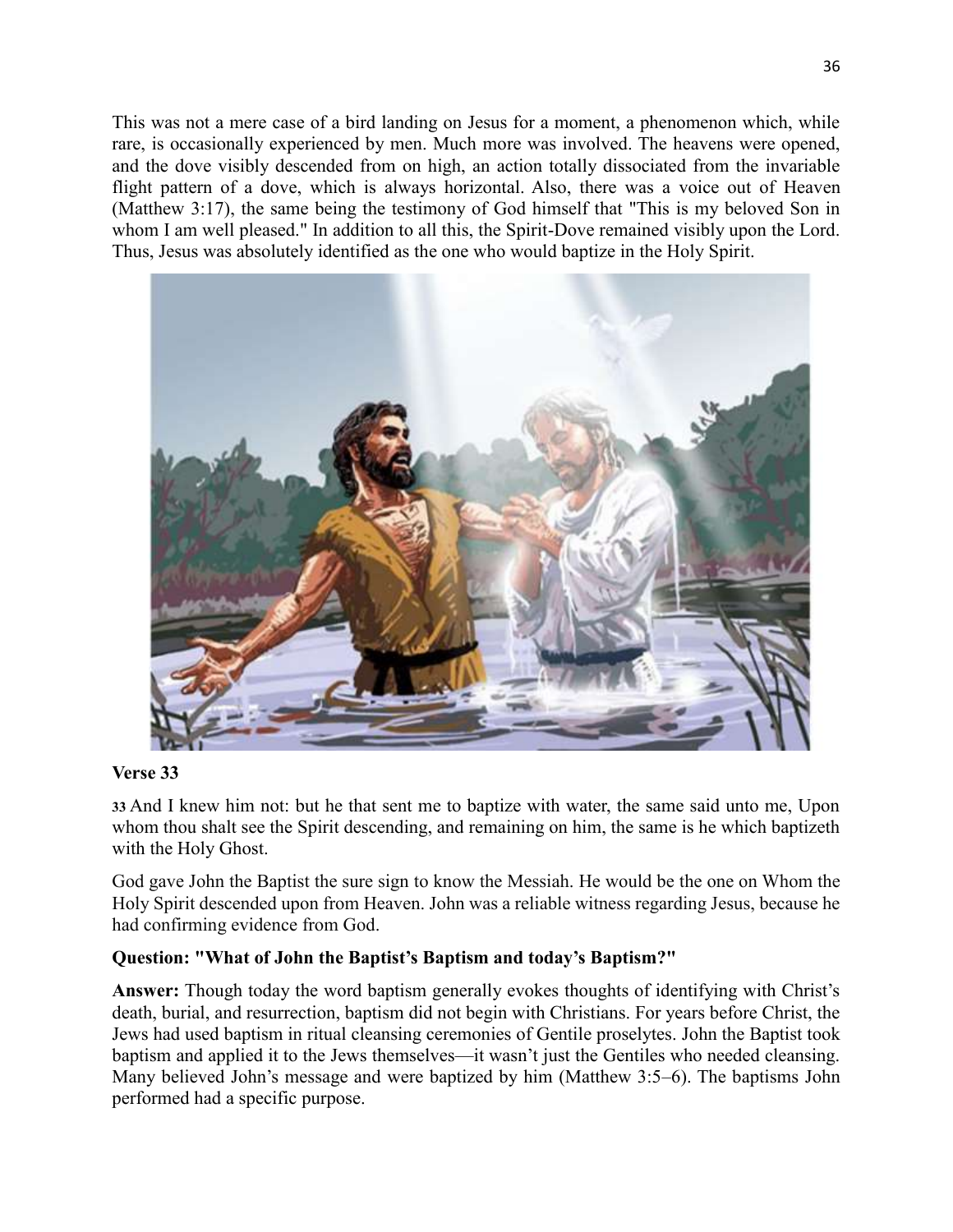In Matthew 3:11, John the Baptist mentions the purpose of his baptisms:

# **Matthew 3:11**

**<sup>11</sup>** I indeed baptize you with water unto repentance. but he that cometh after me is mightier than I, whose shoes I am not worthy to bear: he shall baptize you with the Holy Ghost, and with fire:

Paul affirms this in Acts 19:4:

# **Acts 19:4**

**<sup>4</sup>**Then said Paul, John verily baptized with the baptism of repentance, saying unto the people, that they should believe on him which should come after him, that is, on Christ Jesus.

John's baptism was a baptism of repentance. He told the people to believe in the one coming after him, that is, in Jesus. John's baptism had to do with repentance—it was a symbolic representation of changing one's mind and going a new direction. "And were baptized of him in Jordan, confessing their sins." (Matthew 3:6). Being baptized by John demonstrated a recognition of one's sin, a desire for spiritual cleansing, and a commitment to follow God's law in anticipation of the Messiah's arrival.

There were some, like the Pharisees, who came to the Jordan to observe John's ministry but who had no desire to step into the water themselves. John rebuked them sternly:

# **Matthew 3:7-8**

**<sup>7</sup>**But when he saw many of the Pharisees and Sadducees come to his baptism, he said unto them, O generation of vipers, who hath warned you to flee from the wrath to come?

**<sup>8</sup>**Bring forth therefore fruits meet for repentance:

Even the religious leaders needed to repent of their sin, although they saw no need of it.

Christian baptism today also symbolizes repentance, cleansing, and commitment, but Jesus has given it a different emphasis. Christian baptism is a mark of one's identification with the death, burial, and resurrection of Christ. It is representative of a cleansing that is complete and a commitment that is the natural response of one who has been made new. Jesus' sacrifice on the cross completely washes away our sins, and we are raised to new life empowered by the Holy Spirit (2 Corinthians 5:17–21; Romans 6:1–11). With John's baptism, a person repented of sin and was therefore ready to place his faith in Jesus Christ. John's baptism foreshadowed what Jesus would accomplish, much as the Old Testament sacrificial system did.

John prepared the way for Christ by calling people to acknowledge their sin and their need for salvation. His baptism was a purification ceremony meant to ready the peoples' hearts to receive their Savior.

# **Verse 34**

**34** And I saw, and bare record that this is the Son of God.

This is the solemn testimony of John the Baptist was that Jesus **is the Son of God**.

These words are the climax of the witness of John the Baptist and form here a direct quotation from him; but they also stand as the witness of the apostle John as well, being a part of the testimony which had convinced him that Jesus is the Son of God. The expression "Son of God"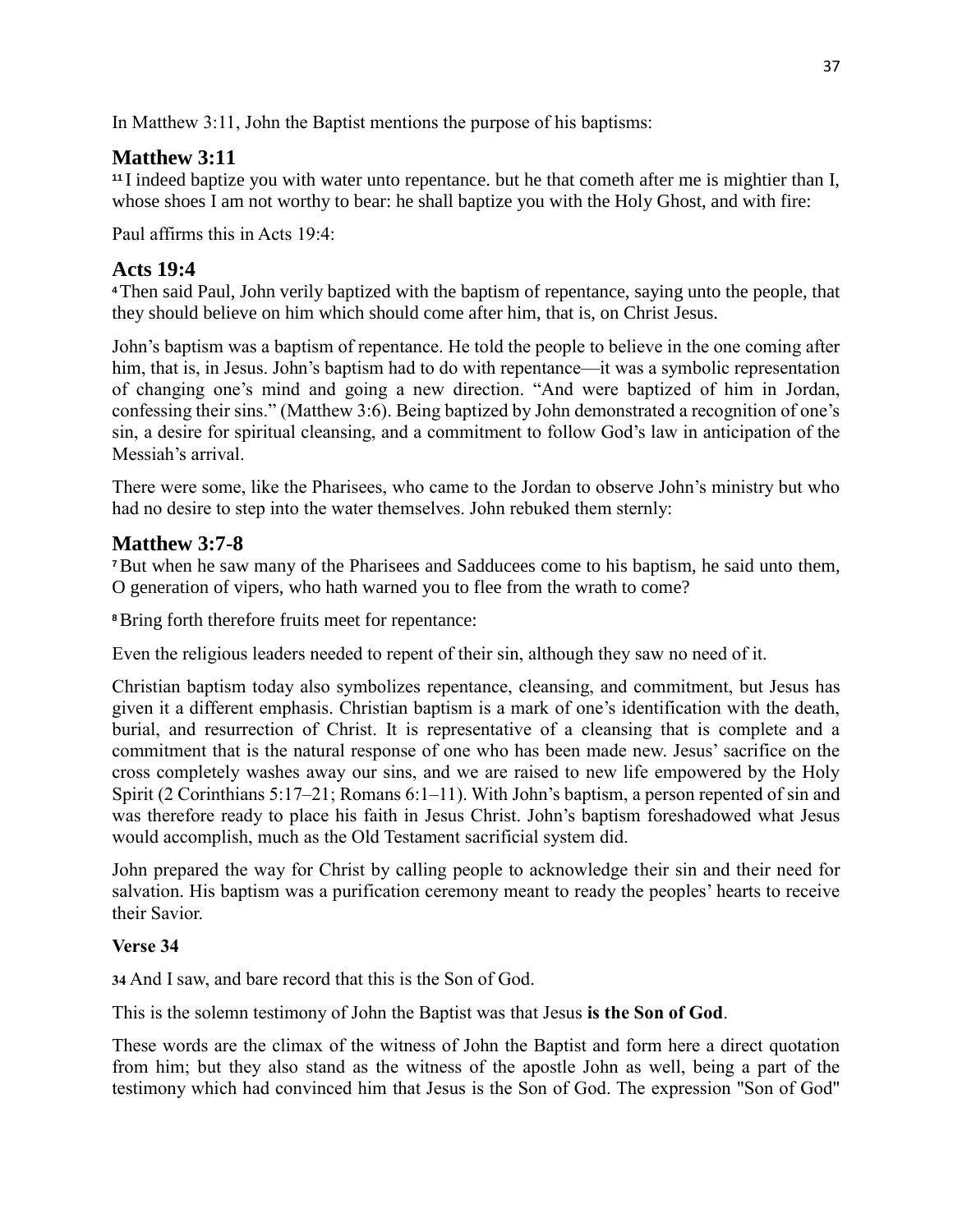means the divine Messiah and was understood by all the Jews as having that unique and absolute meaning; and it was because Jesus confessed under oath that he was the Son of God (John 19:7) that the Sanhedrin condemned him to death. These and other considerations require, therefore, that "Son of God" be understood in its most exalted sense.

# **Two of John The Baptist's Disciples begin to follow Jesus, Verses 35-39:**

# **Verse 35**

**35** Again the next day after John stood, and two of his disciples;

**Again the next day ...** That is, on the very next day, he and that other disciple were standing there with John the Baptist; and Jesus walked in that vicinity, not toward them, as on the previous day, but near them; and, once more, John the Baptist, perhaps a little sadly, due to the impending departure of some of his most discerning disciples, thundered the identification of Jesus as the Lamb of God, doing so as emphatically and bluntly as possible.

John tells us that one of these two was Andrew [\(John 1:40\)](https://www.blueletterbible.org/kjv/john/1/40/s_998040). The other of the two is not identified, but for several reasons it is reasonable to think it was John the Gospel writer himself, who appears several times in his Gospel, but is never specifically named.

## **Verse 36**

**36** And looking upon Jesus as he walked, he saith, Behold the Lamb of God!

John had previously made this declaration earlier in Verse 29!

It was as if John the Baptist had said, "There! I have identified him. There is no more for me to say. It is now up to you." John, the apostle-to-be, and that other disciple took the decisive step. They followed Jesus!

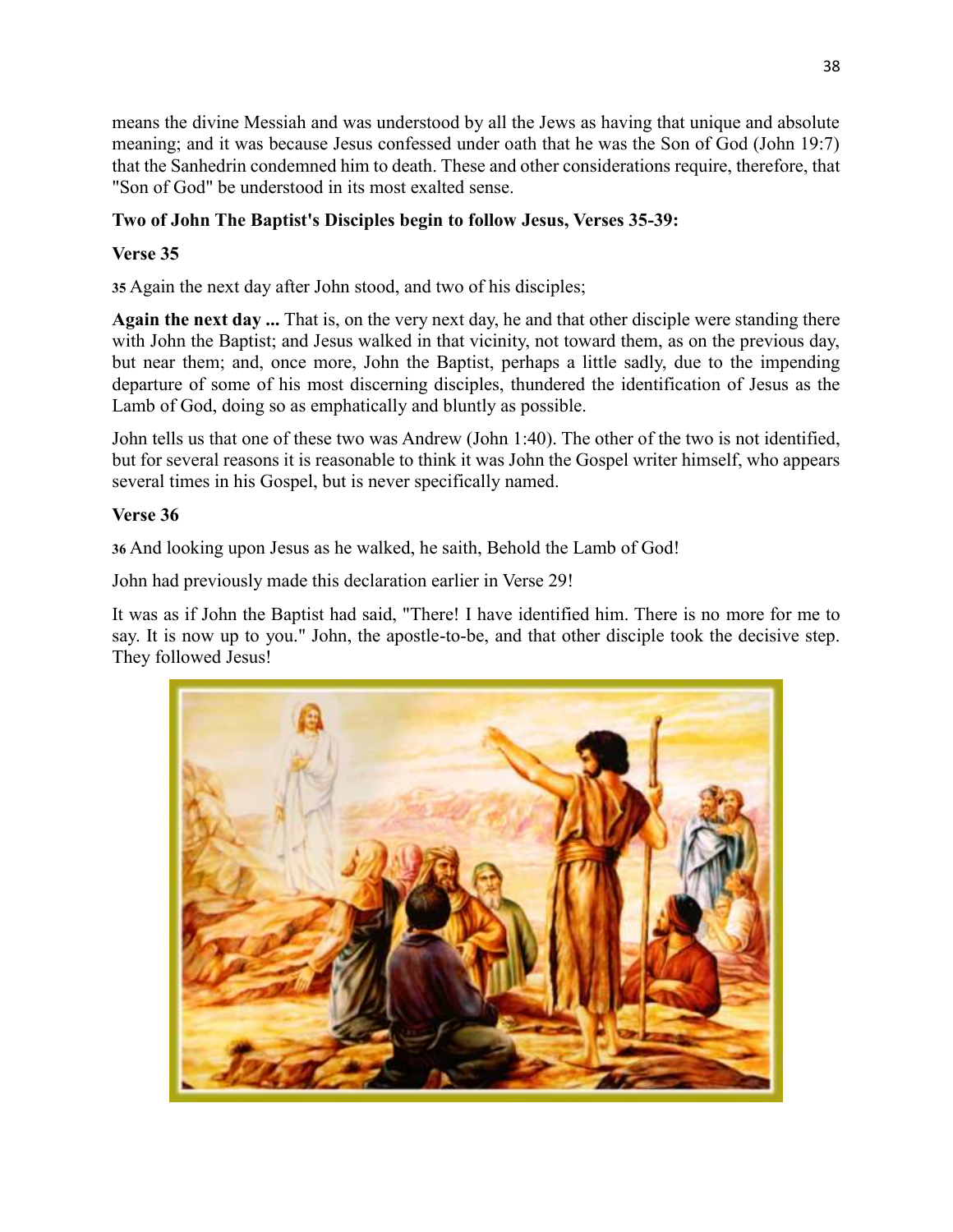**Behold the Lamb of God...** A "lamb," among the Jews, was killed and eaten at the Passover to commemorate their deliverance from Egypt, Exodus 12:3-11. A lamb was offered in the tabernacle, and afterward in the temple, every morning and evening, as a part of the daily worship, Exodus 29:38-39. The Messiah was predicted as a lamb led to the slaughter, to show his patience in his sufferings, and readiness to die for man, Isaiah 53:7. A lamb, among the Jews, was also an emblem of patience, meekness, gentleness. He was innocent 1 Peter 2:23-25; he was a sacrifice for sin the substance represented by the daily offering of the lamb, and slain at the usual time of the evening sacrifice Luke 23:44-46; and he was what was represented by the Passover, turning away the anger of God, and saving sinners by his blood from vengeance and eternal death.

**The Lamb of God**: John used the image of the sacrificial lamb, represented many times in the Old Testament. Jesus is the perfect fulfillment of every time that image is displayed.

- · He is the lamb slain before the foundation of the world.
- · He is the animal slain in the Garden of Eden to cover the nakedness of the first sinners.
- · He is the lamb God would Himself provide for Abraham as a substitute for Isaac.
- · He is the Passover lamb for Israel.
- · He is the lamb for the guilt offering in the Levitical sacrifices.
- · He is Isaiah's lamb to the slaughter, ready to be shorn

· Each of these lambs fulfilled their role in their death; this was an announcement that Jesus would die, and as a sacrifice for the **sin of the world**.

# **Verse 37**

**37** And the two disciples heard him speak, and they followed Jesus.

The text does not specifically say, but the implication is that these **two disciples** did this with John's permission and direction. John the Baptist did not care about gathering disciples after himself. He was perfectly satisfied to have these disciples leave his circle and follow Jesus. It fulfilled his ministry; it did not take away from it.

# **Verse 38**

**38** Then Jesus turned, and saw them following, and saith unto them, What seek ye? They said unto him, Rabbi, (which is to say, being interpreted, Master,) where dwellest thou?

**What seek ye? ...** Was an appropriate response by Jesus to the fact of their following him; but their response was more timid and hesitant than we might have expected. Instead of declaring flatly that "We understand that you are the Messiah and would like to follow you," they politely addressed him as "Rabbi," and inquired where he lived!

**Rabbi ...** By the use of this title, and by their inquiry as to where the Master lived, the two disciples clearly indicated a desire to know more of that Person of whom their beloved teacher had made such amazing statements. The Lord rewarded their interest and desire by his encouragement:

# **Verse 39**

**39** He saith unto them, Come and see. They came and saw where he dwelt, and abode with him that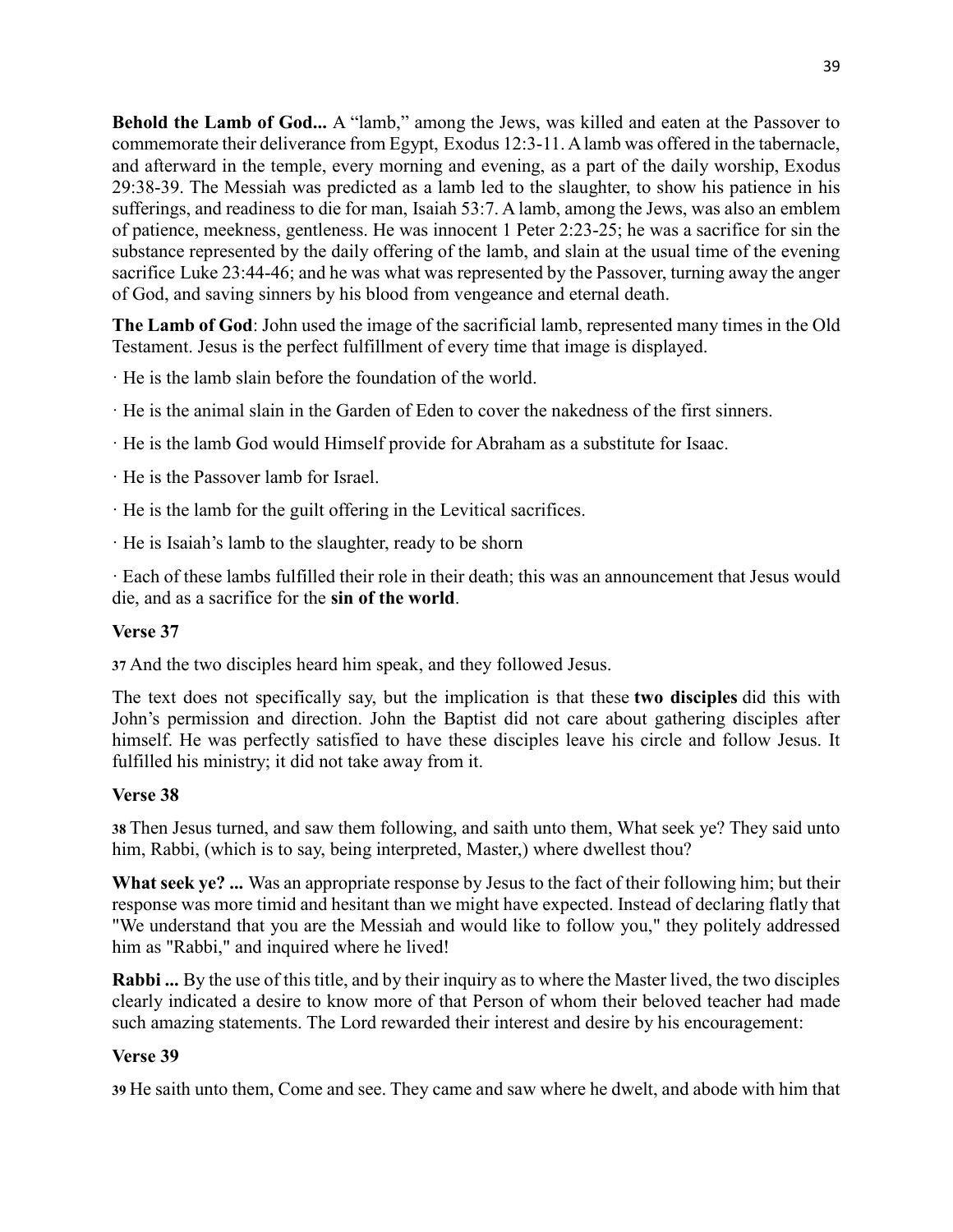day: for it was about the tenth hour.

So in response to Jesus' invitation they go to where He is staying and spend the day with Him, presumably being taught by Him. But behind it may well lie the implication that they also became enlightened by Him as to His eternal dwelling place ('they saw where He dwelt'). They became aware that He was truly from God. The reference to the tenth hour suggests someone who was there. He remembers the time of day because he was involved.

**the tenth hour…** Could refer to the Roman time of 10am or the Jewish time of 4pm. Probably is to be understood as speaking of the Roman hour, which was ten o'clock in the morning; and as the John remarks, they **abode with him that day**, it implies that there was a considerable portion of time spent with our Lord

## **Andrew brings his brother, Simon Peter to Jesus, Verse 40-42:**

### **Verse 40**

**40** One of the two which heard John speak, and followed him, was Andrew, Simon Peter's brother.

Two of John the Baptist's disciples started following Jesus because of John's witness. This was perfectly proper since John's ministry was to point others to Jesus. They were not abandoning the Baptist for a more popular teacher. They were simply doing what John urged his hearers to do. They began following Jesus physically to learn from Him. They also took the first steps toward genuine discipleship.

# **Verse 41**

**41** He first findeth his own brother Simon, and saith unto him, We have found the Messias, which is, being interpreted, the Christ.

**He first findeth his own brother Simon, and saith unto him...** Andrew met Jesus, and then wanted his brother **Simon Peter** to meet Jesus. Each time Andrew is mentioned in the Gospel of John, he is bringing someone to Jesus (also at [John 6:8](https://www.blueletterbible.org/kjv/john/6/8/s_1003008) and [12:22\)](https://www.blueletterbible.org/kjv/john/12/22/s_1009022).

Andrew then seeks out his brother Simon (Peter) and declares that they have found 'the Messias'. Once someone has truly found Christ they cannot help but seek to tell others. That is a proof of their genuineness.

**We have found the Messias ...** Implies that Andrew, Peter, James and John had been earnestly expecting and waiting for the Messiah and that they had been searching to find him, their attitude of expectancy having resulted from John the Baptist's preaching, "Repent ye, for the kingdom of heaven is at hand" (Matthew 3:2).

**We have found the Messias, which is, being interpreted, the Christ... Messias (Greek), Messiah (English)** comes from the Hebrew word, *Mashiach*, meaning "**the anointed one**," or "the chosen one."

**Christ**, Christos is the Greek equivalent of the Hebrew term, Messiah*,* is used in translating the Hebrew term, so that the terms "Messiah" or "Christ" are titles and not personal names of Jesus.

The Bible repeatedly declare that Jesus is the Messiah—the One chosen by God and anointed by Him to save His people from their sins (Matthew 16:16; Luke 4:17-21; John 1:40-49; 4:25, 26).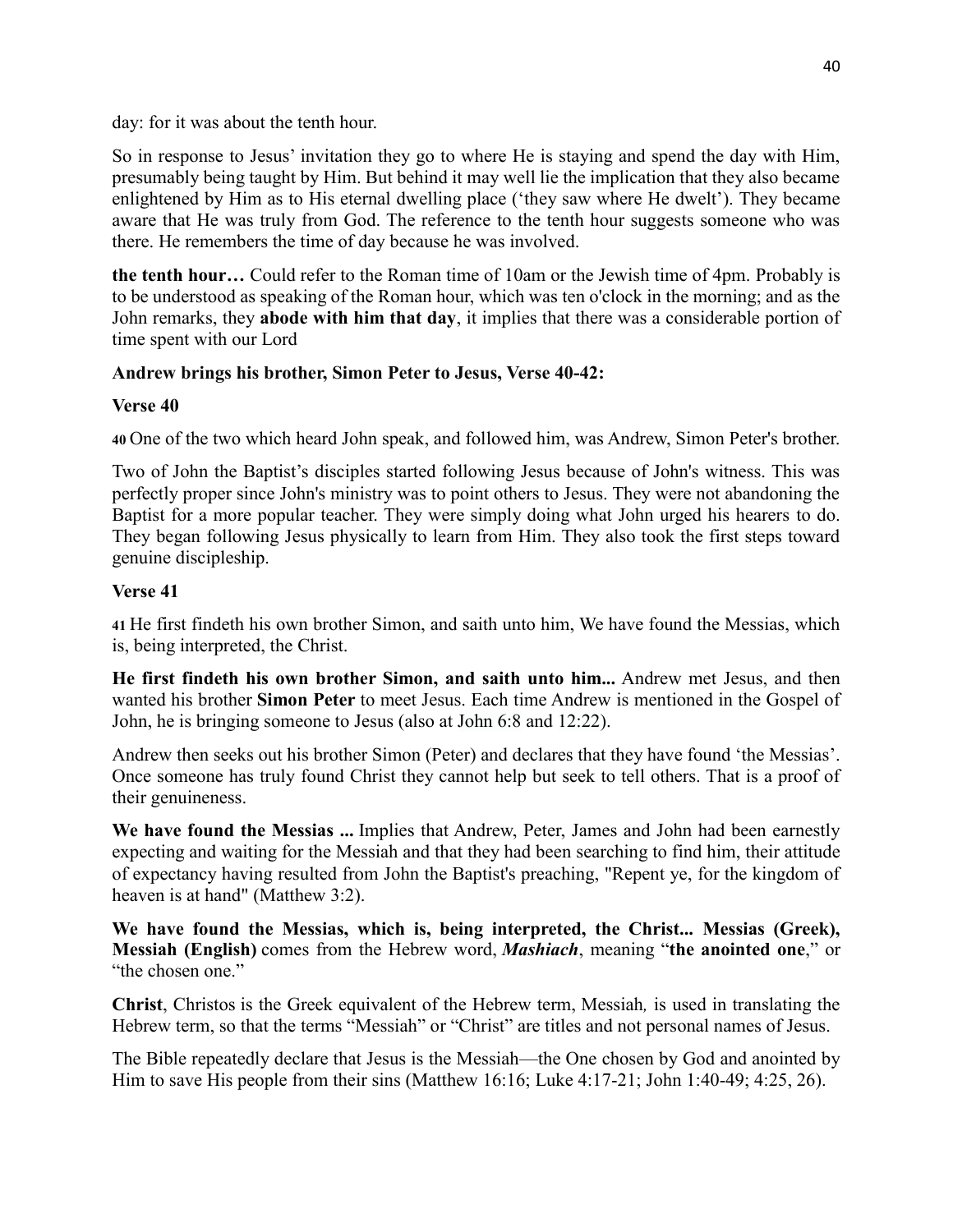#### **Verse 42**

**42** And he brought him to Jesus. And when Jesus beheld him, he said, Thou art Simon the son of Jona: thou shalt be called Cephas, which is by interpretation, A stone.

**And he brought him to Jesus...** Through the centuries, this is how most people come to faith in Jesus Christ*.* A Peter has an Andrew who introduces him to Jesus. This is natural, because it is the nature of Christian experience that those who enjoy the experience desire to share their experience with others.

Humanly speaking the great Peter owed his conversion to Andrew. And it is a reminder that that is what we are to seek to do. To bring men to Jesus.

**Concerning Andrew:** The greatest contribution of this apostle would appear to have been the exercise of his ability to enlist others. He enlisted his own brother, Peter; he discovered the lad with the barley loaves and fish; he, along with Philip, brought the Greeks to Jesus; and, upon at least one occasion, he was associated with the "inner three" in a private meeting with Jesus (Mark 13:3). There is no evidence that he ever resented the greater prominence of his brother Peter; and he never tried to parlay that relationship into any special privilege for himself, as did James and John. As one of the twelve apostles, his name is inscribed upon the foundations of the Eternal City coming down from God out of heaven (Revelation 21:14).

**And when Jesus beheld him, he said, Thou art Simon the son of Jona: thou shalt be called Cephas, which is by interpretation, A stone...** This new name assigned to Andrew's brother means "stone" or "pebble"; and for the connection this has with the foundation of the church and such things as the so-called primacy of this apostle. "Cephas" is a Syriac word, and is equivalent to the Greek word Petros, which we render "Peter." Both mean a stone, a portion of a rock. Petra means a rock, Petros a piece of rock. Peter was the latter, not the former.

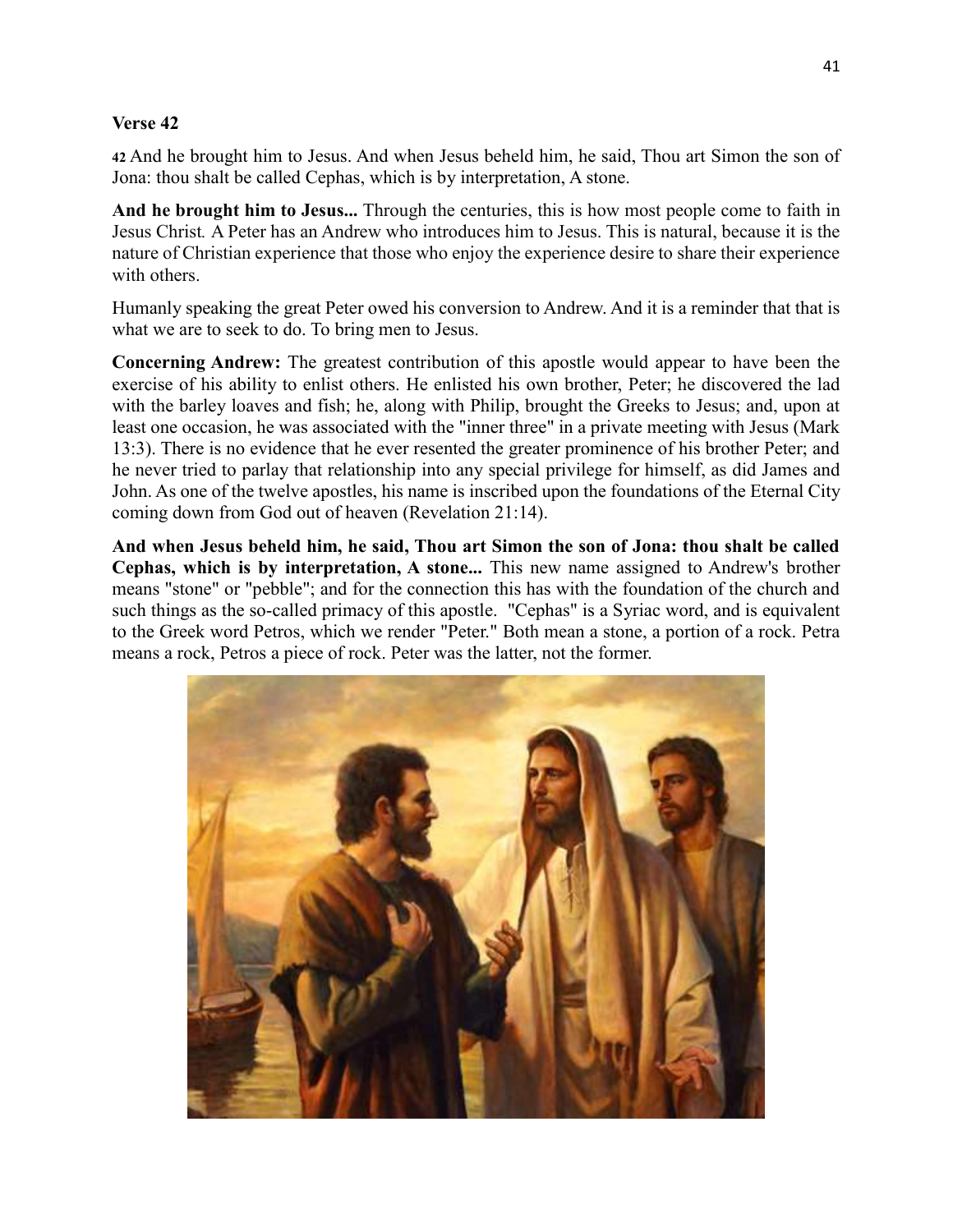# **Pastor Hank's Notes on The Gospel of John: Believe!**



**Chapter One Outline:** This chapter falls easily into two main divisions: (1) The Prologue, Verses 1-18. (2) John the Baptist's Testimony to Jesus and the Calling of Disciples, Verses 19-51. Thus, aside from the Prologue, this chapter records the events of only four days of Jesus' Ministry. John opens his Gospel in this Chapter, with declaring both to the Godhead and Manhood of the Lord Jesus Christ. The Testimony of John the Baptist is here given to the Person and Glory of Christ. The calling of Andrew and Peter. The Account of Nathaniel.

## **Jesus and the Calling of Disciples, Verses 19-51:**

### **Verse 43**

**43** The day following Jesus would go forth into Galilee, and findeth Philip, and saith unto him, Follow me.

If we only had John's Gospel we might think that this was the first time Jesus had met these men from Galilee. The other gospel accounts inform us that Jesus had met many of them before; yet this was His formal invitation to Philip.

Follow me... There was nothing dramatic recorded about the call of Philip. Jesus simply said to him, "**Follow Me**," and Philip did.

Here Jesus is now clearly claiming the authority to 'call' disciples, for Philip is the first one that Jesus positively calls in this way. This calling of disciples is in contrast to the Rabbis whose disciples simply chose to follow them.

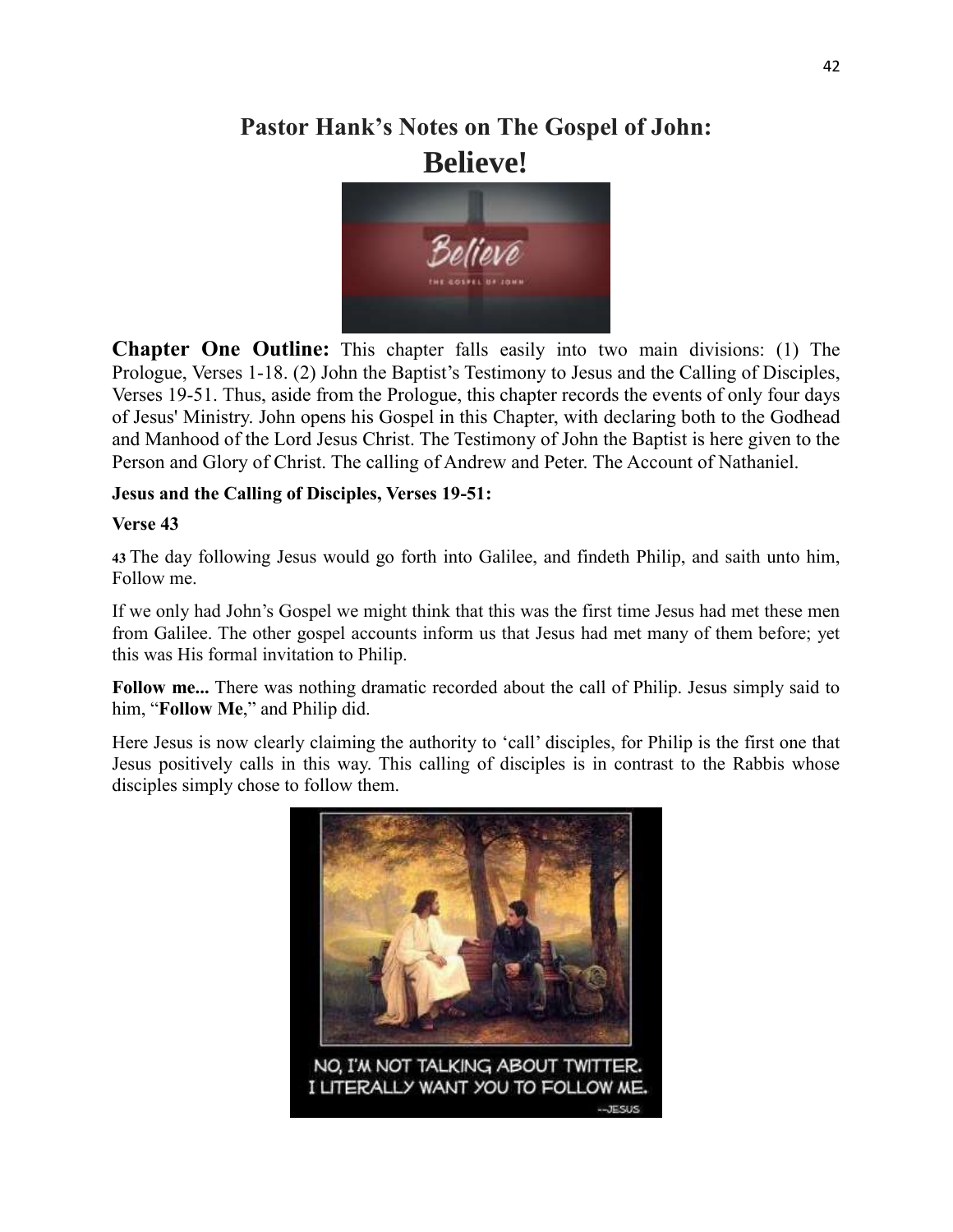#### **Verse 44**

**44** Now Philip was of Bethsaida, the city of Andrew and Peter.

These men were probably previously friends, being from the same town. Bethsaida means fishing house which would be appropriate since they were fishermen. James and John had been fishing acquaintances of Peter and Andrew.

**Bethsaida, the city of Andrew and Peter...** Of their *birth* probably, for they seem to have *lived* at Capernaum (Mark 1:29). Mark locates Peter's house in Capernaum (Mark 1:21 and 29). John relates that he was from Bethsaida. Resolution centers in the fact that Peter (and Andrew), most likely grew up in Bethsaida and later relocated to Capernaum in the same way that Jesus was consistently identified with His hometown of Nazareth, though He lived elsewhere later.

### **Nathaniel overcomes prejudice to follow Jesus, Verses 45-51:**

#### **Verse 45**

**45** Philip findeth Nathanael, and saith unto him, We have found him, of whom Moses in the law, and the prophets, did write, Jesus of Nazareth, the son of Joseph.



Philip wants Nathanael to know too, and finds him to tell him of the Messiah, the Christ. He reminds Nathanael that the Messiah had been promised by Moses and the prophets. Even though Philip believes Jesus is Messiah, he is looking at the flesh side of Jesus, because he says Jesus is the son of Joseph of Nazareth.

Nathanael is today generally understood to be the same person as Bartholomew, one of the Twelve; Nathanael being the personal name, Bartholomew (son of Tolmai) the patronymie.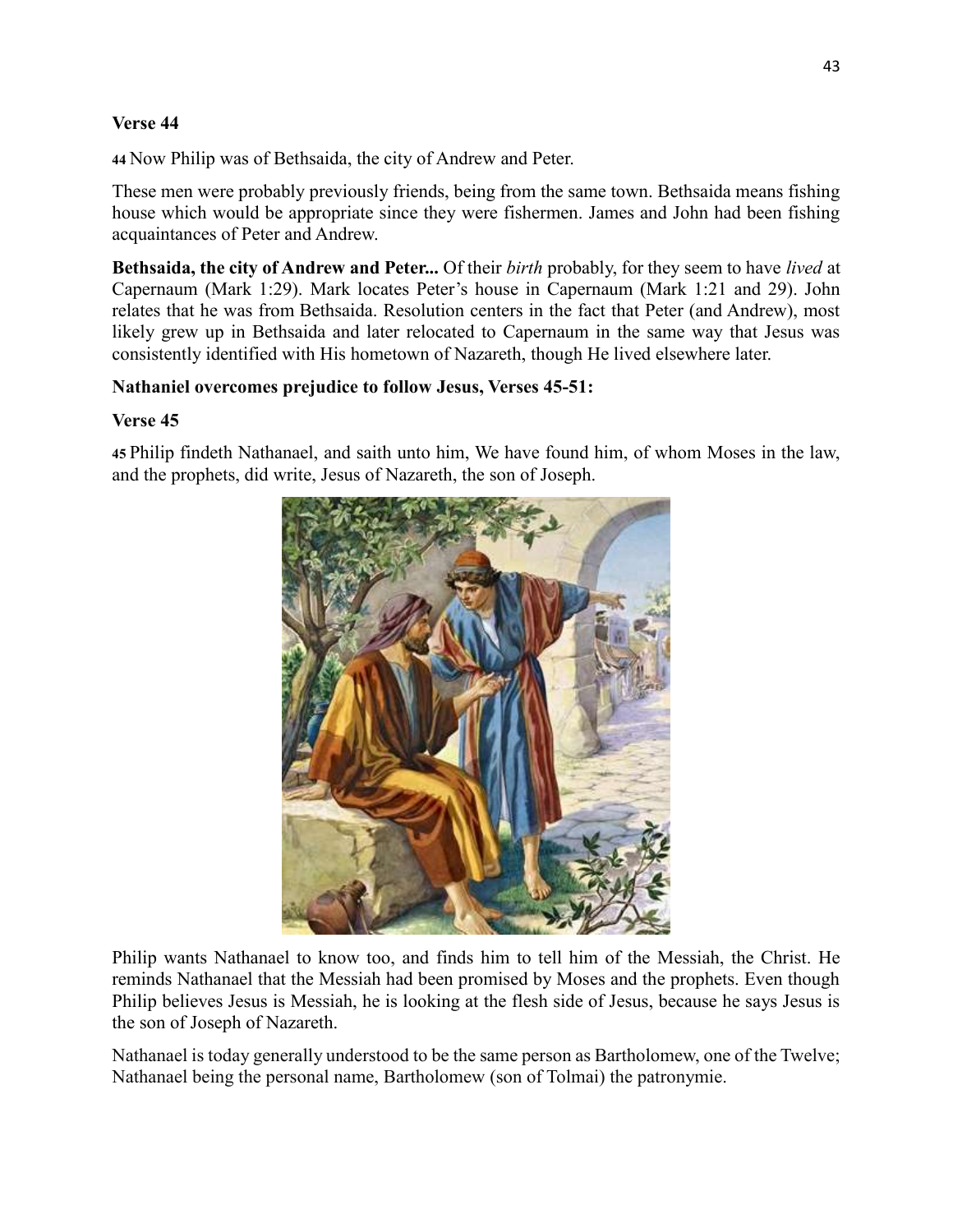#### **Verse 46**

**46** And Nathanael said unto him, Can there any good thing come out of Nazareth? Philip saith unto him, Come and see.

**Can there any good thing come out of Nazareth?...** Nazareth was an obscure place and not even mentioned in the Old Testament, but it does not follow that Nazareth was extraordinarily wicked. Nathaniel's question does not mean that Nazareth was any more sinful than other similar places; but it indicates that Nazareth simply did not fit the preconceived notions that people had about where to look for the Messiah.

**Come and see...** Instead of arguing against Nathanael's prejudice, Phillip simply invited him to meet Jesus for himself.

**Note: This is a Great Point here!** Come and See Is an Excellent Evangelistic Model.

By nature, People tend to argue.

By learning, People tend to preach.

By culture, People tend to moralize.



But "Come and See" is a different model: Witness!

That phrase - "Come and See" - shows up four times in the Gospel of John.

In John 1:39, Jesus invites two men to "come and see" where he was staying. **This was an invitation to fellowship and to relationship.** At least one of these men (Andrew), left this encounter really excited about Jesus.

In John 1:46, Philip tries to talk to his friend Nathanael about Jesus and begins to get some pushback. So he does what I wish I would do more often. He resists the urge to argue or moralize or preach. **Instead, he invites Nathanael to "Come and See."**

In John 4:29, a Samaritan woman runs back to her town, fresh off of an encounter with Jesus. With breathless gasps, she tells everyone she can about her conversation with Jesus. "Come, see a man, which told me all things that ever I did: is not this the Christ?" she exclaimed. "Come, See" makes sense here, **so she invites.**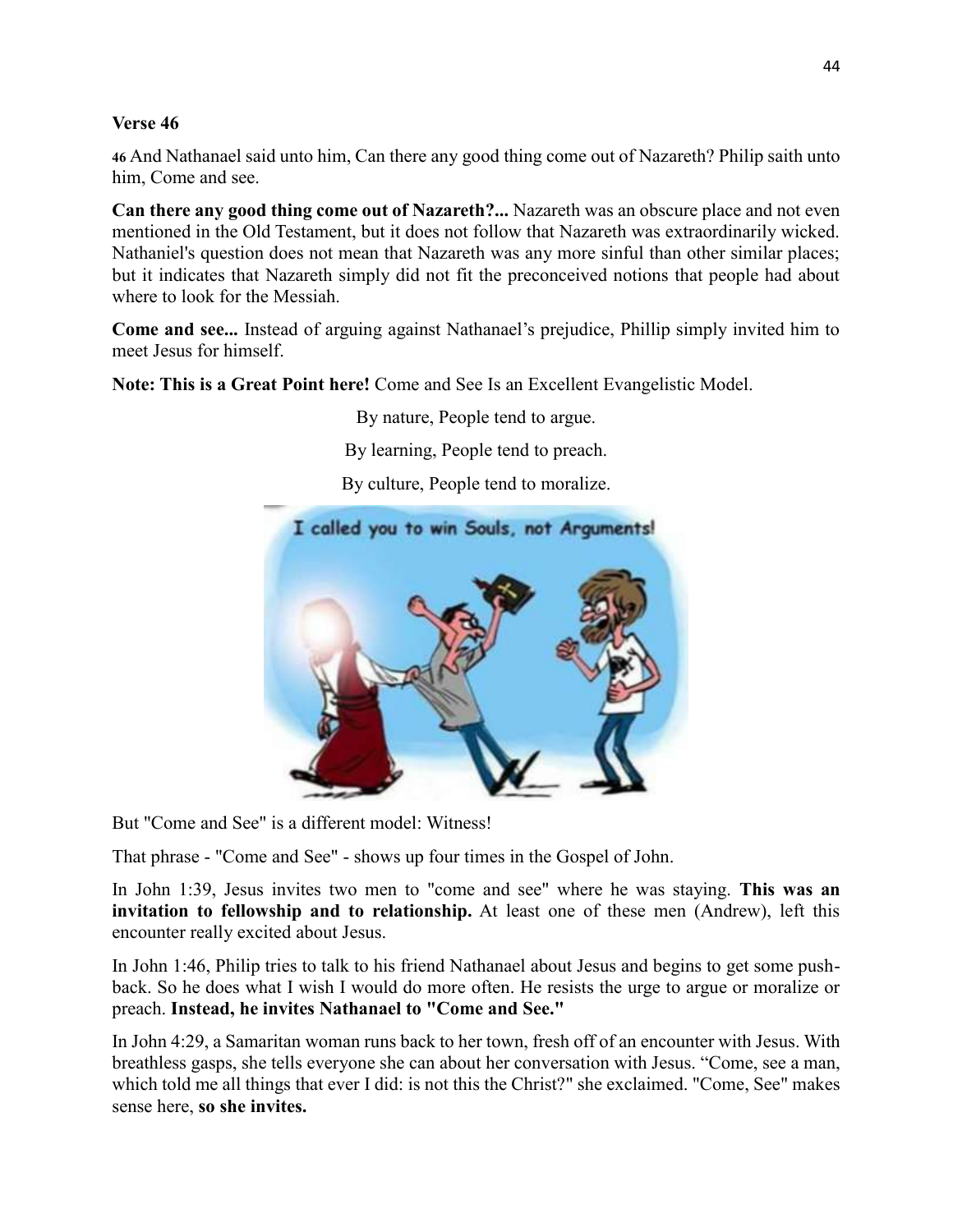Lastly, in John 11:34, Jesus has just lost a friend. Lazarus dies and his family mourns him. Jesus shows up during the funeral and meets with the family. He asks where the body is and they reply "Come and See." Jesus weeps. And then raises Lazarus from the grave.

**"Come and See"** is a deeply Biblical Model of Evangelism, a model that flows from our trust in God, a model that relies on God's activity.

# **Have you ever invited someone to "Come and See Jesus"?**

# **What Does Jesus' Invitation to "Come and See" Mean for Us Today?**

We are invited into a relationship with God, but it is up to us to accept the invitation!

Come and see Jesus for Yourself! Spend time with Jesus!

Tell others about Jesus! Bring them to Jesus! Tell them to "Come and See!"

**"And he brought him to Jesus" [\(Verse](http://www.biblestudytools.com/search/?t=niv&q=joh+1:42) 42).** Andrew didn't just talk the talk; he walked his brother to Jesus. It's like saying "Don't take my word for it, let me show you." What a beautiful picture of coming alongside someone and going on a journey with them to see Jesus for themselves.

We sometimes timidly invite family, friends and neighbors to Christmas and [Easter](https://www.crosswalk.com/faith/spiritual-life/undertanding-the-history-and-symbols-of-easter-1256039.html) Services or other special Church events in the hope that they might catch a glimpse of Jesus. **But why wait until then?** We know that Jesus is with us by the power of His Holy Spirit, yet some of us only See Jesus for ourselves….

## **Verse 47**

**47** Jesus saw Nathanael coming to him, and saith of him, Behold an Israelite indeed, in whom is no guile!

Jesus gave him a wonderful compliment. The sense is that there was nothing tricky or deceptive **(guile)** in Nathanael. No deceit, no fraud, no hypocrisy. He is really what he professes to be - a Jew, a descendant of the patriarch Jacob, fearing and serving God. Something not always found even in God's own people!

# **1 Samuel 3:10 (The Right Attitude)**

**<sup>10</sup>**And the LORD came, and stood, and called as at other times, Samuel, Samuel. Then Samuel answered, Speak; for thy servant heareth.

# **Verse 48**

**48** Nathanael saith unto him, Whence knowest thou me? Jesus answered and said unto him, Before that Philip called thee, when thou wast under the fig tree, I saw thee.

**Nathanael saith unto him, Whence knowest thou me?...** Many a person would merely have accepted the compliment and kept his thoughts to himself, but Nathaniel expressed his amazement and asked the source of Jesus' knowledge. Christ's answer convinced him that the Savior's knowledge was not casual or superficial, but that it was absolute and perfect. There are no secrets from God. "Neither is there any creature that is not manifest in his sight: but all things are naked and opened unto the eyes of him with whom we have to do." (Hebrews 4:13).

# **Jesus answered and said unto him, Before that Philip called thee, when thou wast under the**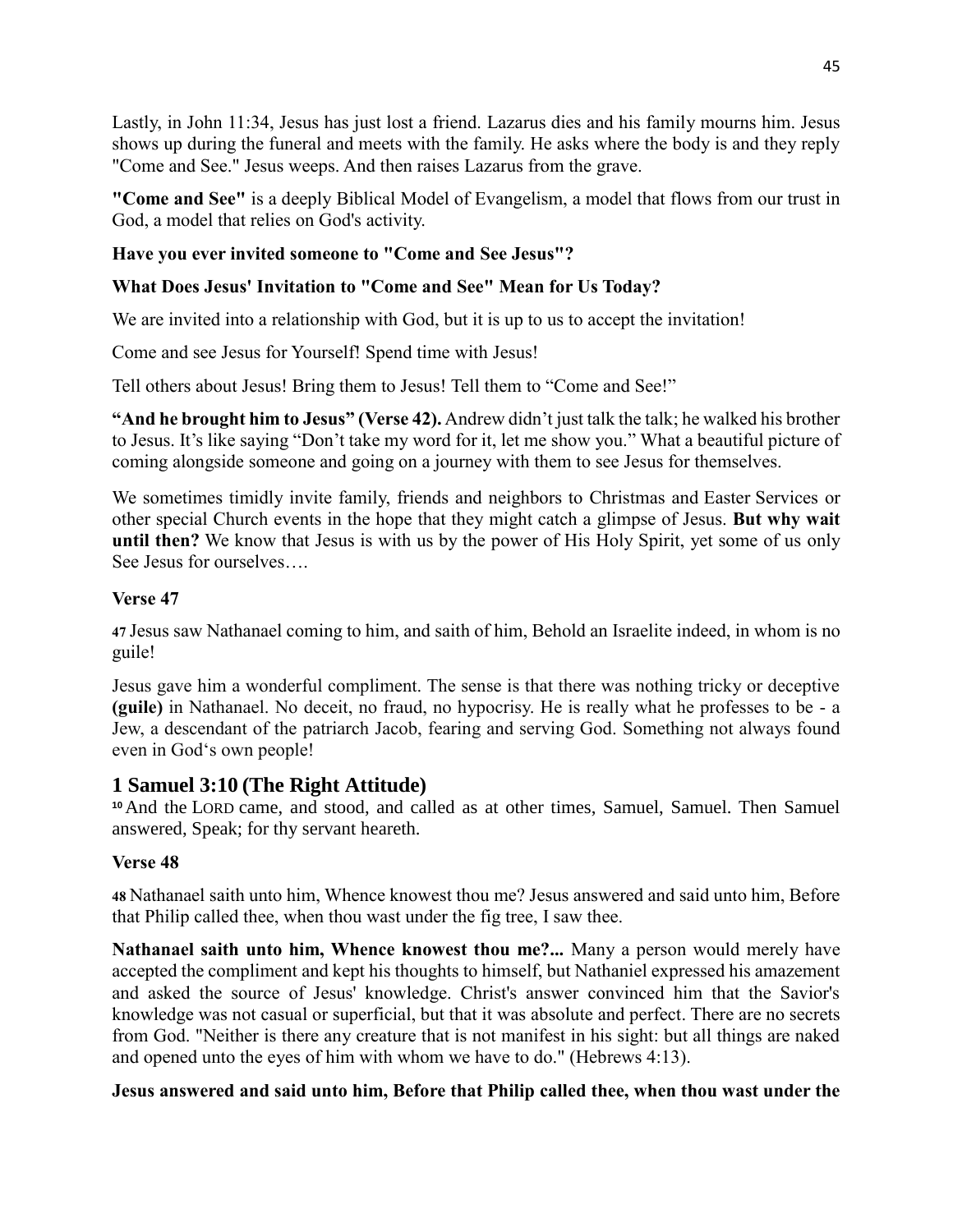**fig tree, I saw thee...** There was something about this answer that filled Nathanael with astonishment! That Jesus knew of it and read his soul startled him and dissipated his unbelief. It is evident that it was from something that had occurred under the fig-tree that Jesus judged of his character. Jesus saw Nathanael's heart as well as his mere presence there.

**Ever wonder what Nathaniel was doing there under the fig tree?** Was he picking figs? Pruning? Was he simply resting and reflecting on the things that had transpired there in Jerusalem recently. Had he sought shade and shelter there? What was he doing and why did it have such an impact when Jesus mentions it?

As I studied this, I'm just speculating that the fig tree was a place that Nathaniel resorted to often for a private time of prayer. This was a common outdoor place of prayer during that time in that culture. Jesus had His garden of Gethsemane, Nathaniel had his fig tree. Of course there is not enough in the text to be truly dogmatic about it (I cannot build a doctrine on it); there is not enough to go on to be sure but I am convinced of it personally. Moreover, I am convinced that he was praying to God about the promised and long awaited Messiah. Jesus saw him in his worship and so knew him.

## **Does Jesus See You Under Your Fig Tree?** \_\_\_\_\_\_\_\_\_\_

### **Verse 49**

**49** Nathanael answered and saith unto him, Rabbi, thou art the Son of God; thou art the King of Israel.

This was the testimony of Nathanael regarding Jesus. **Son of God** described the unique relationship of Jesus to God the Father, and **King of Israel** described His status as Messiah and **King**.

### **Verse 50**

**50** Jesus answered and said unto him, Because I said unto thee, I saw thee under the fig tree, believest thou? thou shalt see greater things than these.

**Jesus answered and said unto him, Because I said unto thee, I saw thee under the fig tree, believest thou?...** This is probably the understatement of all time. He Nathanael would see Jesus open blind eyes, make the lame to walk, open deaf ears, feed 5,000 men with five loaves and two little fishes, speak to the sea and have it obey, and even raise Lazarus from the dead. This is such a small thing in comparison. Jesus is pleased that just this made him believe.

Nathanael was amazed by what he already saw in Jesus, but Jesus told him that there was much, much more to see – **greater things than these**.

# **Verse 51**

**51** And he saith unto him, Verily, verily, I say unto you, Hereafter ye shall see heaven open, and the angels of God ascending and descending upon the Son of man.

Jesus promised Nathanael a greater sign than he had seen before, even to see **heaven open**.

The expression "Verily, verily" is unique to this Gospel, being used in it 25 times, always by Jesus, and having the equivalent meaning of "Truly, truly" "Most assuredly" or "Amen, amen."